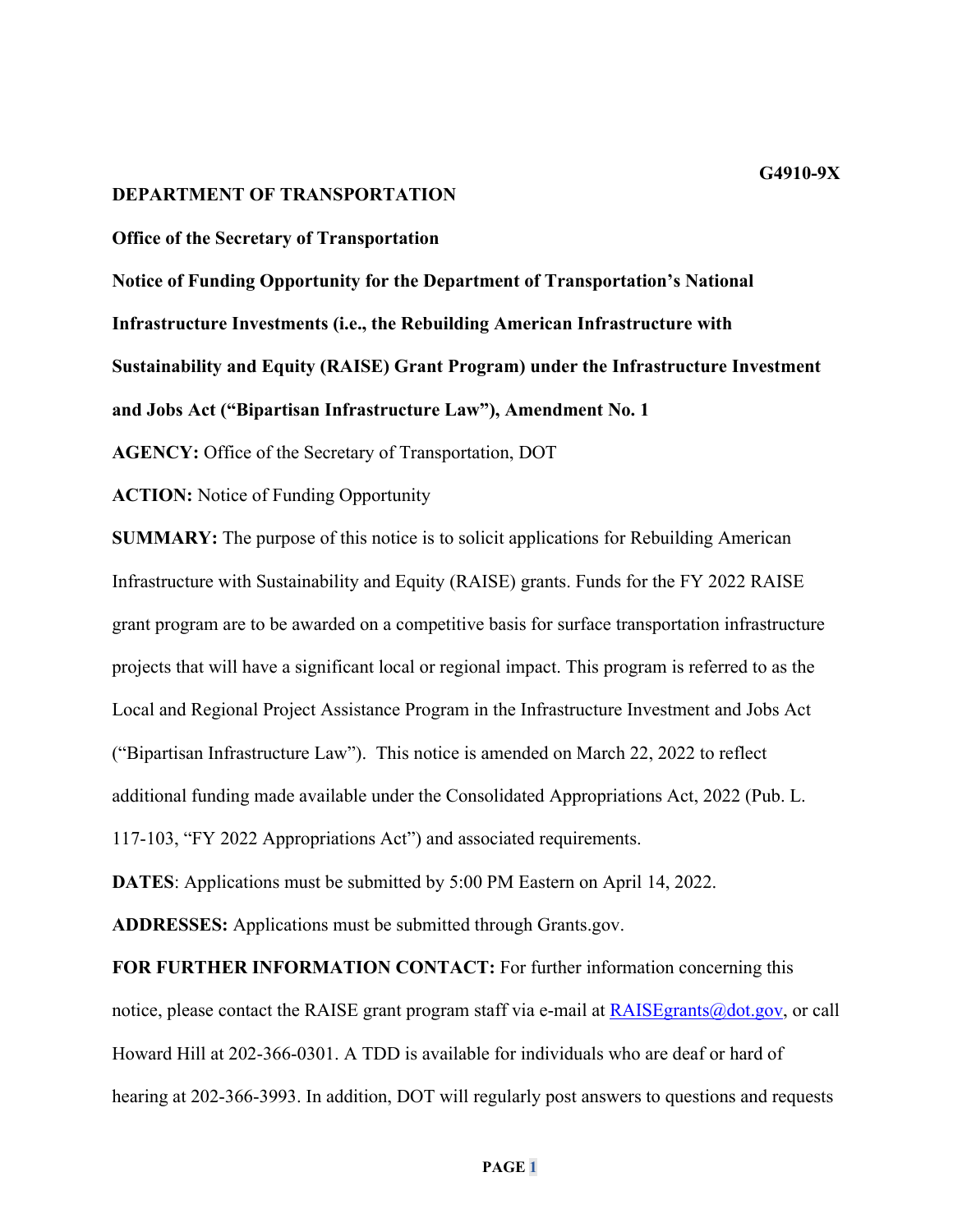for clarifications as well as information about webinars for further guidance on DOT's website at [www.transportation.gov/RAISEgrants.](http://www.transportation.gov/BUILDgrants)

**SUPPLEMENTARY INFORMATION:** Each section of this notice contains information and instructions relevant to the application process for these RAISE grants, and all applicants should read this notice in its entirety so that they have the information they need to submit eligible and competitive applications.

# **Table of Contents**

- A. Program Description
- B. Federal Award Information
- C. Eligibility Information
- D. Application and Submission Information
- E. Application Review Information
- F. Federal Award Administration Information
- G. Federal Awarding Agency Contacts
- H. Other Information

#### **A. Program Description**

#### **1. Overview**

The Infrastructure Investment and Jobs Act (Pub. L. 117-58, November 15, 2021, "Bipartisan Infrastructure Law," or "BIL") authorized and appropriated \$1.5 billion to be awarded by the Department of Transportation ("DOT") for FY 2022 for Local and Regional Project Assistance Program Grants under National Infrastructure Investments. This Notice of Funding Opportunity (NOFO) solicits applications for projects to be funded under the Local and Regional Project Assistance Program, known as the RAISE Grants program, including any additional funding appropriated for the RAISE Grants program under the FY 2022 Appropriations Act. On March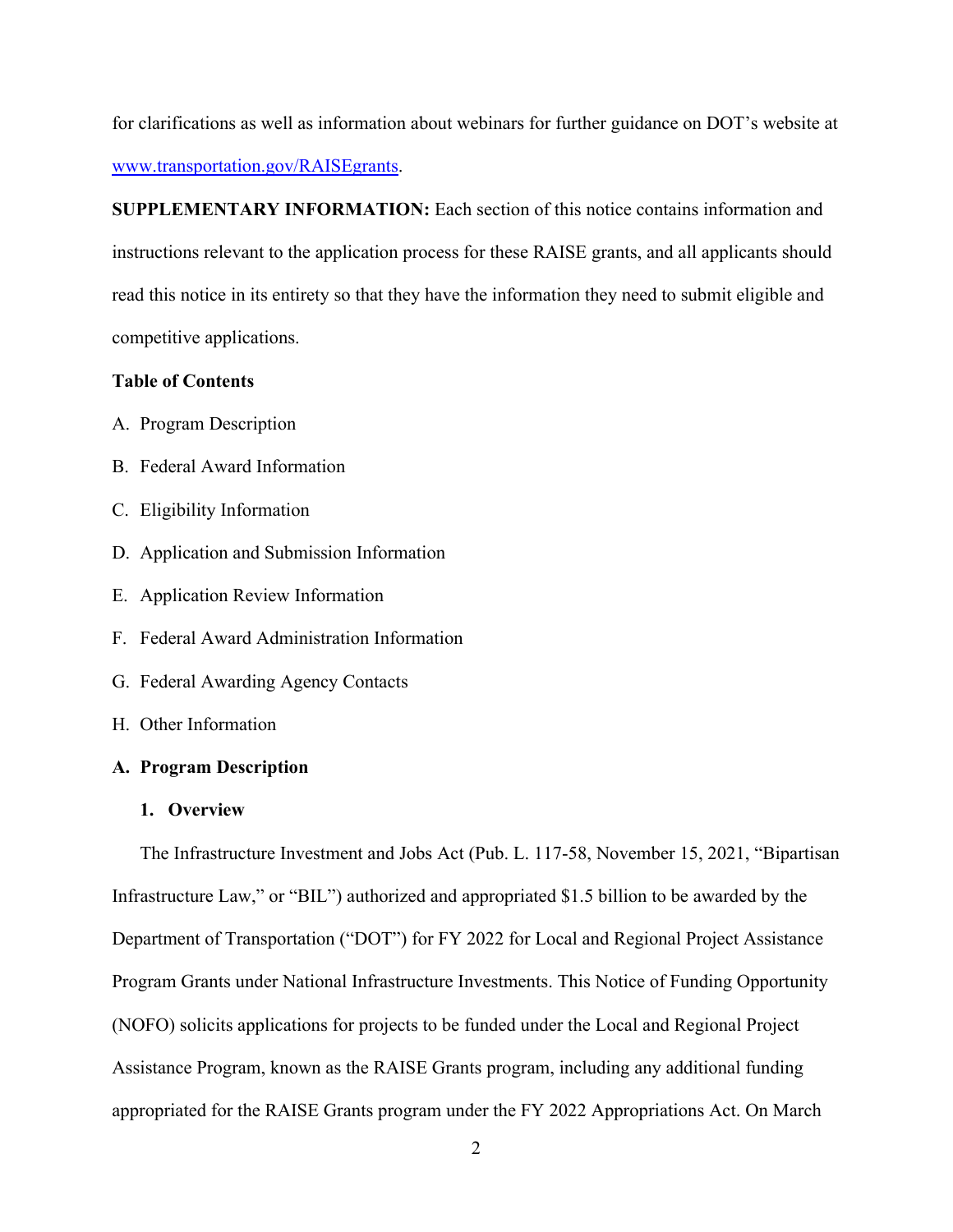15, 2022, the Consolidated Appropriations Act, 2022 (Pub. L. 117-103, "FY 2022

Appropriations Act") appropriated an additional \$775 million for the FY 2022 RAISE Grant Program. Therefore, a total of \$2.275 billion in funding is now available for the FY 2022 RAISE Grant Program. Applicants should note that the two funding streams (BIL funding and FY 2022 Appropriations Act funding) have slightly different funding restrictions and requirements that may affect competitiveness. These differences are summarized below and further described in Section B of this Notice.

RAISE Grants are for capital investments in surface transportation that will have a significant local or regional impact. Per the BIL, in addition to capital awards, DOT will award at least \$113.75 million for eligible planning, preparation or design of projects eligible for RAISE Grants that do not result in construction with FY2022 RAISE funding; at least \$75 million will be awarded from the BIL funding and at least \$38.75 million will be awarded from the FY 2022 Appropriations Act funding.

In addition, DOT will award at least \$35 million for projects located in areas of persistent poverty or historically disadvantaged communities; a minimum of \$15 million will be awarded from the BIL funding and a minimum of \$20 million will be awarded from the FY 2022 Appropriations Act funding.

Since 2009, \$9.9 billion has been awarded under National Infrastructure Investments for capital investments in surface transportation infrastructure over 13 rounds of competitive grants. Throughout the program, these discretionary grant awards have supported projects that improve safety, economic strength and global competitiveness, equity, and climate and sustainability consistent with DOT's strategic goals.<sup>[1](#page-2-0)</sup> FY 2022 RAISE grants continue to align with these

<span id="page-2-0"></span><sup>&</sup>lt;sup>1</sup> See U.S. Department of Transportation Strategic Framework FY 2022-2026 (Dec. 2021) at https://www.transportation.gov/administrations/office-policy/fy2022-2026-strategic-framework.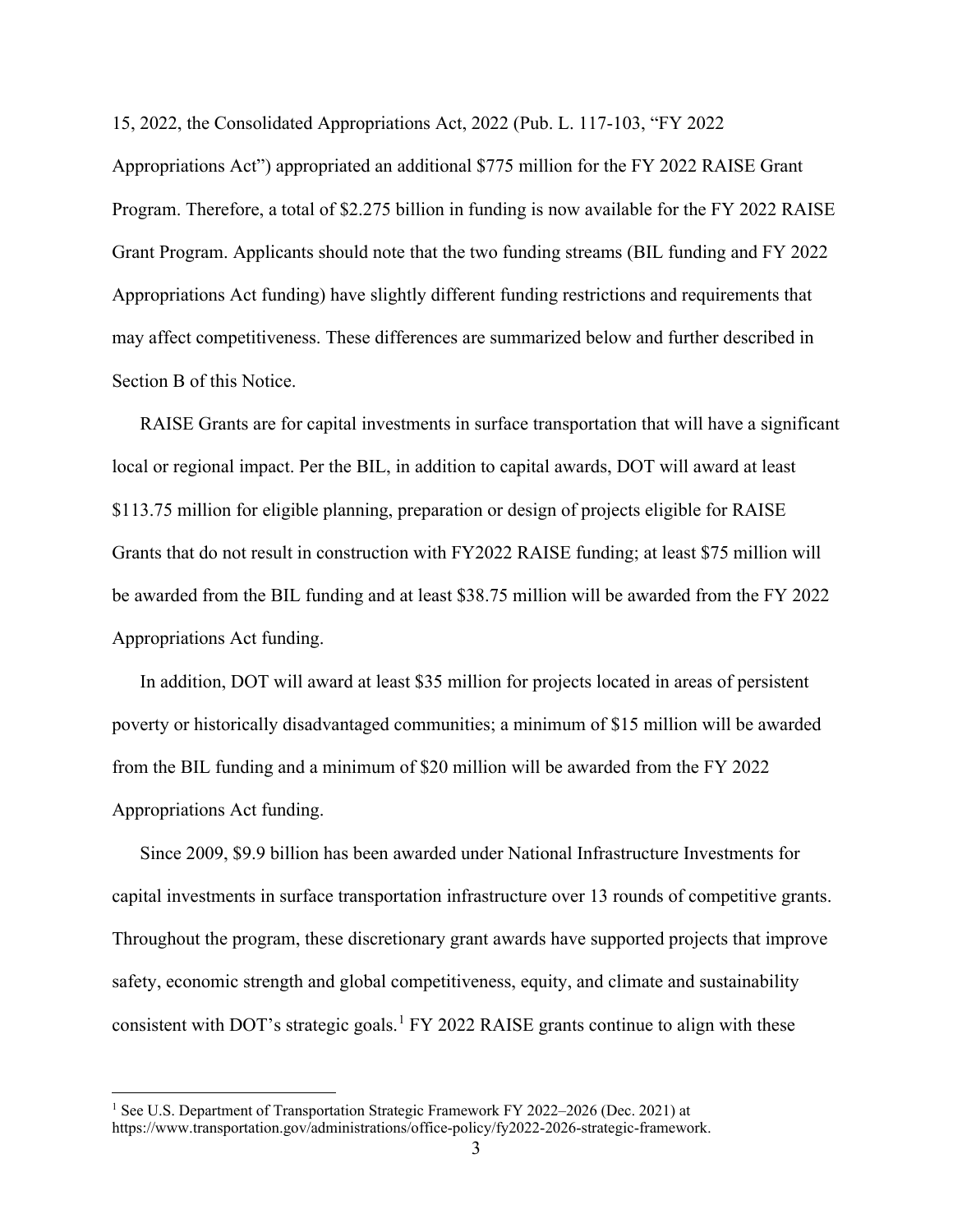strategic goals. The FY 2022 RAISE round will be implemented, as appropriate and consistent with law, in alignment with the priorities in Executive Order 14052, *Implementation of the Infrastructure Investments and Jobs Act* (86 FR 64355), which are to invest efficiently and equitably, promote the competitiveness of the U.S. economy, improve job opportunities by focusing on high labor standards, strengthen infrastructure resilience to all hazards including climate change, and to effectively coordinate with State, local, Tribal, and territorial government partners.

The Department seeks to fund projects under the RAISE Program that reduce greenhouse gas emissions and are designed with specific elements to address climate change impacts. Specifically, the Department is looking to award projects that align with the President's greenhouse gas reduction goals, promote energy efficiency, support fiscally responsible land use and transportation efficient design, increase use of lower-carbon travel modes such as transit and active transportation, incorporate electrification or zero emission vehicle infrastructure, increase climate resilience, support domestic manufacturing, incorporate lower-carbon pavement and construction materials, reduce pollution, and recycle or redevelop brownfield sites.

The Department also seeks to award projects under the RAISE Program that address environmental justice, particularly for communities that disproportionally experience climate change-related consequences. Environmental justice, as defined by the Environmental Protection Agency, is the fair treatment and meaningful involvement of all people regardless of race, color, national origin, or income, with respect to the development, implementation, and enforcement of environmental laws, regulations, and policies. As part of the Department's implementation of Executive Order 14008, *Tackling the Climate Crisis at Home and Abroad* (86 FR 7619), the Department seeks to fund projects that, to the extent possible, target at least 40 percent of resources and benefits towards low-income communities, disadvantaged communities,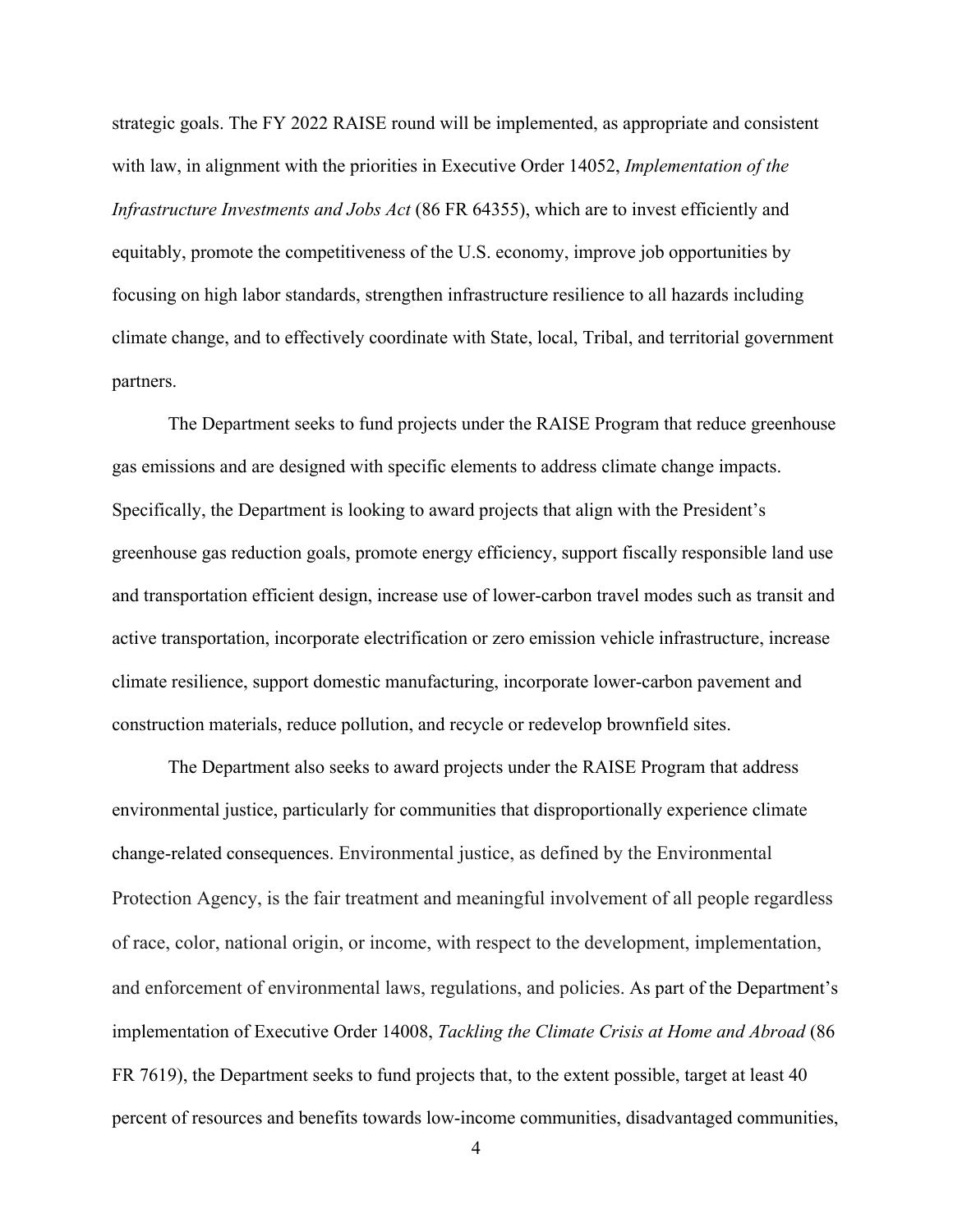communities underserved by affordable transportation, or overburdened<sup>[2](#page-4-0)</sup> communities. Projects that have not sufficiently considered climate change and environmental justice in their planning, as determined by the Department, will be required to before receiving funds for construction. See Section F.2 of this NOFO for program requirements.

The Department also seeks to award projects under the RAISE Program that proactively address racial equity and barriers to opportunity, including automobile dependence as a form of barrier, or redress prior inequities and barriers to opportunity. Section E describes racial equity considerations that an applicant can undertake and the Department will consider during the review of applications. Projects that have not sufficiently considered racial equity in their planning, as determined by the Department, will be required to do so before receiving funds for construction. See Section F.2 of this NOFO for program requirements.

In addition to prioritizing projects that address climate change, proactively address racial equity, and reduce barriers to opportunity, the Department intends to use the RAISE program to support the creation of good-paying jobs with the free and fair choice to join a union and the incorporation of strong labor standards and training and placement programs, especially registered apprenticeships and Local Hire agreements, in project planning stages. Projects that incorporate such planning considerations are expected to support a strong economy and labor market. Section E describes job creation and labor considerations an applicant can undertake and the Department will consider during the review of applications. Projects that have not

<span id="page-4-0"></span><sup>2</sup> Overburdened Community: Minority, low-income, tribal, or indigenous populations or geographic locations in the United States that potentially experience disproportionate environmental harms and risks. This disproportionality can be as a result of greater vulnerability to environmental hazards, lack of opportunity for public participation, or other factors. Increased vulnerability may be attributable to an accumulation of negative or lack of positive environmental, health, economic, or social conditions within these populations or places. The term describes situations where multiple factors, including both environmental and socio-economic stressors, may act cumulatively to affect health and the environment and contribute to persistent environmental health disparities.<sup>3</sup> Section 21202 of the BIL codified this program at 49 U.S.C. 6702 as the Local and Regional Project Assistance Program, referred to in this NOFO as RAISE.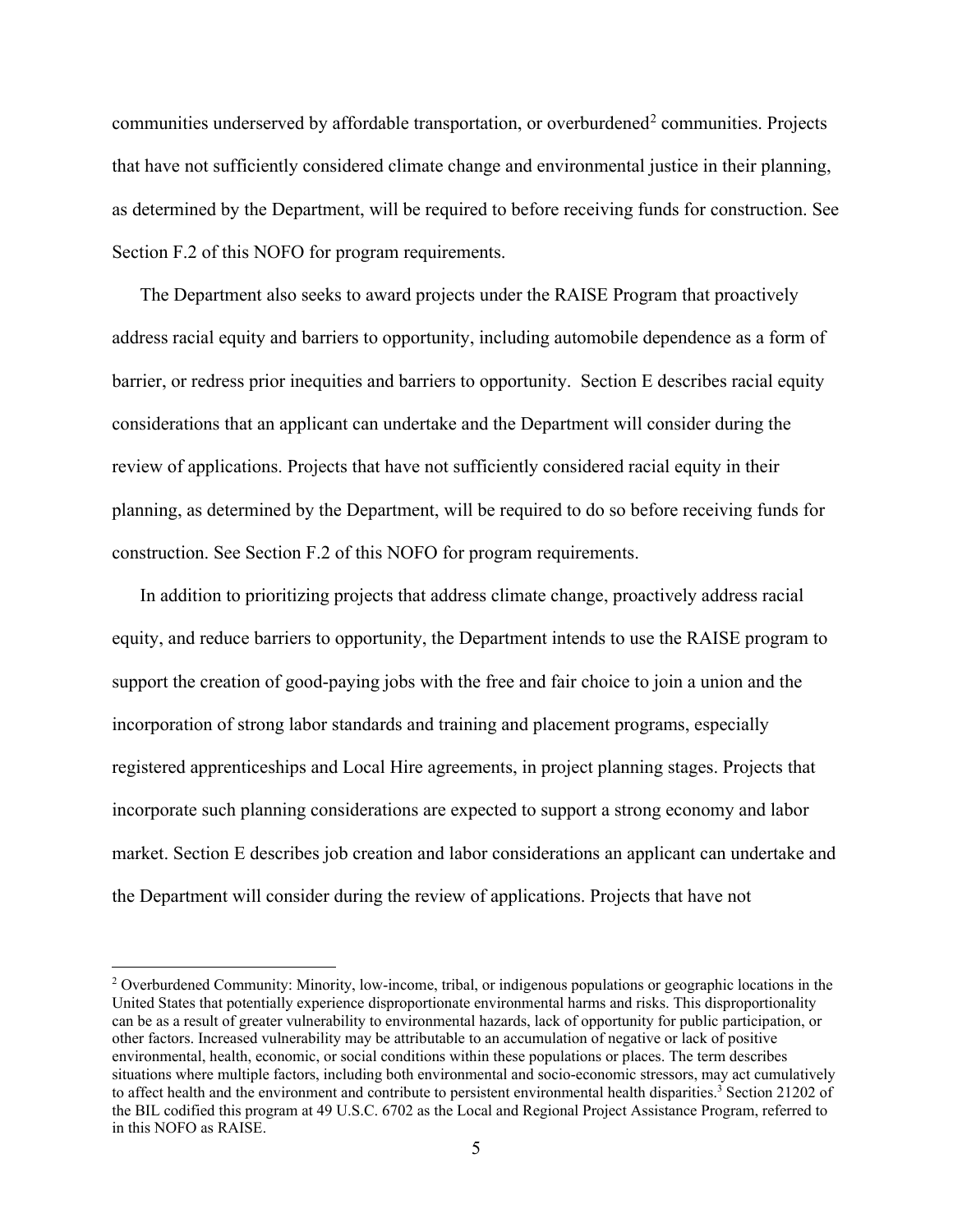sufficiently considered job creation and labor considerations in their planning, as determined by the Department, will be required to do so to the full extent possible under the law before receiving funds for construction. See Section F.2 of this NOFO for program requirements

Section E of this NOFO, which outlines FY 2022 RAISE Grant selection criteria, describes the process for selecting projects that further these goals. Section F.3 describes progress and performance reporting requirements for selected projects, including the relationship between that reporting and the program's selection criteria.

#### **2. Additional Information**

The RAISE grant program is described in the Federal Assistance Listings under the assistance listing program title "National Infrastructure Investments" and assistance listing number 20.933.

#### **3. Changes from the FY 2021 NOFO**

The Local and Regional Project Assistance Program was authorized in the BIL and is known as the Rebuilding American Infrastructure with Sustainability and Equity (RAISE) Grants program (formerly TIGER and BUILD Transportation Grants).<sup>[3](#page-5-0)</sup> This FY 2022 RAISE Notice updates the FY 2021 RAISE NOFO based on provisions specified in the BIL. For example, the BIL revised the list of eligible applicants to specify that the District of Columbia, Tribal governments, US Territories, units of local government, and public agencies or publicly chartered authorities established by 1 or more States are eligible applicants (Section C.1 of this NOFO). The BIL also expanded the eligible project list to include the surface transportation components of an airport project eligible for assistance under part B of subtitle VII title 49, United States Code, and projects to replace or rehabilitate a culvert or prevent stormwater runoff

<span id="page-5-0"></span><sup>&</sup>lt;sup>3</sup> Section 21202 of the BIL codified this program at 49 U.S.C. 6702 as the Local and Regional Project Assistance Program, referred to in this NOFO as RAISE.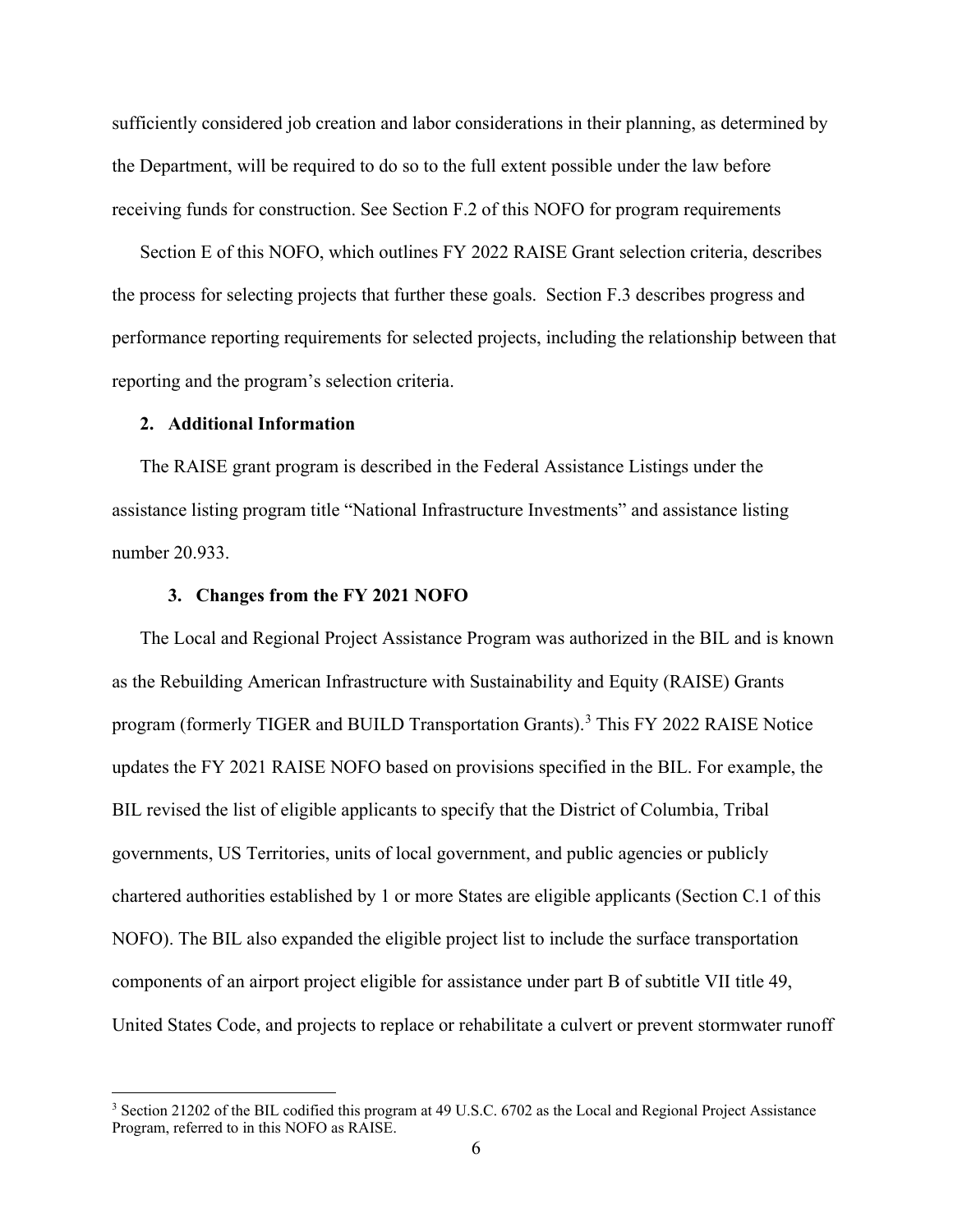for the purpose of improving habitat for aquatic species while advancing the goals of the RAISE program (Section C.3 of this NOFO).

DOT will evaluate applications based on statutory primary selection criteria: safety, environmental sustainability, quality of life, economic competitiveness and opportunity, state of good repair, and mobility and community connectivity. Statutory additional considerations include partnership and collaboration, innovation, demonstrated project readiness, and cost effectiveness. The Department evaluates safety, environmental sustainability, quality of life, mobility and community connectivity, economic competitiveness and opportunity, state of good repair, partnership and collaboration, innovation as "merit criteria." The Department evaluates "project readiness" in three areas: technical assessment, environmental risk, and financial completeness. The Department evaluates "cost effectiveness" through the economic benefit-cost analysis.

The RAISE FY 2022 review and selection process has been revised from prior rounds and is described in detail in Section E. The merit criteria review will now include ratings for each merit criterion that, in the aggregate, will determine which projects are reviewed by the Senior Review Team and advance to the Secretary for potential selection. Please see the merit criteria rating rubric in Section E.1.i. for more details. The safety, environmental sustainability, mobility and community connectivity, and quality of life merit criteria have greater priority in the process to advance projects for further analysis. Section E.2 of this Notice also provides more detail on the way selection criteria ratings will be used in the decision-making process to advance projects to the Secretary for potential selection.

The BIL directs that at least 5 percent of available funding, or \$75 million, to be awarded for the planning, preparation or design of projects eligible for RAISE Grants. The BIL also directs that at least 1 percent of available funding, or \$15 million, be awarded to projects located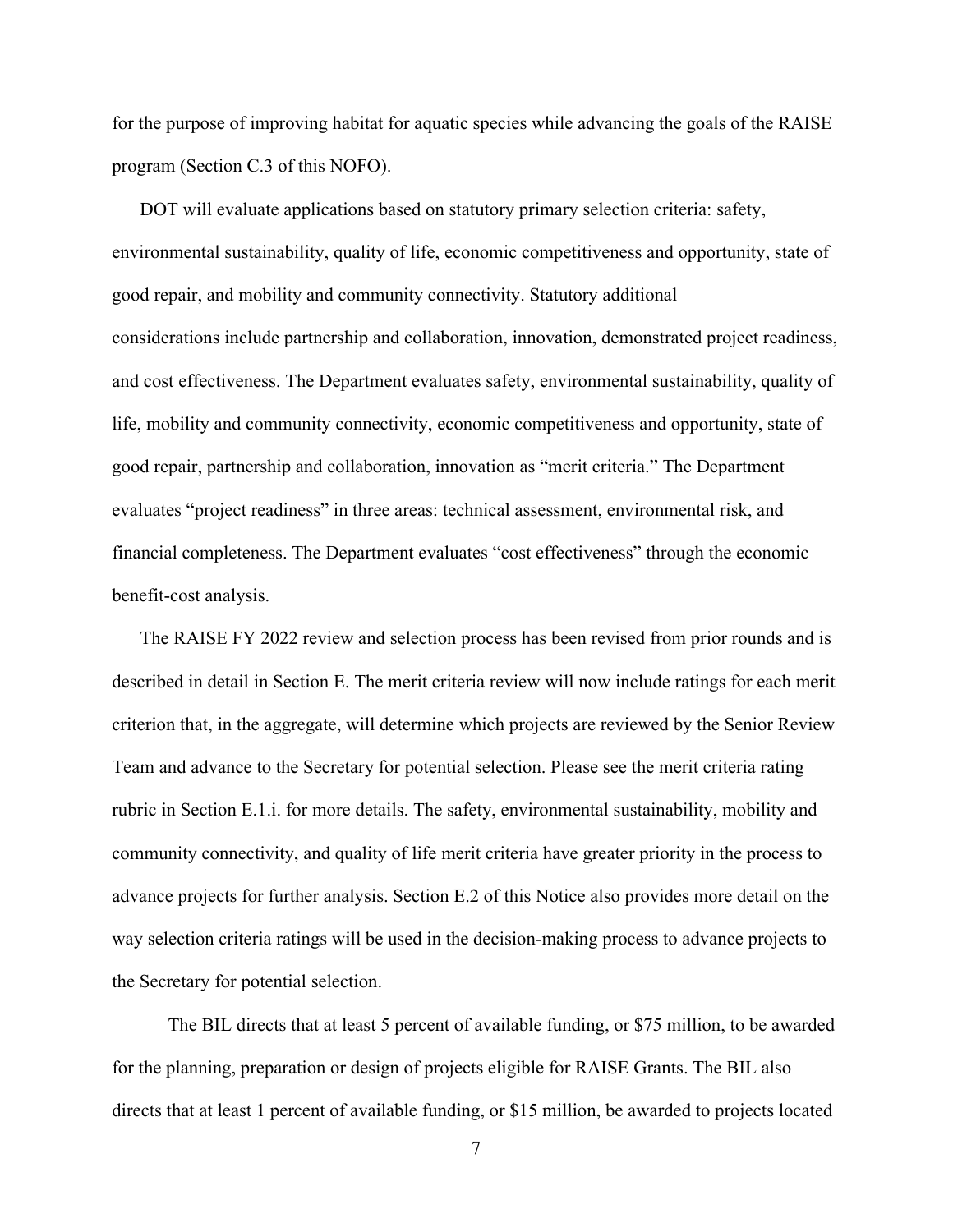in historically disadvantaged communities or areas of persistent poverty. Areas of persistent poverty and historically disadvantaged communities are defined in Section C.3.iii.

Planning projects funded under the BIL have minimum award amounts; the minimum award for urban projects is \$5 million and the minimum award for rural projects is \$1 million (see Section B.2). Planning projects funded under the FY 2022 Appropriations Act do not have a minimum award amount.

The BIL prohibits more than 15 percent of the available BIL funds, or \$225 million, from being awarded to eligible projects in a single State in FY 2022. The FY 2022 Appropriations Act prohibits more than 15 percent of the available FY 2022 Appropriations funding, or \$116.25 million, from being awarded to eligible projects in a single state in FY 2022. Therefore, the maximum amount that can be awarded to any single state is \$341.25 million.

Applicants who are planning to re-apply using materials prepared for prior competitions should ensure that their FY 2022 application fully addresses the criteria and considerations described in this Notice and that all relevant information is up to date. Applicants should carefully consider the differing restrictions for the two different pools of funding, which are further described in Section B.

## <span id="page-7-0"></span>**B. Federal Award Information**

# **1. Amount Available**

The BIL authorized and appropriated \$1.5 billion to be awarded by DOT for RAISE grants under the Local and Regional Project Assistance Program for FY 2022. On March 15, 2022, the FY 2022 Appropriations Act appropriated an additional \$775 million for the FY 2022 RAISE Grant Program. Therefore, a total of \$2.275 billion in funding is now available for the FY 2022 RAISE Grant Program. Applicants should note that the two funding streams (BIL and FY 2022 Appropriations Act funding) have slightly different restrictions and requirements that may affect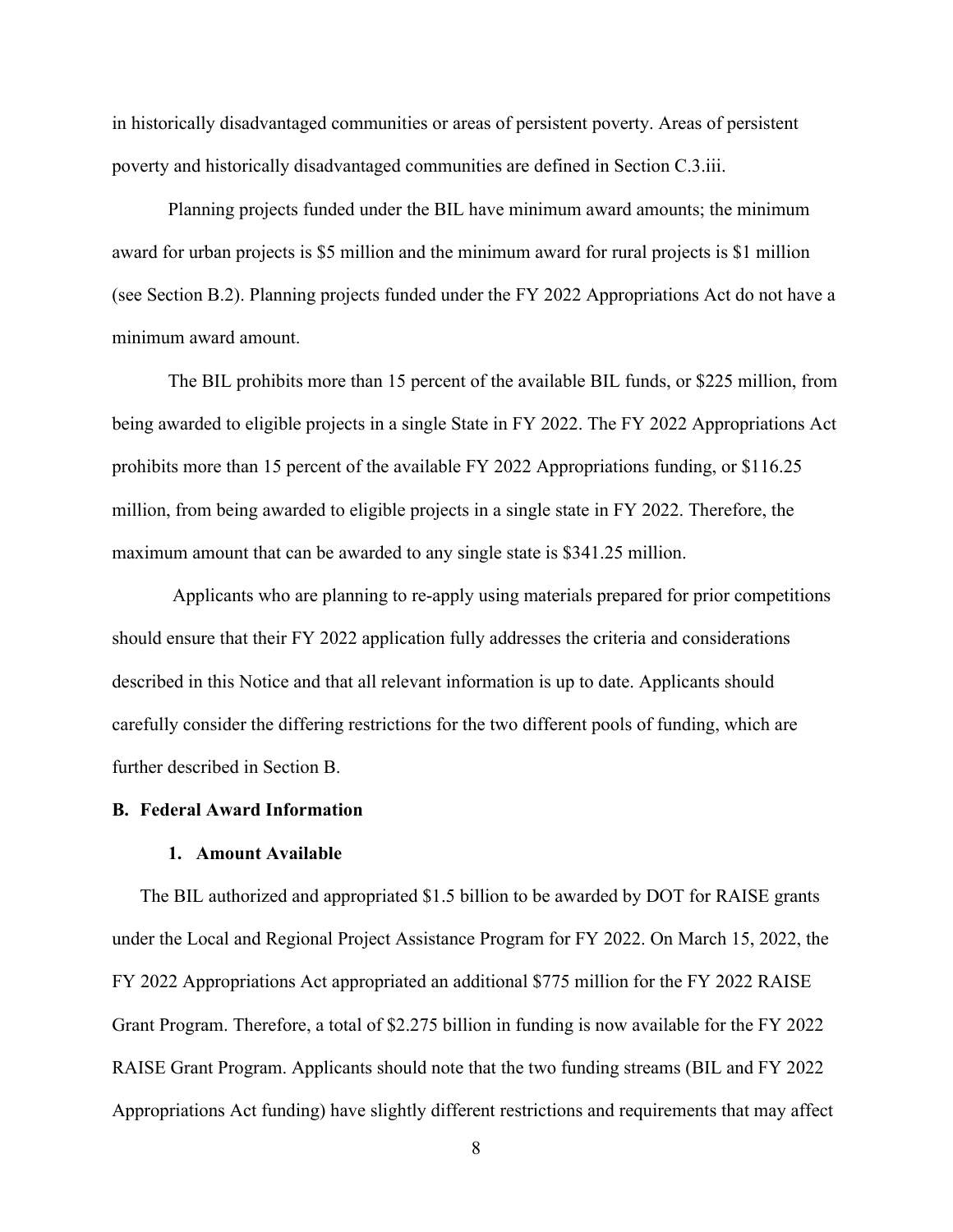competitiveness of certain request amounts. FY 2022 RAISE grants are for capital investments in surface transportation infrastructure and are to be awarded on a competitive basis for projects that will have a significant local or regional impact and improve transportation infrastructure. DOT will award at least \$113.75 million for the planning, preparation or design of eligible projects; this amount includes \$75 million from BIL funds and \$38.75 million from the FY 2022 Appropriations Act. DOT refers to awards for the planning, preparation or design of eligible projects that do not result in construction with RAISE FY 2022 funding as planning grants. DOT will award at least \$35 million for projects located in historically disadvantaged communities or areas of persistent poverty; this amount includes \$15 million from available BIL funds and \$20 million from available FY 2022 Appropriations Act funds. The DOT may retain up to \$30 million from BIL funds and up to \$15 million from FY 2022 Appropriations Act funds for oversight and administration of grants and credit assistance made under the program. The Department does not anticipate awarding additional funding from prior rounds; however, if unobligated program funds are made available from prior rounds, they may be awarded under this solicitation to projects that can be obligated before the obligation deadline associated with the respective prior year funds. If this solicitation does not result in the award and obligation of all available funds, DOT may publish additional solicitations.

The BIL allows up to 20 percent of available funds (or \$455 million) to be used by DOT to pay the subsidy and administrative costs of a project receiving credit assistance under the Transportation Infrastructure Finance and Innovation Act of 1998 (TIFIA) or Railroad Rehabilitation and Improvement Financing (RRIF) programs.

## **2. Award Size**

The BIL specifies that the minimum RAISE grant award is \$5 million in urban areas and \$1 million in rural areas (as defined in Section C.3.ii). These minimum award amounts apply to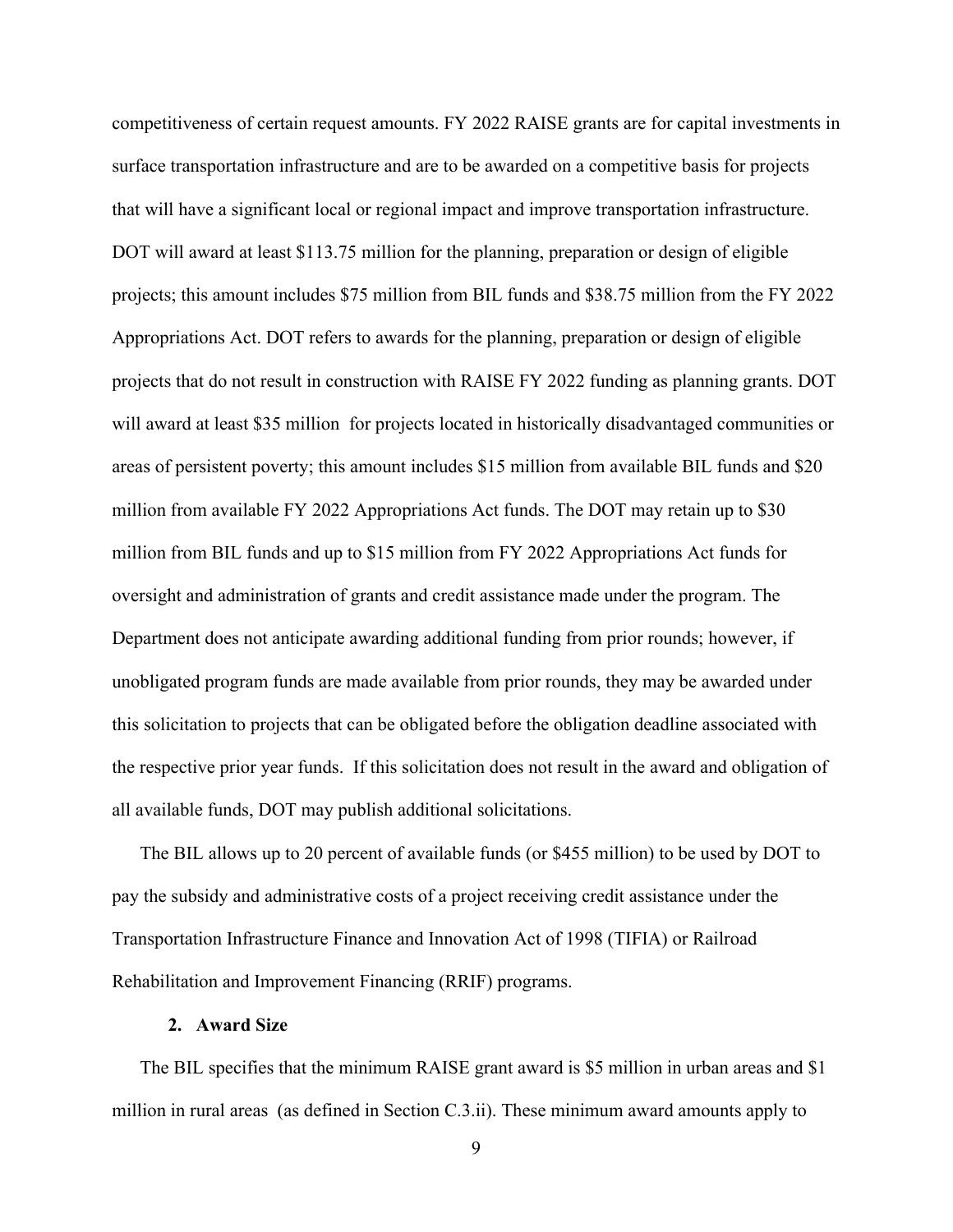planning grants from BIL funding; however, there is no minimum award amount for planning grants funded under the FY 2022 Appropriations Act. Therefore, planning grant requests below the BIL minimums for urban and rural areas will only be considered for funding from the FY 2022 Appropriations Act; they will not be eligible to compete for the full amount of funding available.

Grants awarded under BIL funding may not be greater than \$25 million. Grants awarded under FY 2022 Appropriations Act funding may not be greater than \$45 million. Therefore, grant requests greater than \$25 million will be considered only for FY 2022 Appropriations Act funding; they will not be eligible to compete for BIL funding. In order to be considered under the full funding amount available of \$2.275 billion, the maximum grant request may not exceed \$25 million.

#### **3. Restrictions on Funding**

No more than 15 percent of the BIL funds made available for RAISE grants (or \$225 million) may be awarded to projects in a single State. No more than 15 percent of the FY 2022 Appropriations Act funds may be awarded to projects in a single State. Therefore, the maximum amount that can be awarded to any single state is \$341.25 million.

The BIL and FY 2022 Appropriations Act also direct that not more than 50 percent of the respective funding provided for RAISE grants shall be awarded to rural projects (as defined in section C.3.ii) and directs that not more than 50 percent of the respective funding provided for RAISE grants shall be awarded to urban projects (as defined in section C.3.ii). Therefore, not more than \$1,137,500,000 will be awarded to urban and rural areas respectively; not more than \$750 million from the BIL funding and not more than \$387.5 million from the FY 2022 Appropriations Act funding will be awarded to urban and rural areas respectively.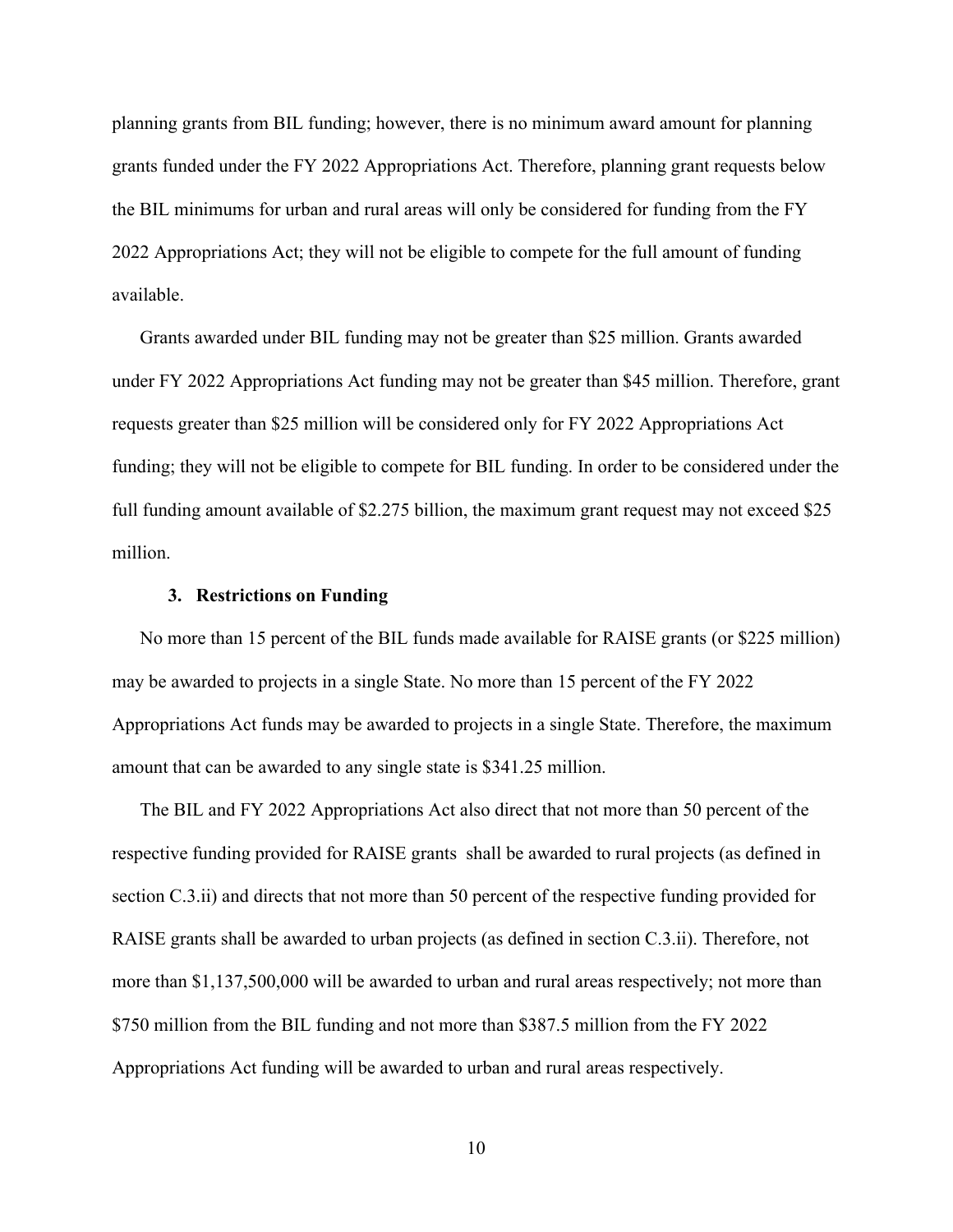## **4. Availability of Funds**

The BIL requires that FY 2022 RAISE grant funds are available for obligation only through September 30, 2026. The FY 2022 Appropriations Act funding does not have this statutory requirement; however, to ensure that projects are started and completed in an efficient manner, the Department expects projects awarded with FY 2022 Appropriations Act funding to be obligated by the same date of September 30, 2026. Therefore, it shall be referred to in this Notice as the "obligation deadline" for all projects. Obligation occurs when a selected applicant and DOT enter into a written grant agreement after the applicant has satisfied applicable administrative requirements, including transportation planning and environmental review requirements. Unless authorized by DOT in writing after DOT's announcement of FY 2022 RAISE awards, any costs incurred prior to DOT's obligation of funds for a project ("pre-award costs") are ineligible for reimbursement.<sup>[4](#page-10-0)</sup> BIL requires that all FY 2022 RAISE funds must be expended (the grant obligation must be liquidated or paid out to the grant recipient) by September 30, 2031. After this date, unliquidated funds are no longer available to the project. The FY 2022 Appropriations Act funding does not have this statutory requirement; however, to ensure that projects are started and completed in an efficient manner, the Department expects projects awarded with FY 2022 Appropriations Act funding to be liquidated by the same date of September 30, 2031. As part of the review and selection process described in [Section E.2.,](#page-61-0) DOT will consider a project's likelihood of being ready to proceed with an obligation of RAISE grant funds within the timeline described above. No waiver is possible for these deadlines.

<span id="page-10-0"></span><sup>4</sup> Pre-award costs are only costs incurred directly pursuant to the negotiation and anticipation of the RAISE award where such costs are necessary for efficient and timely performance of the scope of work, as determined by DOT. Costs incurred under an advance construction (23 U.S.C. 115) authorization before the DOT announces that a project is selected for a FY 2022 RAISE award cannot be charged to FY 2022 RAISE funds.

Likewise, costs incurred under an FTA Letter of No Prejudice under Chapter 53 of title 49 U.S.C. before the DOT announces that a project is selected for a FY 2022 RAISE award, cannot be charged to FY 2022 RAISE funds.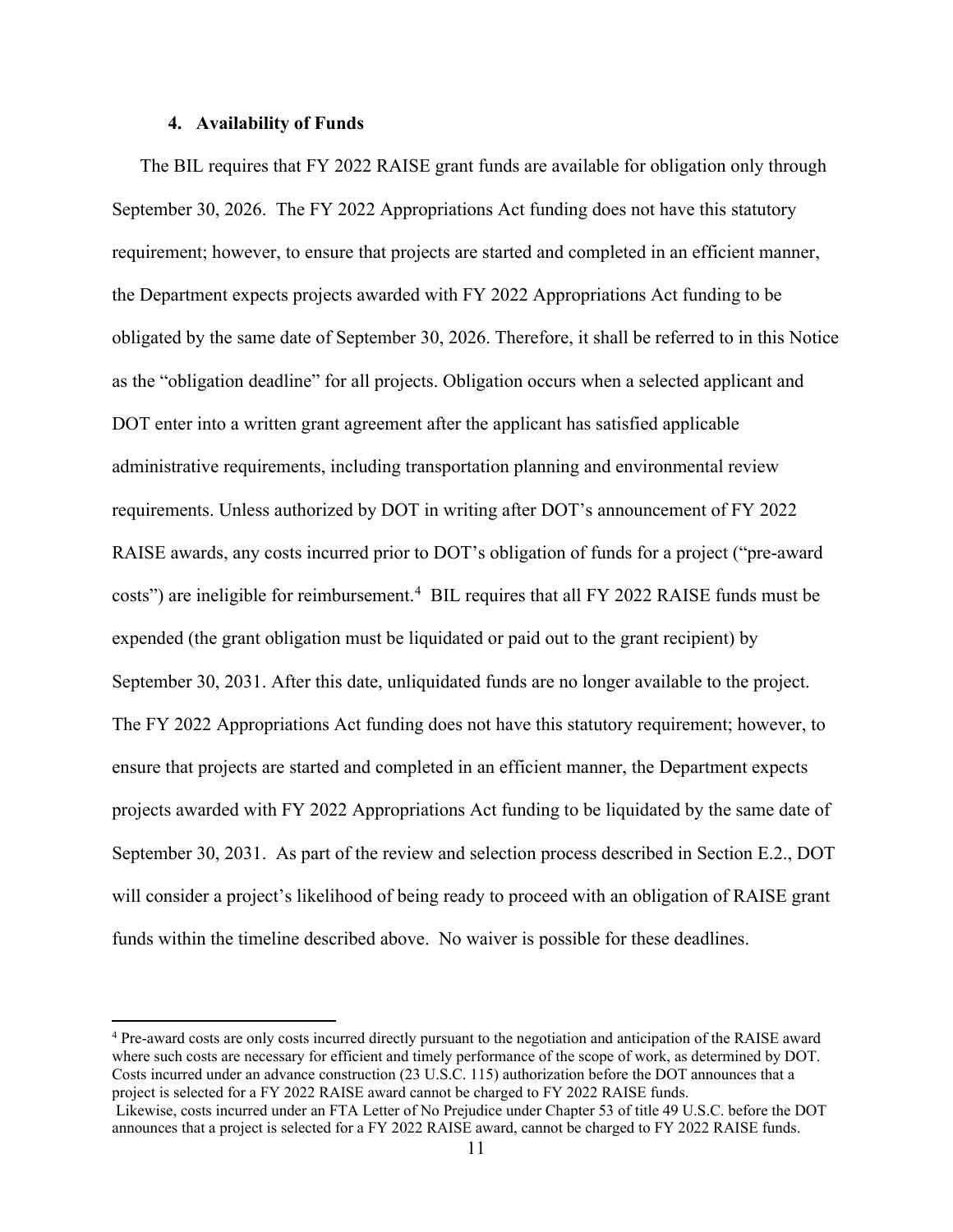## **5. Previous RAISE/BUILD/TIGER Awards**

Recipients of RAISE/BUILD/TIGER grants may apply for funding to support additional phases of a project previously awarded funds in the RAISE/BUILD/TIGER program. However, to be competitive, the applicant should demonstrate the extent to which the previously funded project phase has met estimated project schedules and budget, as well as the ability to realize the benefits expected for the project. A previous RAISE/BUILD/TIGER award, or application, does not affect competitiveness under the FY 2022 RAISE competition.

# **C. Eligibility Information**

To be selected for a RAISE grant, an applicant must be an Eligible Applicant and the project must be an Eligible Project.

#### **1. Eligible Applicants**

Eligible Applicants for RAISE grants are: States and the District of Columbia; any territory or possession of the United States; a unit of local government; a public agency or publicly chartered authority established by one or more States; a special purpose district or public authority with a transportation function, including a port authority; a federally recognized Indian Tribe or a consortium of such Indian Tribes; a transit agency; and a multi-State or multijurisdictional group of entities that are separately eligible. Federal agencies are not eligible applicants for the RAISE FY 2022 program.

Multiple States or jurisdictions may submit a joint application and should identify a lead applicant as the primary point of contact and also identify the primary recipient of the award. Joint applications should include a description of the roles and responsibilities of each applicant.

DOT expects that the eligible applicant that submits the application will administer and deliver the project. If the applicant seeks a transfer of the award to another agency, that intention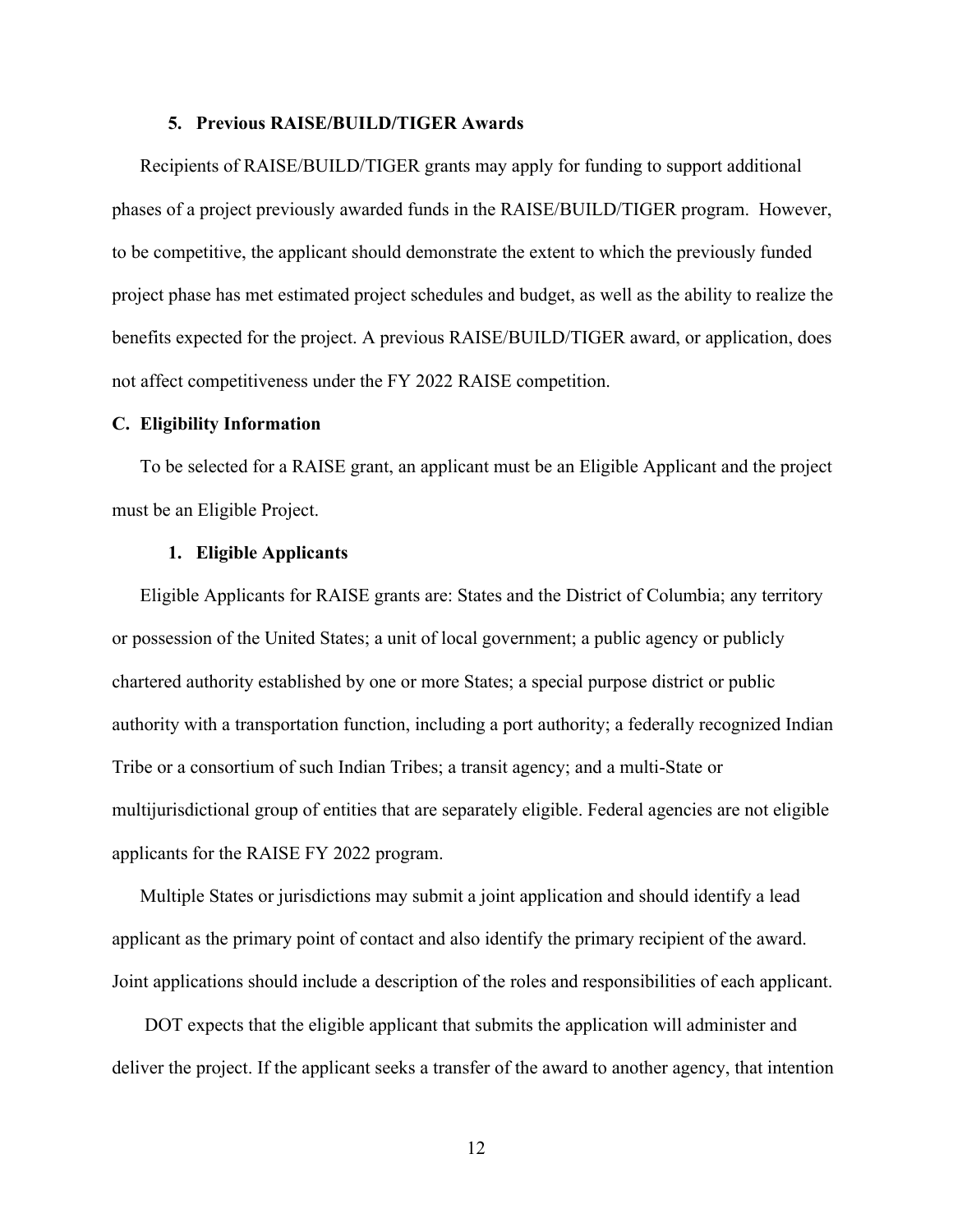should be made clear in the application and a letter of support from the otherwise eligible, designated entity should be included in the application.

#### **2. Cost Sharing or Matching**

As authorized under the BIL, the Federal share of project costs for which an expenditure is made under the RAISE grant program may not exceed 80 percent unless the project is located in a rural area, a historically disadvantaged community, or an area of persistent poverty. Urban area and rural area are defined in Section C.3.ii of this notice. Historically Disadvantaged Communities and Areas of persistent poverty are defined in Section C.3.iii.

Non-Federal sources include State funds originating from programs funded by State revenue, local funds originating from State or local revenue-funded programs, or private funds. The BIL also allows for the following Federal funds to be considered "non-Federal" for the purpose of the RAISE program: (A) tribal transportation program funds under section 202 of title 23; (B) Federal lands transportation program funds under section 203 of title 23; (C) TIFIA program funds (as defined in section 601(a) of title 23); and (D) Railroad Rehabilitation and Improvement Financing Program under chapter 224. Toll credits under 23 U.S.C. 120(i) are considered a Federal source under the RAISE program and, therefore, cannot be used to satisfy the statutory cost sharing requirement of a RAISE award. Unless otherwise authorized by statute, non-Federal cost-share may not be counted as the non-Federal share for both the RAISE grant and another Federal grant program. DOT will not consider previously incurred costs or previously expended or encumbered funds towards the matching requirement for any project. Matching funds are subject to the same Federal requirements described in Section F.2. as awarded funds. If repaid from non-Federal sources, Federal credit assistance is considered non-Federal share.

See Section D.2.iii for information about documenting cost sharing in the application.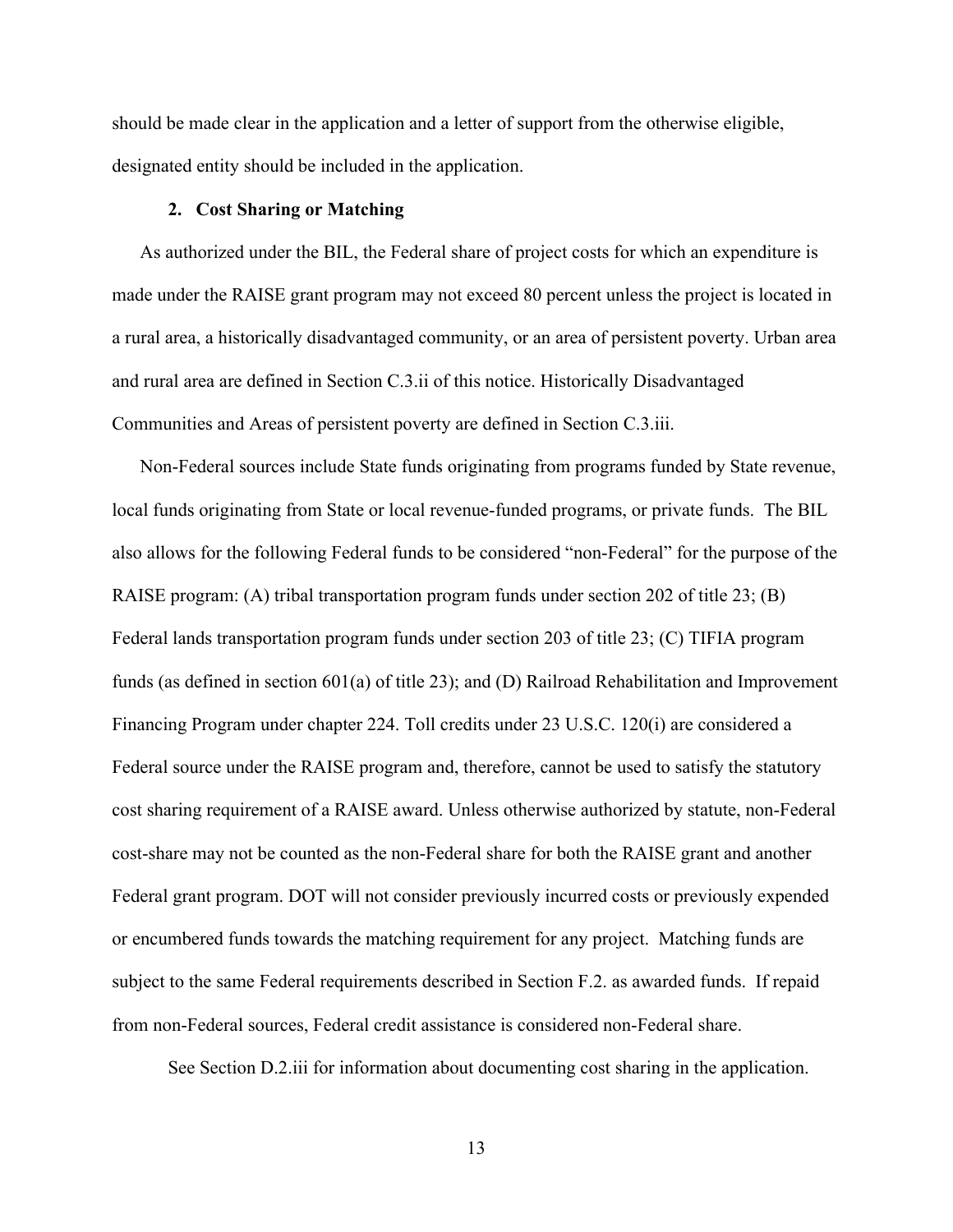For each project that receives a RAISE grant award, the terms of the award will require the recipient to complete the project using at least the level of non-Federal funding that was specified in the application. If the actual costs of the project are greater than the costs estimated in the application, the recipient will be responsible for increasing the non-Federal contribution. If the actual costs of the project are less than the costs estimated in the application, DOT will generally reduce the Federal contribution.

## **3. Other**

- **i.** Eligible Projects
- (a) Capital Projects

Eligible projects for RAISE grants are surface transportation capital projects within the United States or any territory or possession of the United States that are: (1) highway, bridge, or other road projects eligible under title 23, United States Code; (2) public transportation projects eligible under chapter 53 of title 49, United States Code; (3) passenger and freight rail transportation projects; (4) port infrastructure investments (including inland port infrastructure and land ports of entry); (5) the surface transportation components of an airport project eligible for assistance under part B of subtitle VII of title 49, United States Code;<sup>[5](#page-13-0)</sup> (6) intermodal projects; (7) projects to replace or rehabilitate a culvert or prevent stormwater runoff for the purpose of improving habitat for aquatic species while advancing the goals of the RAISE program; (8) projects investing in surface transportation facilities that are located on Tribal land and for which title or maintenance responsibility is vested in the Federal Government; and (9)

<span id="page-13-0"></span> $<sup>5</sup>$  Eligible surface transportation components of eligible airport projects are those projects listed in "Appendix P:</sup> Road and Surface Transportation Projects" of the Airport Improvement Program (AIP) handbook, available at [https://www.faa.gov/airports/aip/aip\\_handbook/?Chapter=Appendix#PP00.](https://www.faa.gov/airports/aip/aip_handbook/?Chapter=Appendix#PP00) For more details on airport project eligibility, please see the Frequently Asked Questions a[t https://www.transportation.gov/RAISEgrants.](https://www.transportation.gov/RAISEgrants)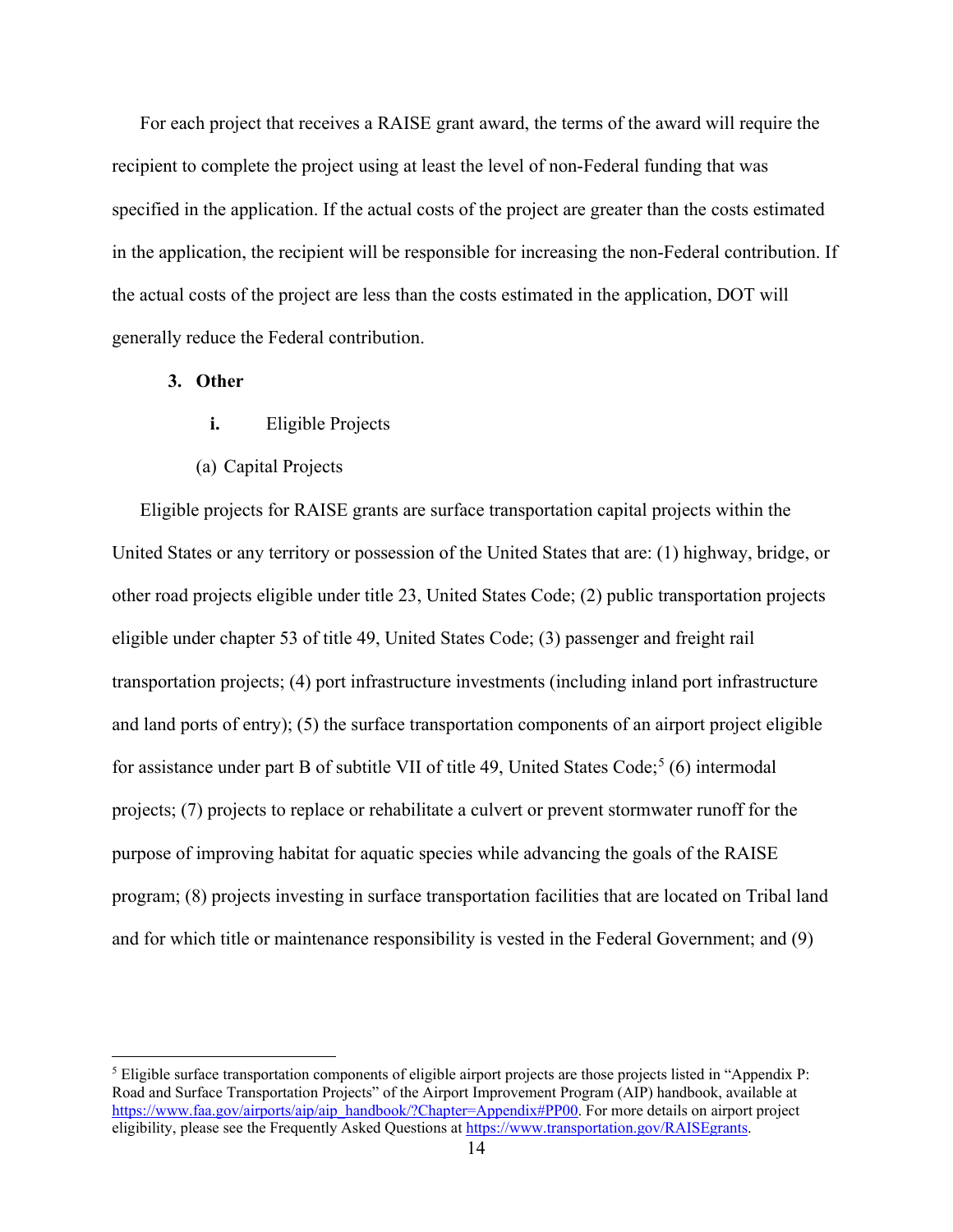any other surface transportation infrastructure project that the Secretary considers to be necessary to advance the goals of the program. $^6$  $^6$ 

The Secretary considers the following projects necessary to advance the goals of the program, and therefore eligible: public road and non-motorized projects that are not otherwise eligible under title 23, United States Code, and intermodal projects. Research, demonstration, or pilot projects are eligible only if they will result in long-term, permanent surface transportation infrastructure that has independent utility as defined in Section C.3.iv. The following projects are not considered necessary to advance the goals of the program, and, therefore, they are ineligible: school bus electrification and broadband deployment as a standalone project. Improvements to Federally owned facilities are ineligible under the FY 2022 RAISE program, unless they are projects investing in surface transportation facilities that are located on Tribal land and for which title or maintenance responsibility is vested in the Federal Government. If a project type is not described as explicitly eligible or ineligible above, then applicants should explain in their application why the project is necessary to advance the goals of the program, and the Department will determine eligibility on a case-by-case basis.

#### (b) Planning Projects

Activities eligible for funding under RAISE planning grants are related to the planning, preparation, or design— for example environmental analysis, equity analysis, community engagement, feasibility studies, and other pre-construction activities—of eligible surface transportation capital projects described in Section C.3.i.(a) and may not result in construction with RAISE FY 2022 funding.

<span id="page-14-0"></span><sup>6</sup> Please note that DOT may award a RAISE grant to pay for the surface transportation components of a broader project that has non-surface transportation components, and applicants are encouraged to apply for RAISE grants to pay for the surface transportation components of these projects.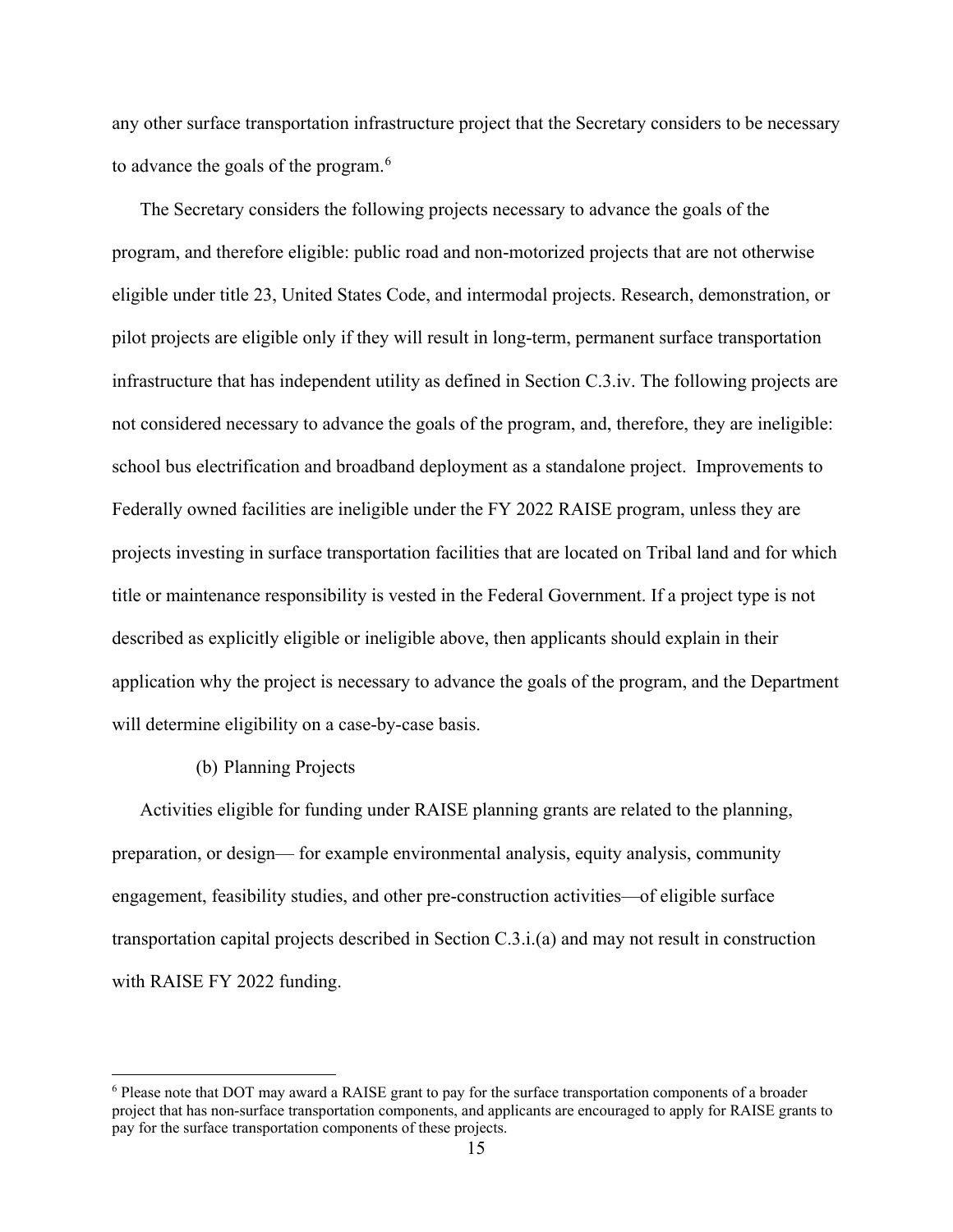Under the RAISE FY 2022 program, if an application includes right-of-way acquisition, the project will be considered a capital project. Projects that include right-of-way acquisition should include a timeline for construction.

In addition, activities eligible for RAISE planning grants include those related to multidisciplinary projects or regional planning, such as: (1) development of master plans, comprehensive plans, integrated land use and transportation plans, or corridor plans; (2) planning activities related to the development of a multimodal freight corridor, including those that seek to reduce conflicts with residential areas and with passenger and non-motorized traffic; (3) development of port and regional port planning grants, including State-wide or multi-port planning within a single jurisdiction or region; or (4) risk assessments and planning to identify vulnerabilities and address the transportation system's ability to withstand probable occurrence or recurrence of an emergency or major disaster.

## ii. Rural/Urban Definition

For purposes of this notice, a project is designated as urban if it is located within (or on the boundary of) a Census-designated urbanized area<sup>[7](#page-15-0)</sup> that had a population greater than 200,000 in the 2010 Census.<sup>[8](#page-15-1)</sup> If a project is located outside a Census-designated urbanized area with a population greater than 200,000, it is designated as a rural project. Rural and urban definitions differ in some other DOT programs, including TIFIA.

A project located in both an urban and a rural area will be designated as *urban* if the majority of the project's costs will be spent in urban areas. Conversely, a project located in both an urban

<span id="page-15-0"></span> $7$  Lists of 2010 UAs as defined by the Census Bureau are available on the Census Bureau website at https://www.census.gov/geographies/reference-maps/2010/geo/2010-census-urban-areas.html.<br><sup>8</sup> For the purpose of this NOFO, the definition of urban and rural is based on the 2010 Census-designated urbanized

<span id="page-15-1"></span>areas. The Department is required by the BIL to use the most recent decennial census information; however urbanized areas have not been designated for the 2020 Census at the time of this NOFO publication. See [www.transportation.gov/RAISEBUILDgrants](http://www.transportation.gov/RAISEgrants) for a list of 2010 Census-designated UAs.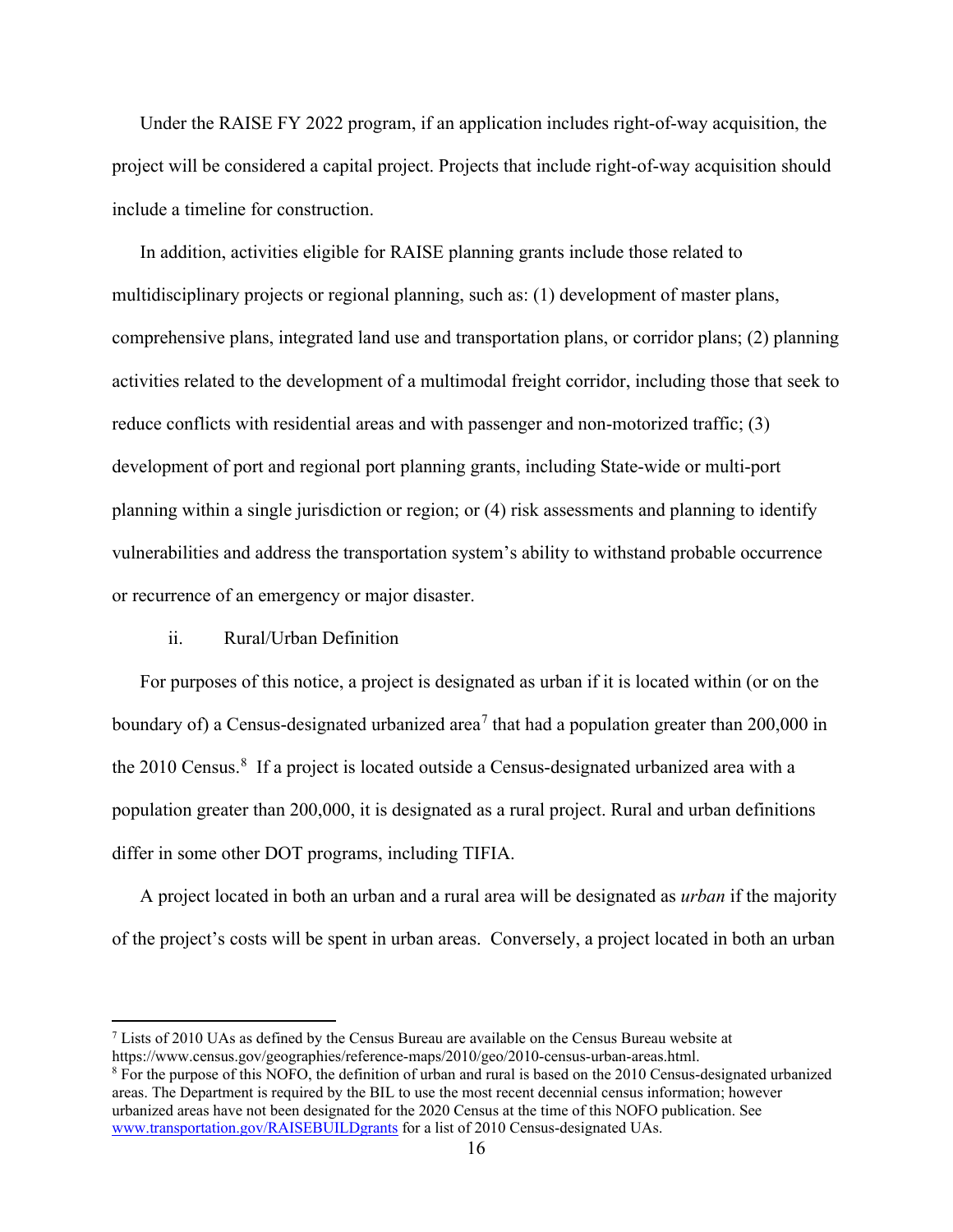area and a rural area will be designated as *rural* if the majority of the project's costs will be spent in rural areas. For RAISE planning grants, the location of the project being planned, prepared, or designed will be used for the urban or rural designation.

This definition affects four aspects of the program: (1) not more than 50 percent (or \$1,137,500,000) of the funds provided for RAISE grants are to be used for projects in rural areas; (2) not more than 50 percent (or \$1,137,500,000) of the funds provided for RAISE grants are to be used for projects in urban areas; (3) for a project in a rural area, the minimum award is \$1 million, while the minimum award for urban areas is \$5 million (with the exception of planning grants funded under FY 2022 Appropriations Act funding which do not have minimum award requirements); and (4) the Secretary may increase the Federal share above 80 percent to pay for the eligible costs of a project in a rural area.

<span id="page-16-2"></span>iii. Areas of Persistent Poverty and Historically Disadvantaged Communities

The Secretary may increase the Federal cost share above 80 percent for projects located in an Area of Persistent Poverty or a Historically Disadvantaged Community. Additionally, DOT must award at least \$35 million for projects located in historically disadvantaged communities or areas of persistent poverty.

(a) Areas of Persistent Poverty means: (1) any county that has consistently had greater than or equal to 20 percent of the population living in poverty during the 30-year period preceding November 15, 2021, as measured by the 1990 and 2000[9](#page-16-0) decennial census and the most recent annual Small Area Income Poverty Estimates as estimated by the Bureau of the census<sup>10</sup>; (2) any census tract with a poverty rate of at least 20 percent as measured by the 2014-2018 5-year data series available from the American Community Survey of the Bureau of the

<span id="page-16-0"></span><sup>&</sup>lt;sup>9</sup> Se[e https://www.census.gov/data/tables/time-series/dec/census-poverty.html](https://www.census.gov/data/tables/time-series/dec/census-poverty.html) for county dataset.

<span id="page-16-1"></span><sup>10</sup> See https://www.census.gov/data/datasets/2020/demo/saipe/2020-state-and-county.html for December 2020 Small Area Income Poverty Dataset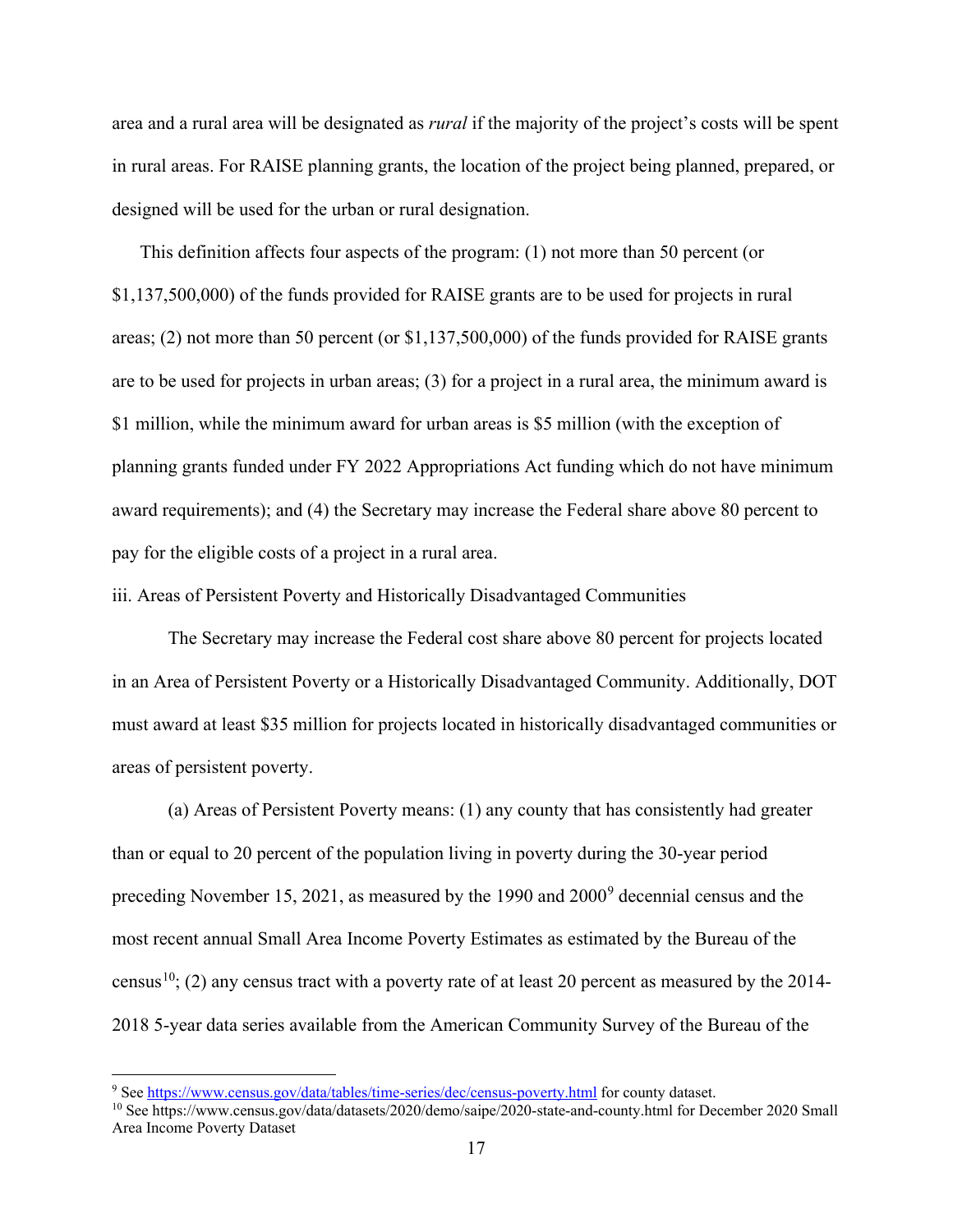Census<sup>[11](#page-17-0)</sup>; or (3) any territory or possession of the United States. A county satisfies this definition only if 20 percent of its population was living in poverty in all three of the listed datasets: (a) the 1990 decennial census; (b) the 2000 decennial census; and (c) the 2020 Small Area Income Poverty Estimates. DOT will list all counties and census tracts that meet this definition for Areas of Persistent Poverty on the RAISE website at [www.transportation.gov/RAISEgrants/raise-app](https://www.transportation.gov/RAISEgrants/raise-app-hdc)[hdc.](https://www.transportation.gov/RAISEgrants/raise-app-hdc)

(b) Historically Disadvantaged Communities – DOT has been developing a definition of Historically Disadvantaged Communities as part of its implementation of the Justice40 Initiative and will use that definition for the purpose of this Notice of Funding Opportunity. Consistent with OMB's Interim Guidance for the Justice40 Initiative<sup>12</sup>, Historically Disadvantaged Communities include (a) certain qualifying census tracts, (b) any Tribal land, or (c) any territory or possession of the United States. DOT is providing a list of census tracts that meet the definition of Historically Disadvantaged Communities, as well as a mapping tool to assist applicants in identifying whether a project is located in a Historically Disadvantaged Community, available at [www.transportation.gov/RAISEgrants/raise-app-hdc.](http://www.transportation.gov/RAISEgrants/raise-app-hdc)

iv. Project Components

An application may describe a project that contains more than one component, and may describe components that may be carried out by parties other than the applicant. DOT expects, and will impose requirements on fund recipients to ensure, that all components included in an application will be delivered as part of the RAISE project, regardless of whether a component includes Federal funding. The status of each component should be clearly described (for

<span id="page-17-0"></span> $11$  See

[https://data.census.gov/cedsci/table?q=ACSST1Y2018.S1701&tid=ACSST5Y2018.S1701&hidePreview=false](https://gcc02.safelinks.protection.outlook.com/?url=https%3A%2F%2Fdata.census.gov%2Fcedsci%2Ftable%3Fq%3DACSST1Y2018.S1701%26tid%3DACSST5Y2018.S1701%26hidePreview%3Dfalse&data=04%7C01%7Ckim.bathrick%40dot.gov%7C596452e5274e4da5eab308d8ee042260%7Cc4cd245b44f04395a1aa3848d258f78b%7C0%7C0%7C637521048857210852%7CUnknown%7CTWFpbGZsb3d8eyJWIjoiMC4wLjAwMDAiLCJQIjoiV2luMzIiLCJBTiI6Ik1haWwiLCJXVCI6Mn0%3D%7C1000&sdata=4JSzu%2BbHGqSNnf8jB1LjZM6dvqgXmktppYyIQ2ONrUc%3D&reserved=0) for 2014-2018 five year data series from the American Community Survey

<span id="page-17-1"></span><sup>12</sup> https://www.whitehouse.gov/wp-content/uploads/2021/07/M-21-28.pdf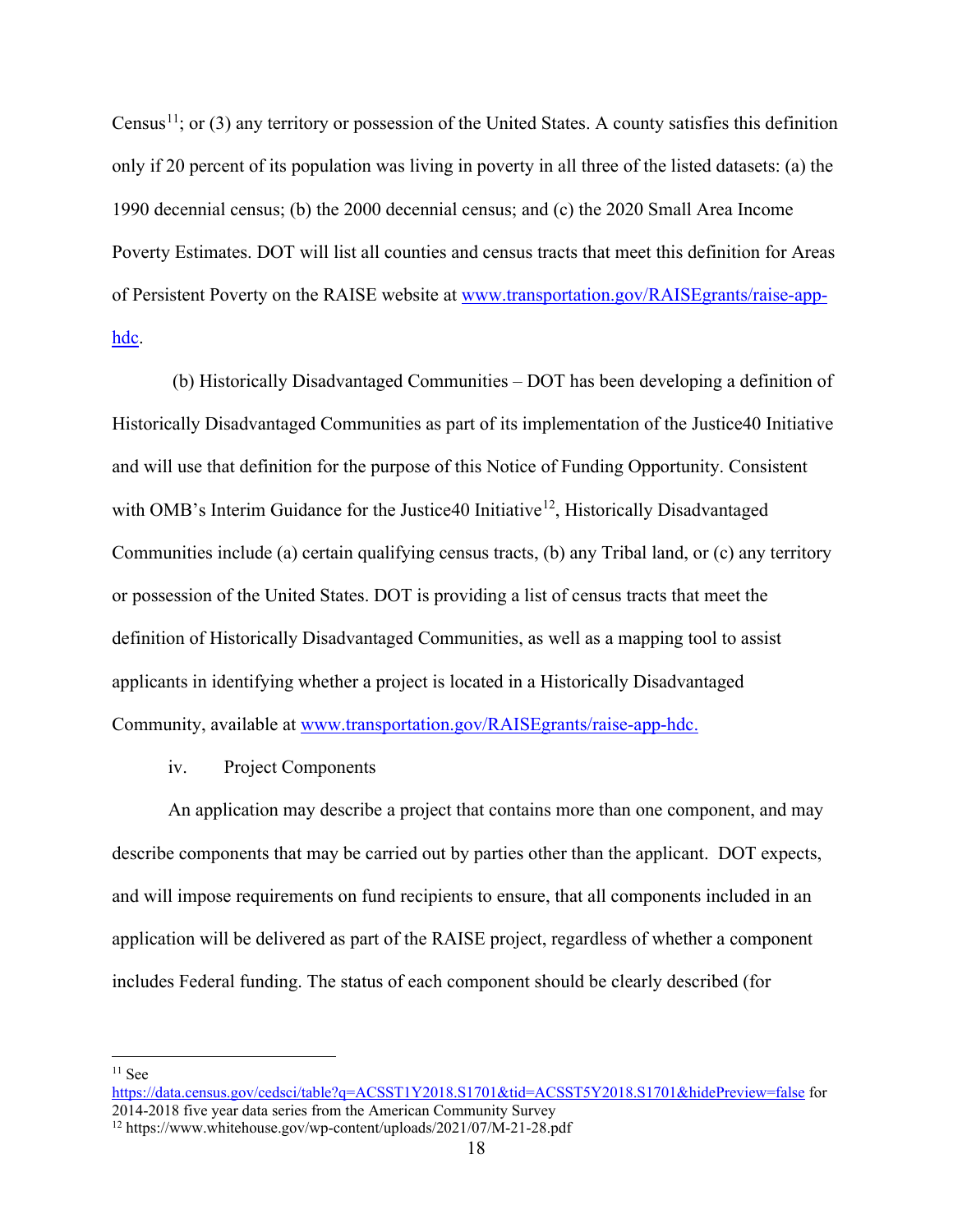example, in the project schedule). DOT may award funds for a component, instead of the larger project, if that component: (1) independently meets minimum award amounts described in [Section B](#page-7-0) and all eligibility requirements described in [Section C;](#page-16-2) (2) independently aligns well with the selection criteria specified in Section E.1; and (3) meets National Environmental Policy Act (NEPA) requirements with respect to independent utility. Independent utility means that the component will represent a transportation improvement that is usable and represents a reasonable expenditure of DOT funds even if no other improvements are made in the area, and will be ready for intended use upon completion of that component's construction. All project components that are presented together in a single application must demonstrate a relationship or connection between them. See Section D.2. for Required Approvals.

Applicants should be aware that, depending upon the relationship between project components and applicable Federal law, DOT funding of only some project components may make other project components subject to Federal requirements as described in Section F.2.

DOT strongly encourages applicants to identify in their applications the project components that have independent utility and separately detail costs and requested RAISE grant funding for those components. If the application identifies one or more independent project components, the application should clearly identify how each independent component addresses selection criteria and produces benefits on its own, in addition to describing how the full proposal of which the independent component is a part addresses selection criteria.

#### v. Application Limit

Each lead applicant may submit no more than three applications. Unrelated project components should not be bundled in a single application for the purpose of adhering to the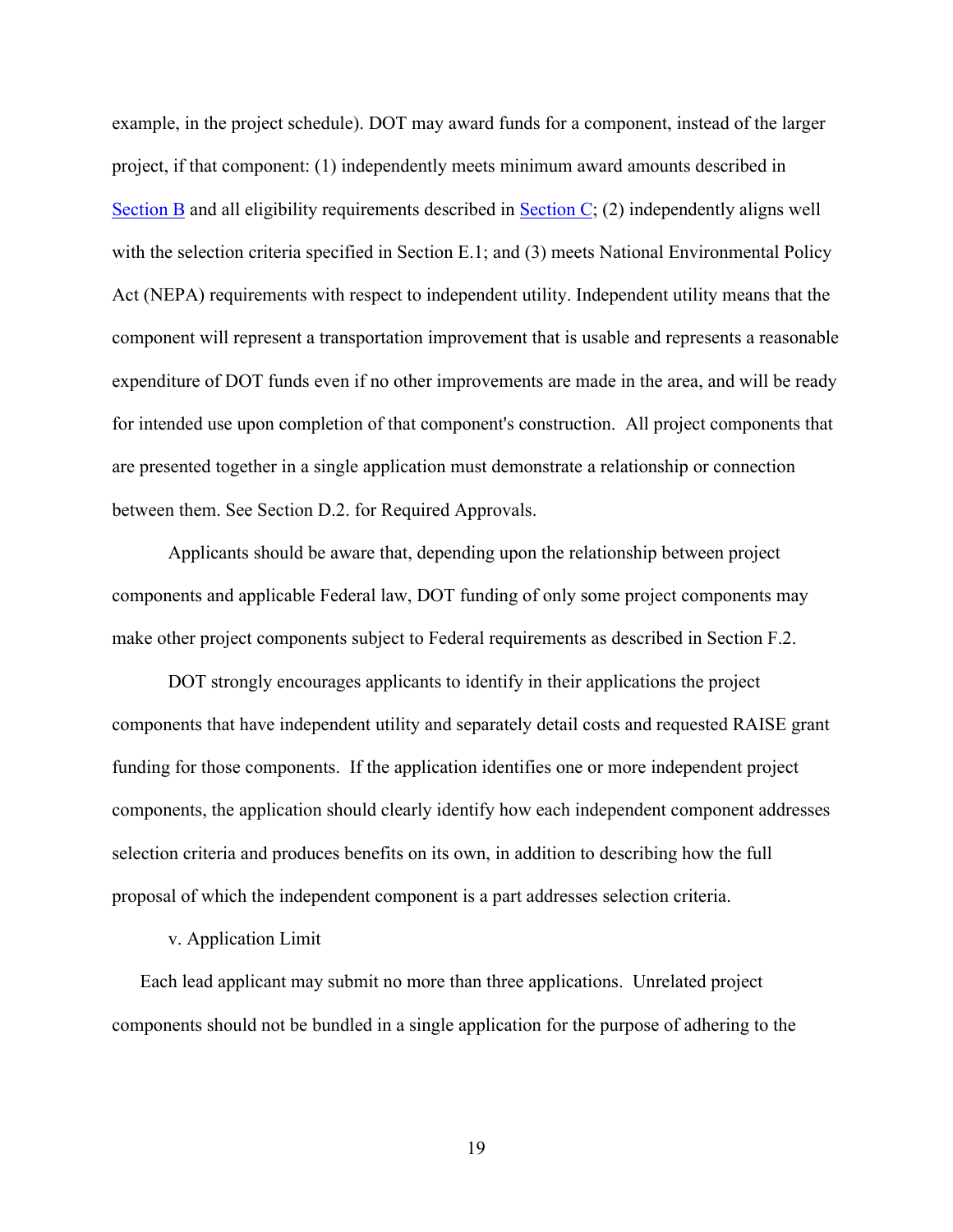limit. If a lead applicant submits more than three applications as the lead applicant, only the first three received will be considered.

#### **D. Application and Submission Information**

## **1. Address to Request Application Package**

Instructions for submitting applications can be found at

[www.transportation.gov/RAISEgrants](http://www.transportation.gov/BUILDgrants) along with specific instructions for the forms and

attachments required for submission.

## **2. Content and Form of Application Submission**

The application must include the Standard Form 424 (Application for Federal Assistance), cover page, and the Project Narrative. Applicants are encouraged to complete the SF-424C and attach to their application the "RAISE 2022 Project Information Form" available at

www.transportation.gov/RAISEgrants/raise-info.

DOT recommends that the project narrative follow the basic outline below to address the program requirements and assist evaluators in locating relevant information.

| I. Project Description                                       | See D.2.i                 |
|--------------------------------------------------------------|---------------------------|
| II. Project Location                                         | See D.2.ii                |
| III. Grant Funds, Sources and Uses of all Project<br>Funding | See D.2.iii               |
| IV. Merit Criteria                                           | See D.2. iv. and E.1      |
| V. Project Readiness: Environmental Risk                     | See D.2. v. and E.1.ii    |
| VI. Benefit Cost Analysis                                    | See D.2.vi. and E.1. iii. |

The project narrative should include the information necessary for DOT to determine that the project satisfies project requirements described in Sections B and C and to assess the selection criteria specified in Section E.1. To the extent practicable, applicants should provide supporting data and documentation in a form that is directly verifiable by DOT. DOT expects applications to be complete upon submission and will evaluate the application based on information submitted. DOT may ask any applicant to supplement data in its application but is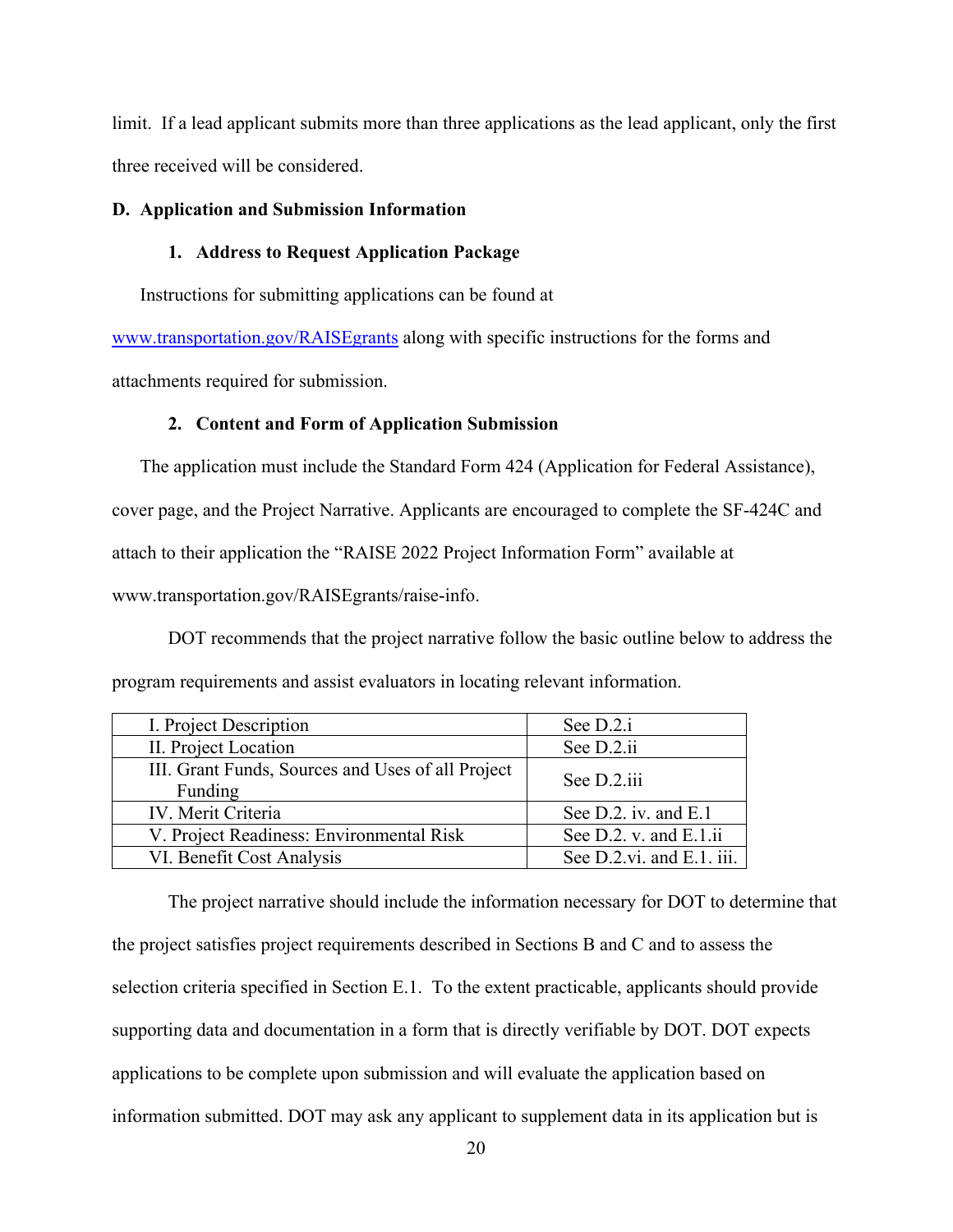not required to do so. Lack of supporting information provided with the application negatively affects competitiveness of the application, as described in Section E.2.

In addition to a detailed statement of work, detailed project schedule, and detailed project budget, the project narrative should include a table of contents, maps and graphics, as appropriate, to make the information easier to review. DOT recommends that the project narrative be prepared with standard formatting preferences (a single-spaced document, using a standard 12-point font such as Times New Roman, with 1-inch margins). The project narrative may not exceed 30 pages in length, excluding cover pages and table of contents. The only substantive portions that may exceed the 30-page limit are documents supporting assertions or conclusions made in the 30-page project narrative, but evaluators are not required to review supporting documents as part of the merit review described in Section E. If possible, website links to supporting documentation should be provided rather than copies of these supporting materials. If supporting documents are submitted, applicants should clearly reference these in the respective section of the project narrative. DOT recommends using appropriately descriptive file names (e.g., "Project Narrative," "Maps," "Memoranda of Understanding and Letters of Support,") for all attachments. DOT recommends applications include the following sections:

#### i. Project Description

The first section of the application should provide a description of the project, the transportation challenges that it is intended to address, and how it will address those challenges. This section should discuss the project's history, including a description of any previously completed components. The applicant may use this section to place the project into a broader context of other transportation infrastructure investments being pursued by the project sponsor. Applicants should include a detailed statement of work that focuses on the technical and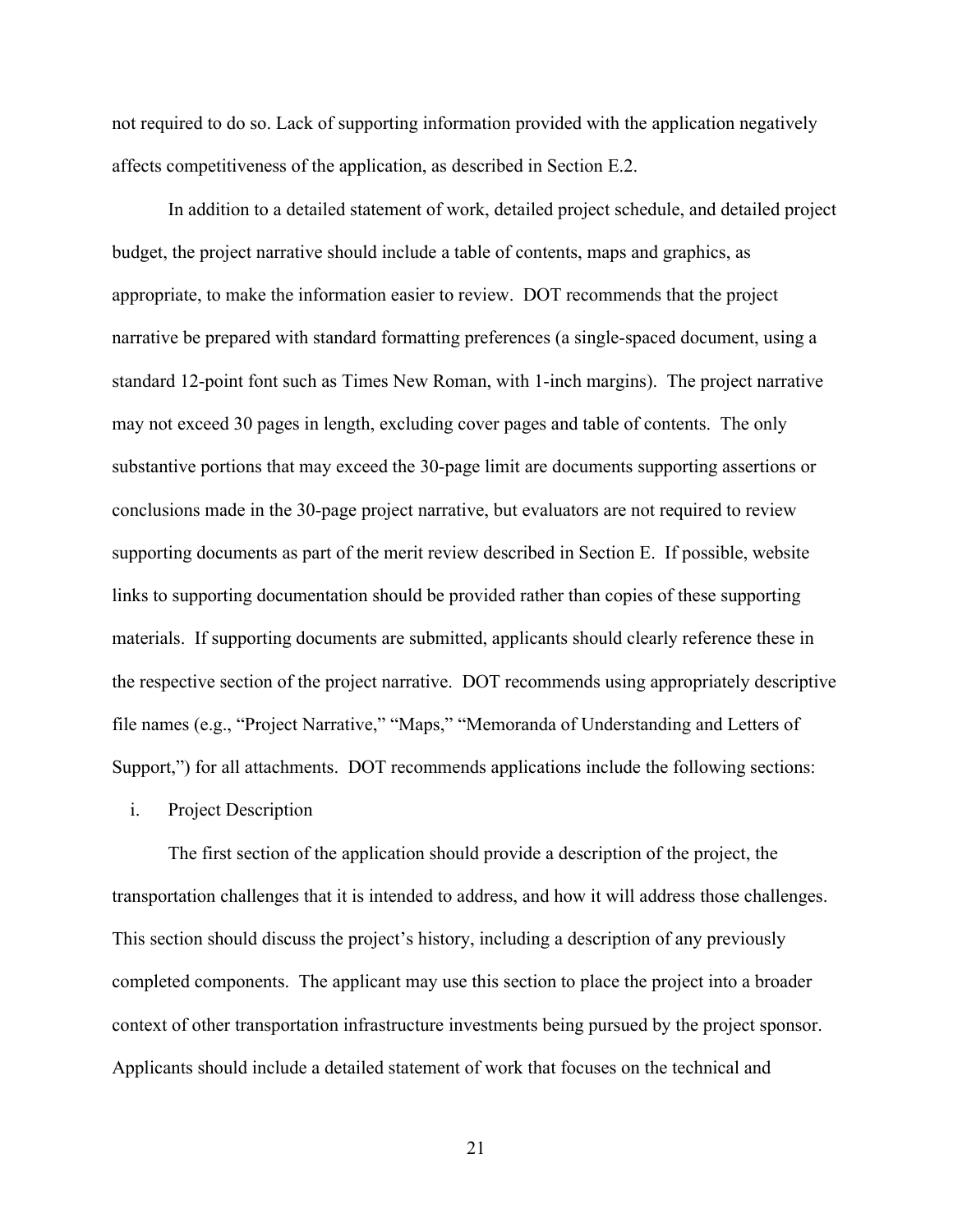engineering aspects of the project, the current design status of the project, and describes in detail the project to be constructed.

ii. Project Location

This section of the application should describe the project location, including a detailed geographical description of the proposed project, a map of the project's location, and description of connections to existing transportation infrastructure. The application should also identify:

- (a) whether the project is located in an Area of Persistent Poverty, including the relevant County and/or census tract(s);
- (b) whether the project is located in a historically disadvantaged community, including the relevant census tract(s);
- (c) the Census-designated urbanized area in which the project is located, if relevant; and
- (d) whether the project is located in one of four Federally designated community development zones (Opportunity Zones, Empowerment Zones, Promise Zones, or Choice Neighborhoods)

Information under (d) may be used for internal data tracking.

iii. Grant Funds, Sources and Uses of Project Funds

This section of the application should describe the budget for the RAISE project (i.e. the project scope that includes RAISE funding) including information about the degree of design completion on which the cost was estimated. Applicants should carefully consider the differing funding restrictions for the BIL funding and the FY 2022 Appropriations Act funding, which could affect competitiveness and are further described in Section B. **If the budget presented in the application shows a grant request greater than \$25 million, the application will be competing for only the FY 2022 Appropriations Act funding. If the budget presented in the application shows a planning grant request below the BIL minimums for urban and rural**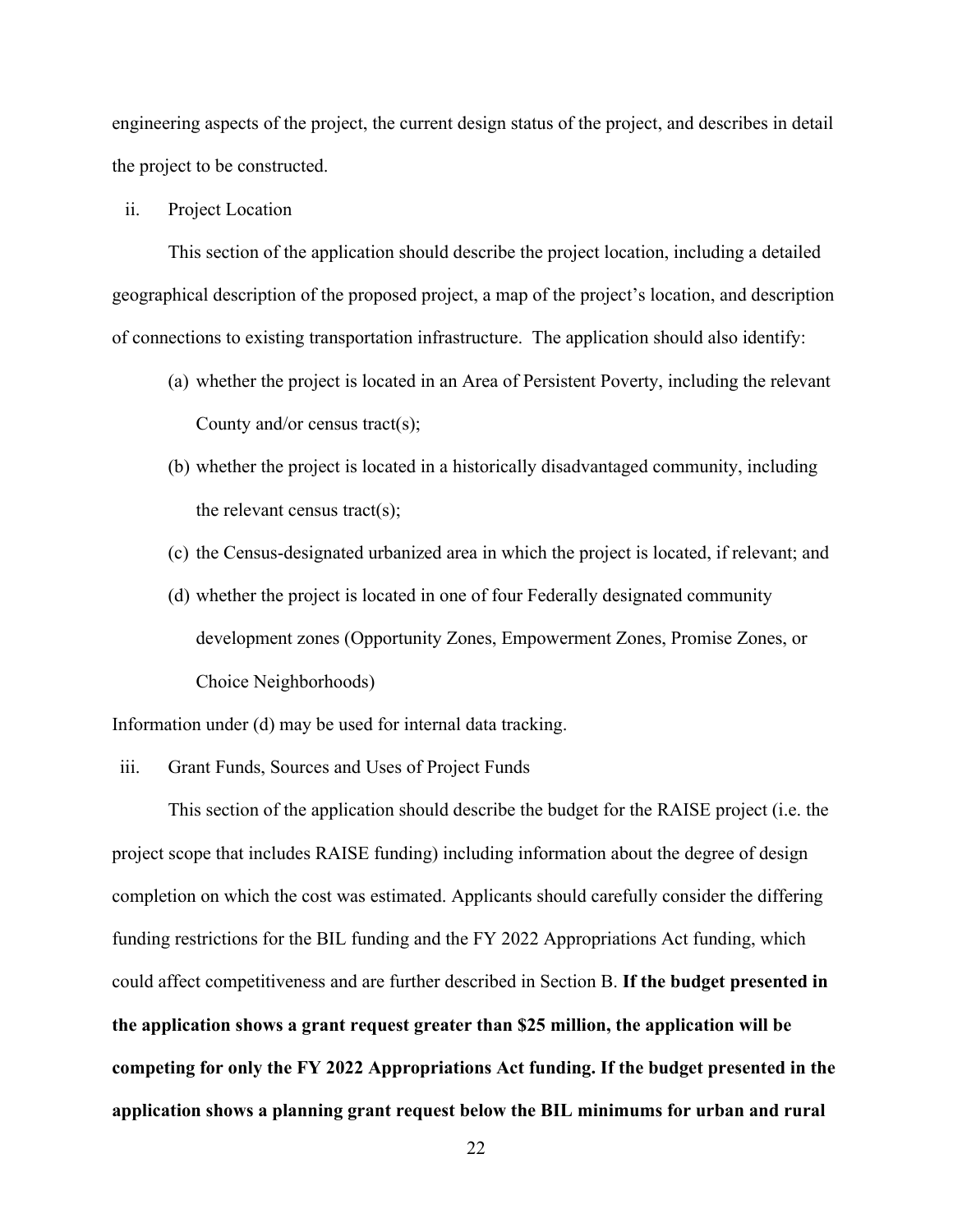**areas, the planning grant will be competing for only the FY 2022 Appropriations pool of funding.** This budget should **not** include any previously incurred expenses. The budget should show how each source of funds will be spent. The budget should also show how each funding source will share in each major construction activity, and present that data in dollars and percentages. If applicable, the budget should identify Federal funds that have been previously authorized by a Federal agency. Funding sources should be grouped into three categories: non-Federal, RAISE, and other Federal with specific amounts from each funding source. If the project contains individual components, the budget should separate the costs of each project component. If the project will be completed in phases, the budget should separate the costs of each phase. The budget should clearly identify any expenses expected to be incurred between time of award and obligation because these expenses are not eligible for reimbursement, as described in Section B.4, or for cost sharing, as described in Section C.2. The budget details should sufficiently demonstrate that the project satisfies the statutory cost-sharing requirements described in Section C.2. At a minimum, the project budget should include:

- (a) Costs for the FY 2022 RAISE project;
- (b) For all funds to be used for eligible project costs, the source and amount of those funds;
- (c) For non-Federal funds to be used for eligible project costs, documentation of funding commitments. Documentation should also be included as an appendix to the application. If the applicant is not a State DOT and matching contributions from a State DOT are included as non-Federal match, a supporting letter from the State indicating the source of the funds; and
- (d) For Federal funds to be used for eligible project costs, the amount, nature, and source of any required non-Federal match for those funds.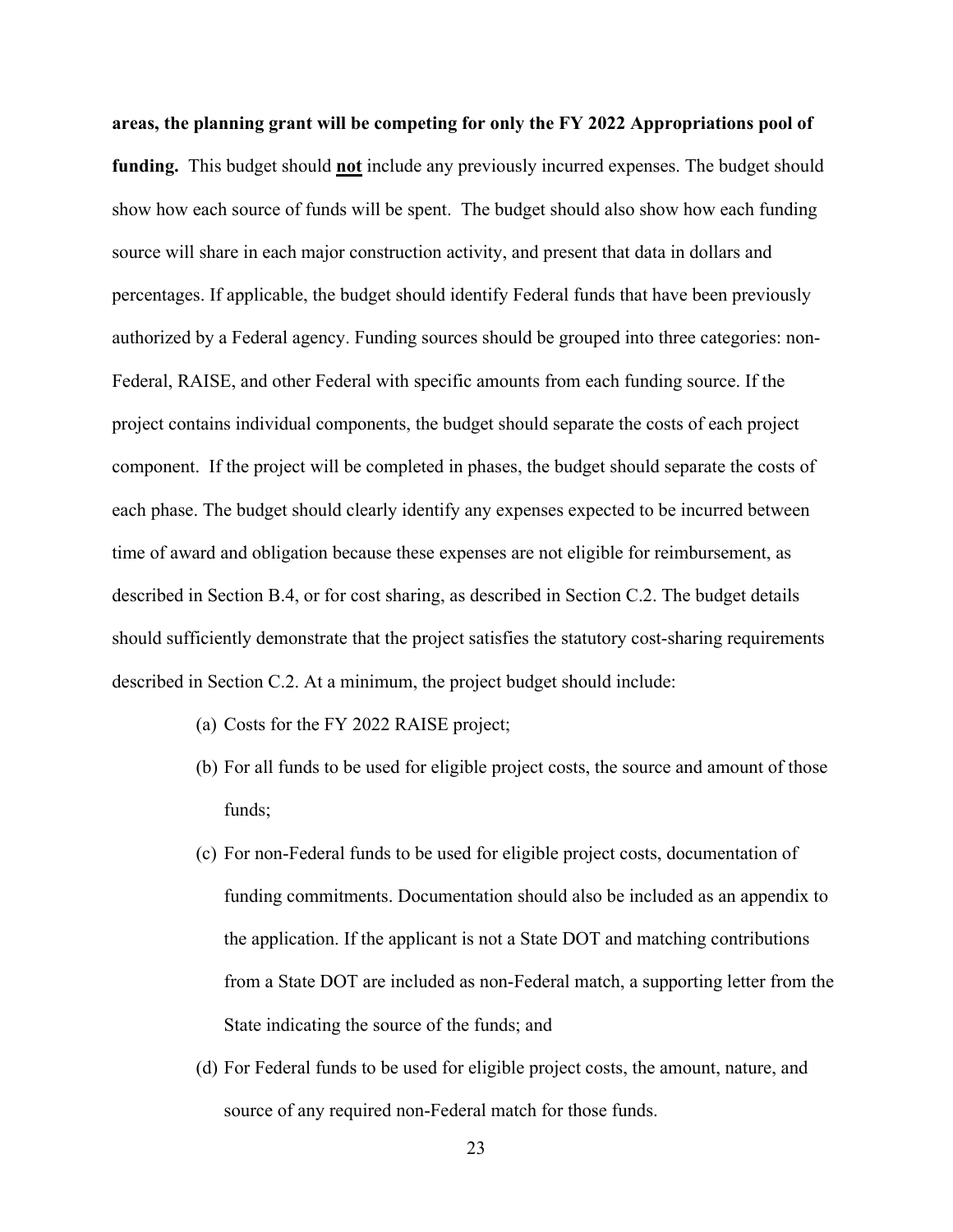In addition to the information enumerated above, this section should provide complete information on how all project funds may be used. For example, if a particular source of funds is available only after a condition is satisfied, the application should identify that condition and describe the applicant's control over whether it is satisfied. Similarly, if a particular source of funds is available for expenditure only during a fixed time period, the application should describe that restriction. Complete information about project funds will ensure that DOT's expectations for award execution align with any funding restrictions unrelated to DOT, even if an award differs from the applicant's request.

# iv. Merit Criteria

This section of the application should demonstrate how the project aligns with the criteria described in Section E.1 of this notice. DOT encourages applicants to address each criterion. Insufficient information to assess any criterion will negatively impact the project rating. Applicants are not required to follow a specific format, but the outline suggested addresses each criterion separately and promotes a clear discussion that assists project evaluators. To minimize redundant information in the application, DOT encourages applicants to cross-reference from this section of their application to relevant substantive information in other sections of the application. The guidance in this section is about how the applicant should organize their application. Guidance describing how DOT will evaluate projects against the Selection Criteria is in Section E.1 of this notice. Applicants also should review that section before considering how to organize their application.

# (a) Safety

This section of the application should describe the anticipated outcomes of the project that support the Safety criterion (described in Section E.1.i.(a) of this notice). The applicant should include information on, and to the extent possible, quantify, how the project will target known,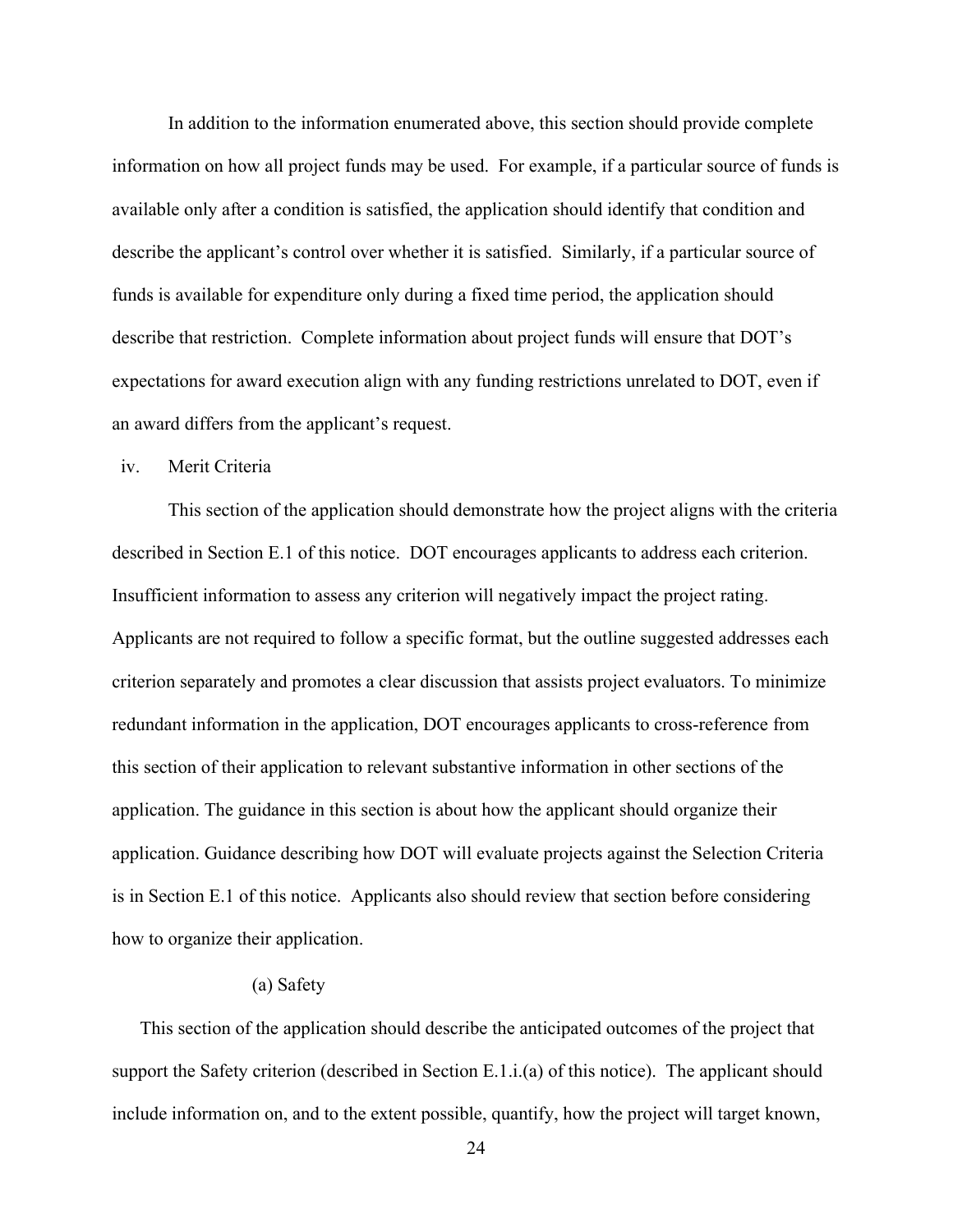documented safety problems within the project area or wider transportation network, and demonstrate how the project will protect motorized and non-motorized travelers or communities from health and safety risks. The application should provide evidence to support the claimed level of effectiveness of the project in protecting motorized and non-motorized travelers from health and safety risks, such as the number or rate of reduced crashes, serious injuries, and/or fatalities.

#### (b) Environmental Sustainability

This section of the application should describe how the project addresses the environmental sustainability criterion (described in Section E.1.i.(b) of this notice). Applicants are encouraged to include information demonstrating how the project will reduce air pollution and greenhouse gas emissions from transportation, increase use of lower-carbon travel modes such as transit active transportation, improve resiliency of at-risk infrastructure<sup>13</sup>, be constructed consistent with the Federal Flood Risk Management Standard, to the extent consistent with current low, incorporate lower-carbon pavement and construction materials, or address the disproportionate negative environmental impacts of transportation on disadvantaged communities. Additional information for how this criterion will be evaluated is in Section E.1.i. of this notice.

#### (c) Quality of Life

This section should describe how the project improves quality of life by increasing equity and accessibility for travelers, reducing transportation and housing cost burdens, including by facilitating greater public and private investments in commercial and mixed-income residential development near public transportation, along rural main streets or other walkable

<span id="page-24-0"></span> $<sup>13</sup>$  For the RAISE program, at-risk infrastructure is defined as infrastructure that is subject to, or faces increased</sup> long-term future risks of, a weather event, a natural disaster, or changing conditions, such as coastal flooding, coastal erosion, wave action, storm surge, or sea level rise, in order to improve transportation and public safety and to reduce costs by avoiding larger future maintenance or rebuilding costs.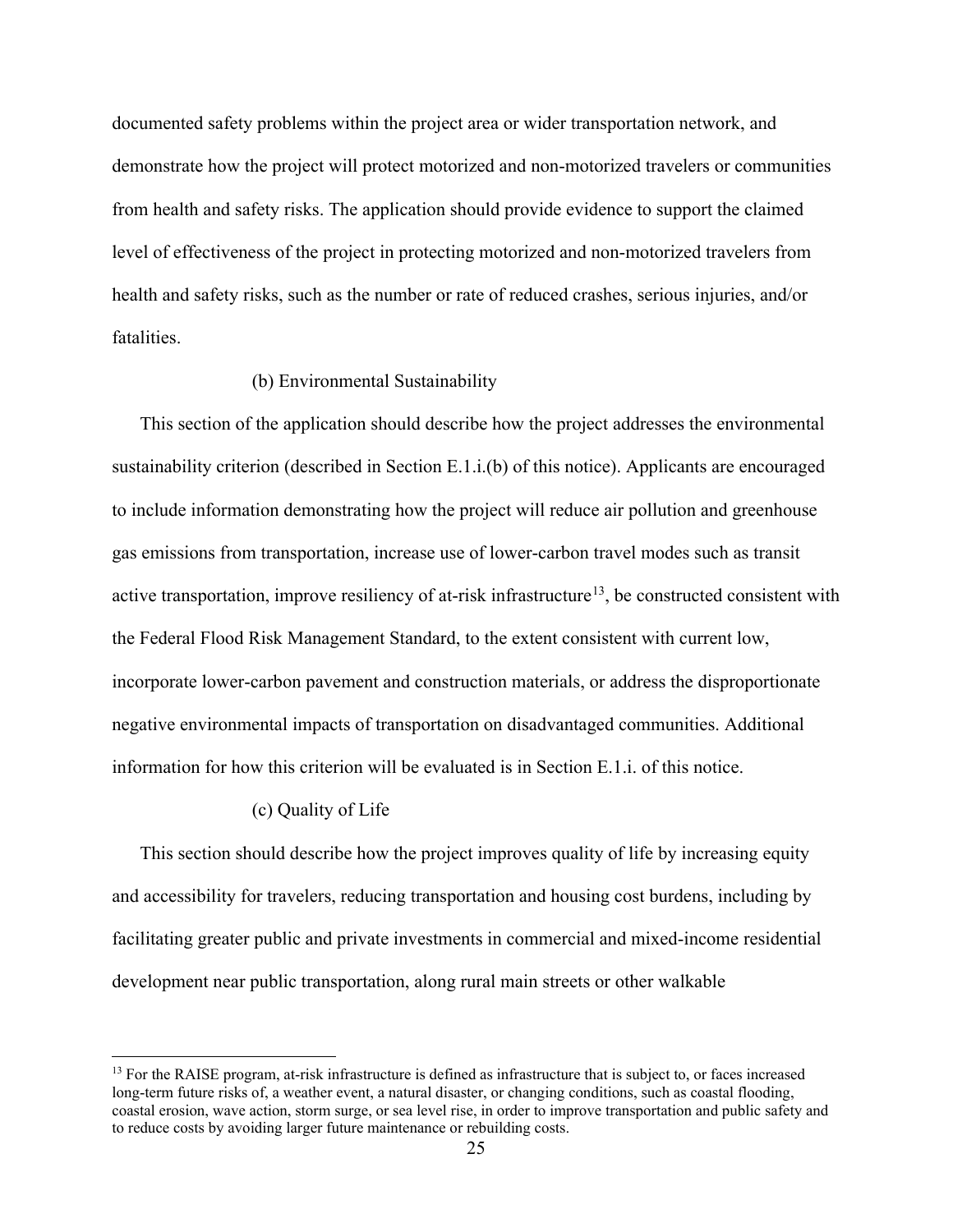neighborhoods, removing physical barriers for individuals and communities; proactively addressing racial equity and barriers to opportunity, including automobile dependence as a form of barrier, or redress prior inequities and barriers to opportunity; or enhancing the unique characteristics of the community (described in Section E.1.i.(c) of this notice).

## (d) Improves Mobility and Community Connectivity

This section of the application should describe how the project will increase mobility and expand connectivity for all users of a project, particularly non-motorized travelers (those walking, cycling, rolling, or using transit.) The application should include details on how the project encourages individuals and communities to move around freely with or without a car, and create neighborhoods where people can live, work, and play. If applicable, this section should describe how the project will meet Americans with Disabilities Act requirements and be accessible to people with disabilities, including individuals who use wheelchairs. Projects that increase mobility for freight movement and improve supply chains should describe the details and impacts of those outcomes. Additional information for how this criterion will be evaluated is in Section E.1.i. of this notice.

## (e) Economic Competitiveness and Opportunity

This section of the application should describe how the project will support the Economic Competitiveness and Opportunity criterion (described in Section E.1.i.(d) of this notice). The applicant should include information about expected improvements to system operations to increase travel time reliability and manage travel demand for goods movement, especially for supply chain bottle necks, thereby increasing velocity and improving local and regional freight connectivity to the national and global economy. The application should include information on how the project increases affordable transportation options and system connectivity to revitalize communities, increase access to location-efficient affordable housing, reduces burdens of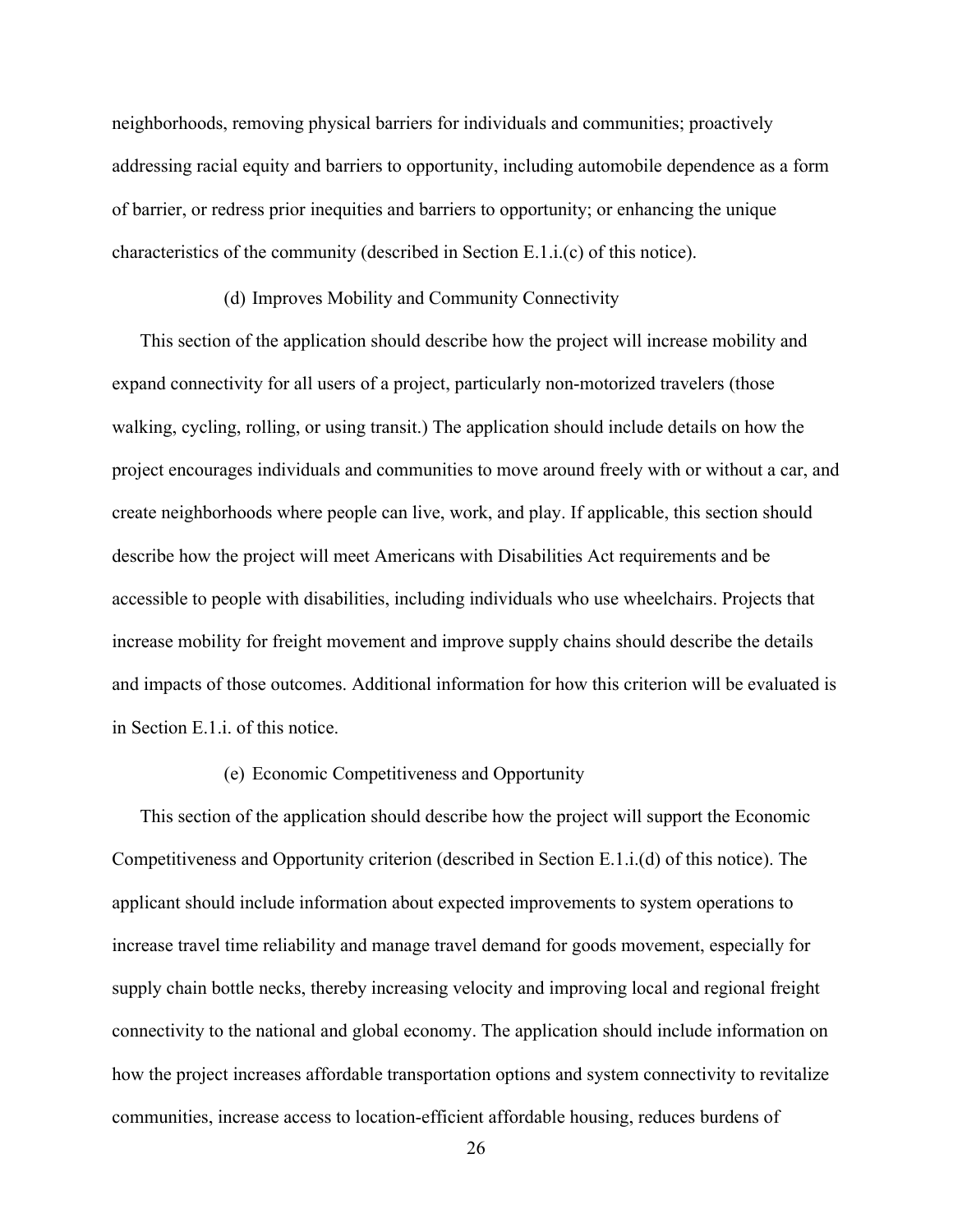commuting, increases tourism opportunities, or improves overall well-being. Applicants should also describe whether and how project delivery and implementation create good-paying jobs with the free and fair choice to join a union to the greatest extent possible, the use of demonstrated strong labor standards, practices and policies (including for direct employees, contractors, and sub-contractors); use of project labor agreements, and distribution of workplace rights notices; the use of Local Hire provisions;<sup>[14](#page-26-0)</sup> registered apprenticeships; or other similar standards or practices. Applicants should describe how planned methods of project delivery and implementation (for example, use of Project Labor Agreements and/or Local Hire provisions<sup>[15](#page-26-1)</sup>, training and placement programs for underrepresented workers) provides opportunities for all workers, including workers underrepresented in construction jobs to be trained and placed in good-paying jobs directly related to the project. The applicant should describe the extent to which the project and local and regional policies related to the project will contribute to the functioning and growth of the economy, including the extent to which the project addresses congestion or freight connectivity, bridges service gaps in rural areas, or promotes greater public and private investments in land-use productivity, including rural main street revitalization or locally-driven density decisions that support equitable commercial and mixed-income residential development.

# (f) State of Good Repair

This section of the application should describe how the project will contribute to a state of good repair by restoring and modernizing core infrastructure assets, and/or addressing current or projected system vulnerabilities (described in Section E.1.i.(e) of this notice). The application

<span id="page-26-0"></span><sup>&</sup>lt;sup>14</sup> IIJA div. B  $\S$  25019 provides authority to use geographical and economic hiring preferences, including local hire, for construction jobs, subject to any applicable State and local laws, policies, and procedures.

<span id="page-26-1"></span><sup>&</sup>lt;sup>15</sup> Project labor agreement should be consistent with the definition and standards outlined in Executive Order 13502.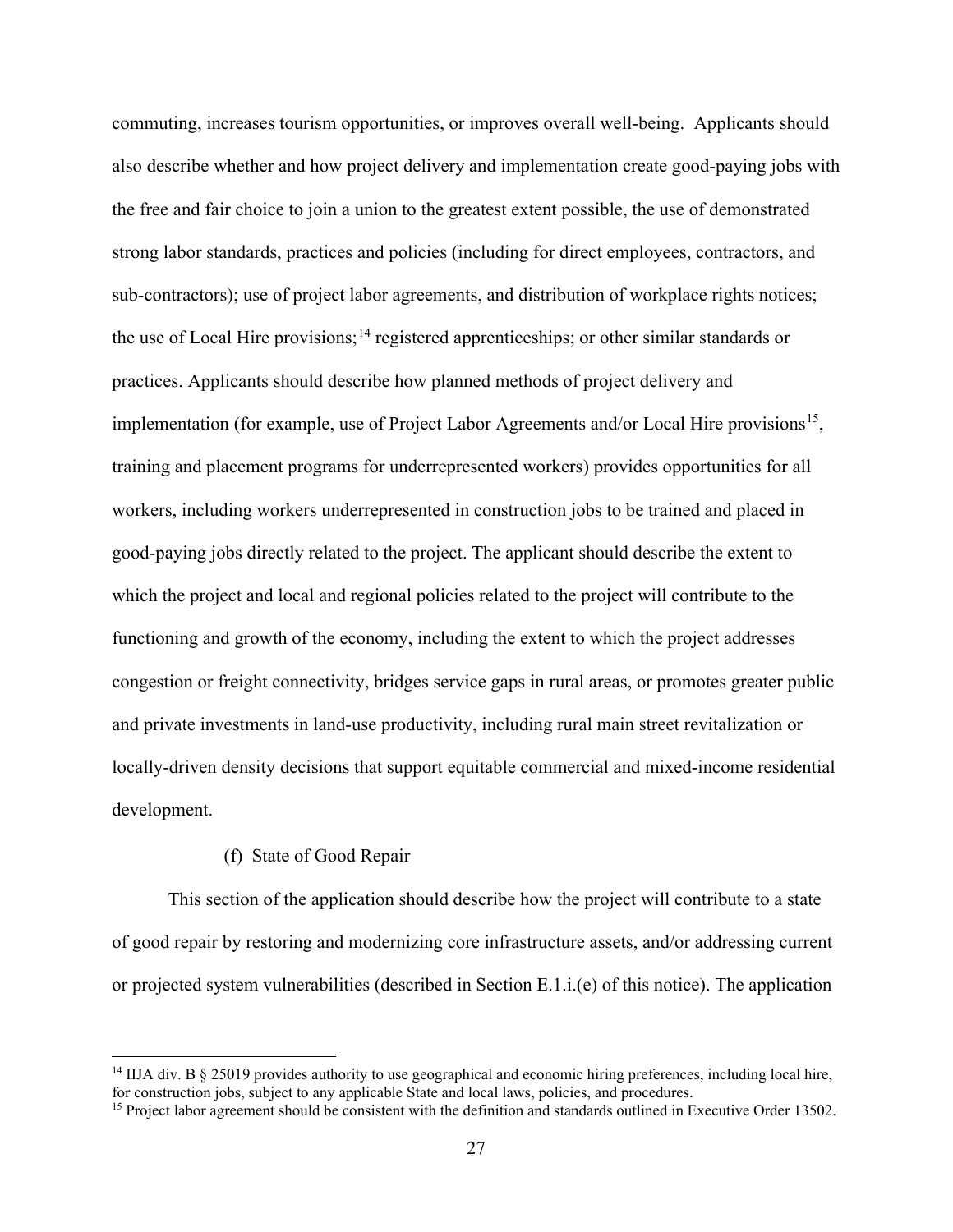should include information on the current condition of all assets that will be affected by the project, how the proposed project will improve asset condition, plans to ensure the ongoing state of good repair of new assets constructed as part of the project, and any estimates of impacts on long-term cost structures or overall life-cycle costs.

# (g) Partnership and Collaboration

This section of the application should include information to assess the partnership criterion (described in Section E.1.ii.(a) of this notice) including how the project has or will engage communities affected by the project, and demonstrates that equity considerations for disadvantaged communities are meaningfully integrated into planning, development, and implementation of transportation investments, particularly Disadvantaged Business Enterprises (DBEs). The application should describe any public involvement plan or targeted outreach, demonstrating engagement of diverse input during project planning. This section should note if the applicant is participating in a non-DOT Federal capacity-building program for the area served by the project. The application should include a list of all project parties and details about the proposed grant recipient and other public and private parties who are involved in delivering the project. If applicable, this section should describe a right-of-way acquisition plan that minimally disrupts communities and maintains community cohesion.

Applications for projects involving other Federal agencies, or requiring action from other Federal agencies, should demonstrate commitment and involvement of those agencies. For example, relevant port projects should demonstrate alignment with U.S. Army Corps of Engineers investment strategies.

# (h) Innovation

This section of the application should describe innovative strategies used and the anticipated benefits of using those strategies, including those corresponding to three categories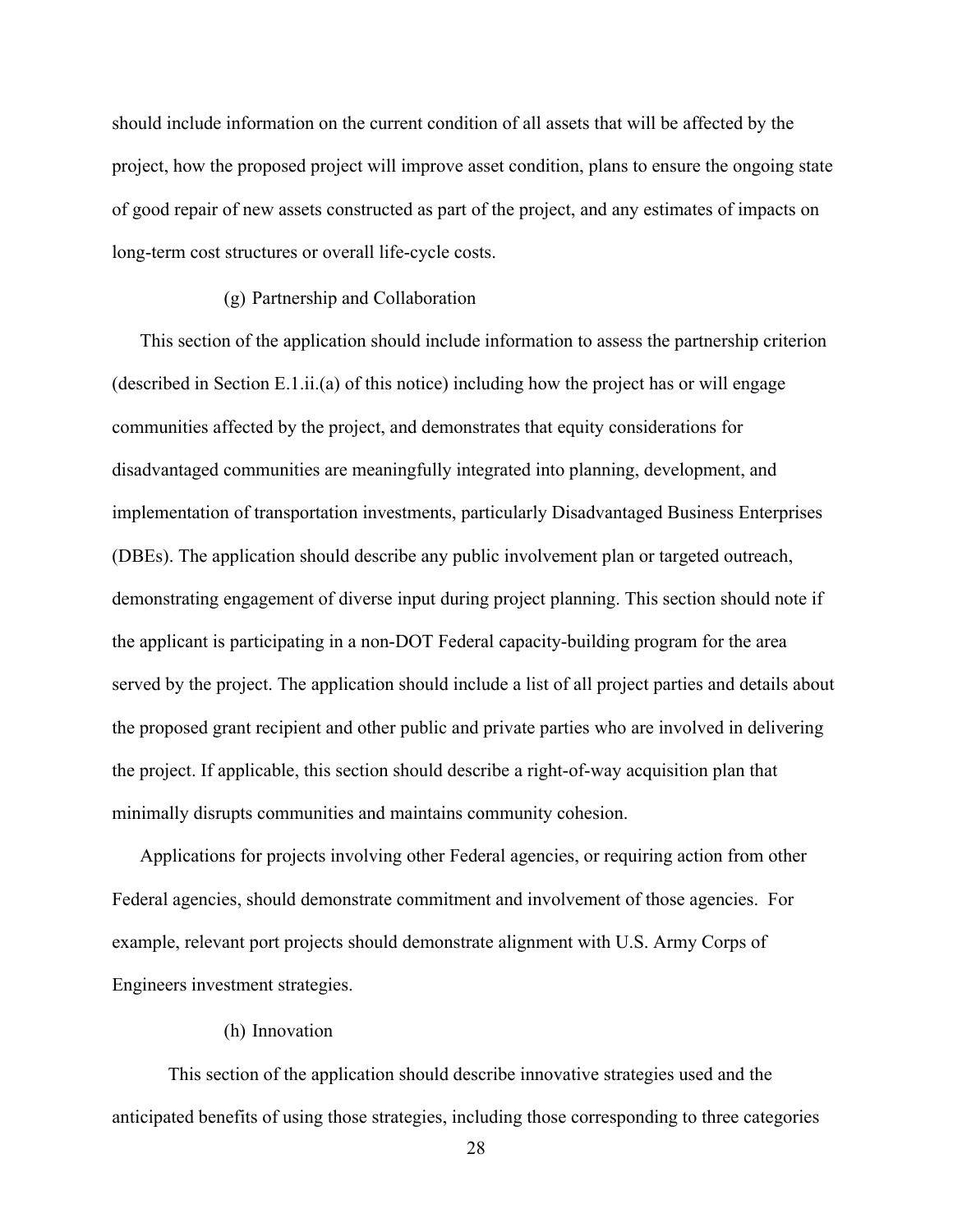(described in Section E.1.ii.(b) of this notice): (i) Innovative Technologies, (ii) Innovative Project Delivery, and (iii) Innovative Financing.

(i) Innovative Technologies

If an applicant is proposing to adopt innovative technology or other innovative practices, the application should demonstrate the applicant's capacity to implement those innovations, the applicant's understanding of applicable Federal requirements and whether the innovations may require extraordinary permitting, approvals, exemptions, waivers, or other procedural actions, and the effects of those innovations on the project delivery timeline. The applicant should describe how the technologies or practices drive safety, equity, climate and resilience, or economic outcomes, and will be incorporated into the project and broader supply chains to enhance data collection, digital connectivity, and augment workers.

If an applicant is proposing to deploy autonomous vehicles or other innovative motor vehicle technology, the application should demonstrate that all vehicles will comply with applicable safety requirements, including those administered by the National Highway Traffic Safety Administration (NHTSA) and Federal Motor Carrier Safety Administration (FMCSA). Specifically, the application should show that vehicles acquired for the proposed project will comply with applicable Federal Motor Vehicle Safety Standards (FMVSS) and Federal Motor Carrier Safety Regulations (FMCSR). If the vehicles may not comply, the application should either (1) show that the vehicles and their proposed operations are within the scope of an exemption or waiver that has already been granted by NHTSA, FMCSA, or both agencies or (2) directly address whether the project will require exemptions or waivers from the FMVSS, FMCSR, or any other regulation and, if the project will require exemptions or waivers, present a plan for obtaining them.

(ii) Innovative Project Delivery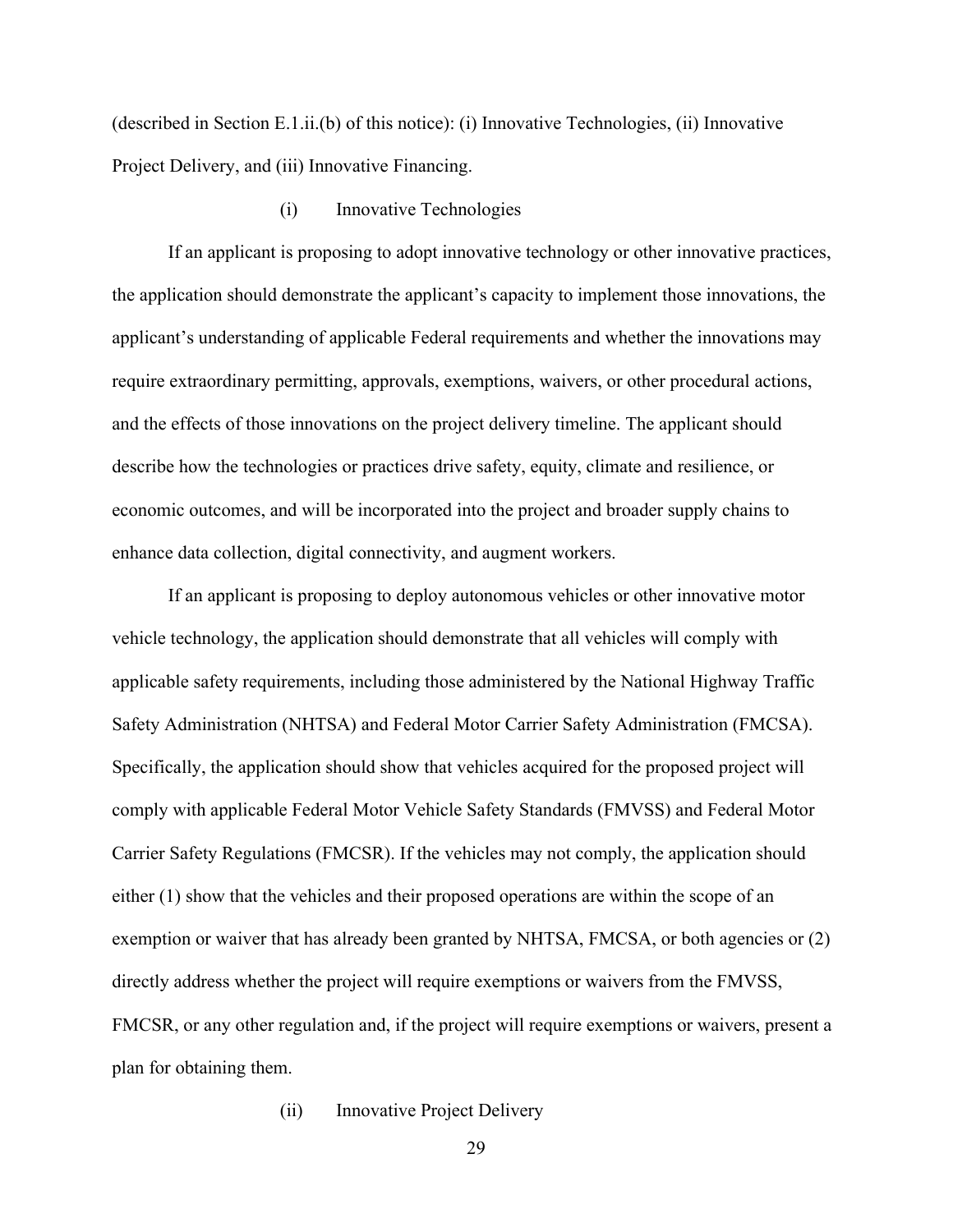If an applicant plans to use innovative approaches to project delivery, such as a publicprivate partnership, applicants should describe those project delivery methods and how they are expected to improve the efficiency of the project development or expedite project delivery.

# (iii) Innovative Financing

If an applicant plans to incorporate innovative funding or financing, the applicant should describe the funding or financing approach, including a description of all activities undertaken to pursue private funding or financing for the project and the outcomes of those activities.

v. Project Readiness

Project Readiness will be assessed based on a Technical Assessment, Financial Completeness Assessment, and Environmental Risk Assessment. The application should contain a section that explicitly addresses Environmental Risk. The Technical Assessment and Financial Completeness Assessment will be based on information contained throughout the application.

a. Environmental Risk

This section of the application should include sufficient information for DOT to evaluate whether the project is reasonably expected to begin construction in a timely manner consistent with all applicable local, State, and Federal requirements. To assist DOT's project environmental risk review, the applicant should provide the information requested on project schedule, required approvals and permits, NEPA class of action and status, public involvement, right-of-way acquisition plans, risk and mitigation strategies, each of which is described in greater detail in the following sections. Applicants are not required to follow the specific format described here, but this organization, which addresses each relevant aspect of environmental risk, promotes a clear discussion that assists project evaluators. To minimize redundant information in the application, DOT encourages applicants to cross-reference from this section of their application to relevant substantive information in other sections of the application.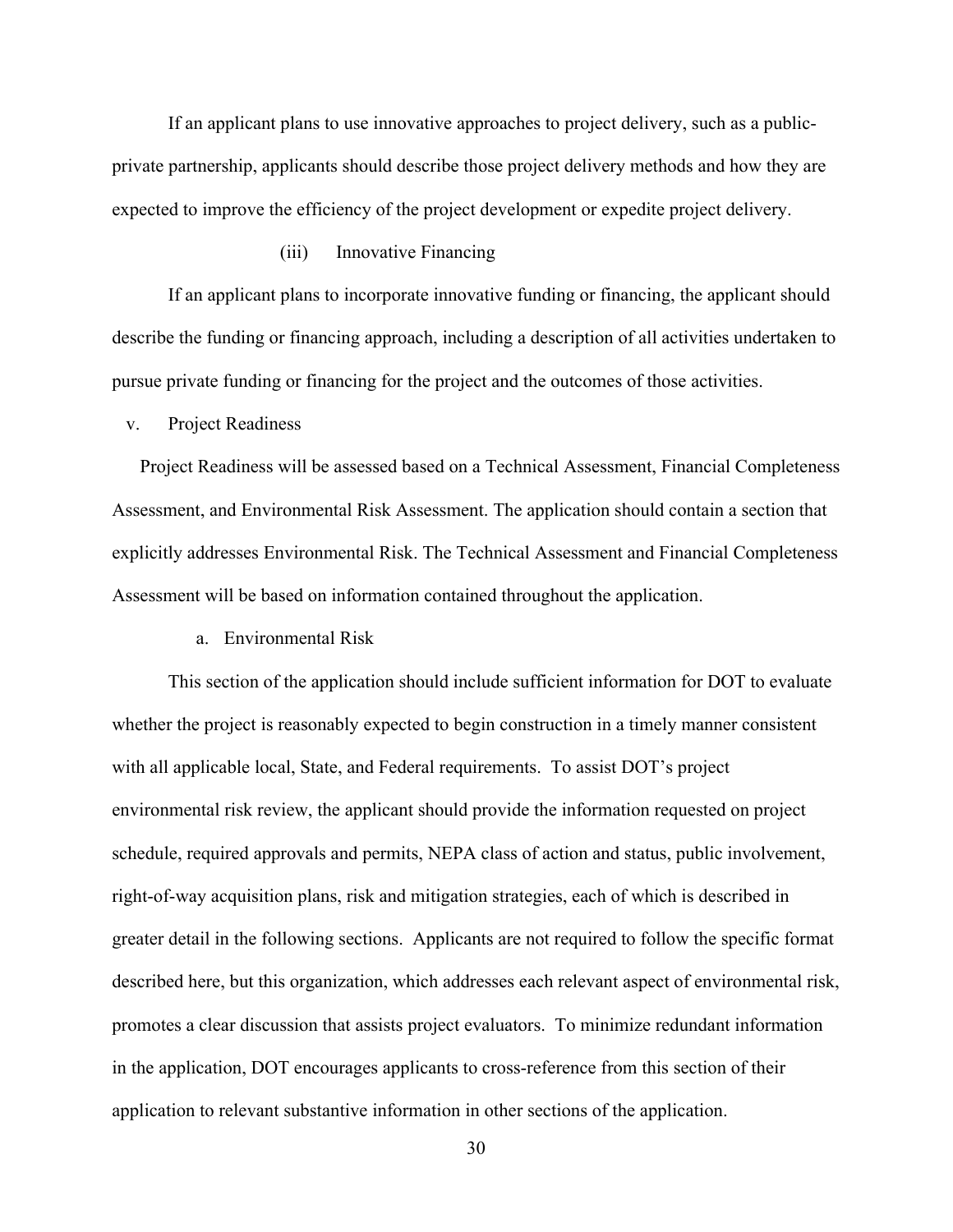The guidance here is about what information applicants should provide and how the applicant should organize their application. Guidance describing how DOT will evaluate environmental risk is described in Section E.1.ii of this notice. Applicants should review that section when considering how to organize their application.

(a) Project Schedule

The applicant should include a detailed project schedule that identifies all major project milestones. Examples of such milestones include State and local planning approvals (e.g., programming on the Statewide Transportation Improvement Program); start and completion of NEPA and other Federal environmental reviews and approvals including permitting; design completion; right of way acquisition; approval of plans, specifications and estimates; procurement; State and local approvals; public involvement; project partnership and implementation agreements, including agreements with railroads; and construction. The project schedule should be sufficiently detailed to demonstrate that:

- 1) all necessary activities will be complete to allow RAISE grant funds to be obligated sufficiently in advance of the statutory deadline (June 30,  $2026^{16}$ ), and that any unexpected delays will not put the funds at risk of expiring before they are obligated;
- 2) the project can begin construction upon obligation of grant funds and that those funds will be spent expeditiously once construction starts, with all funds expended by September 30, 2031; and

<span id="page-30-0"></span><sup>&</sup>lt;sup>16</sup> The statutory obligation deadline is September 30, 2026. The Department assesses risk against an earlier deadline of June 30, 2026 to allow time to complete administrative processing and address challenges before the statutory deadline.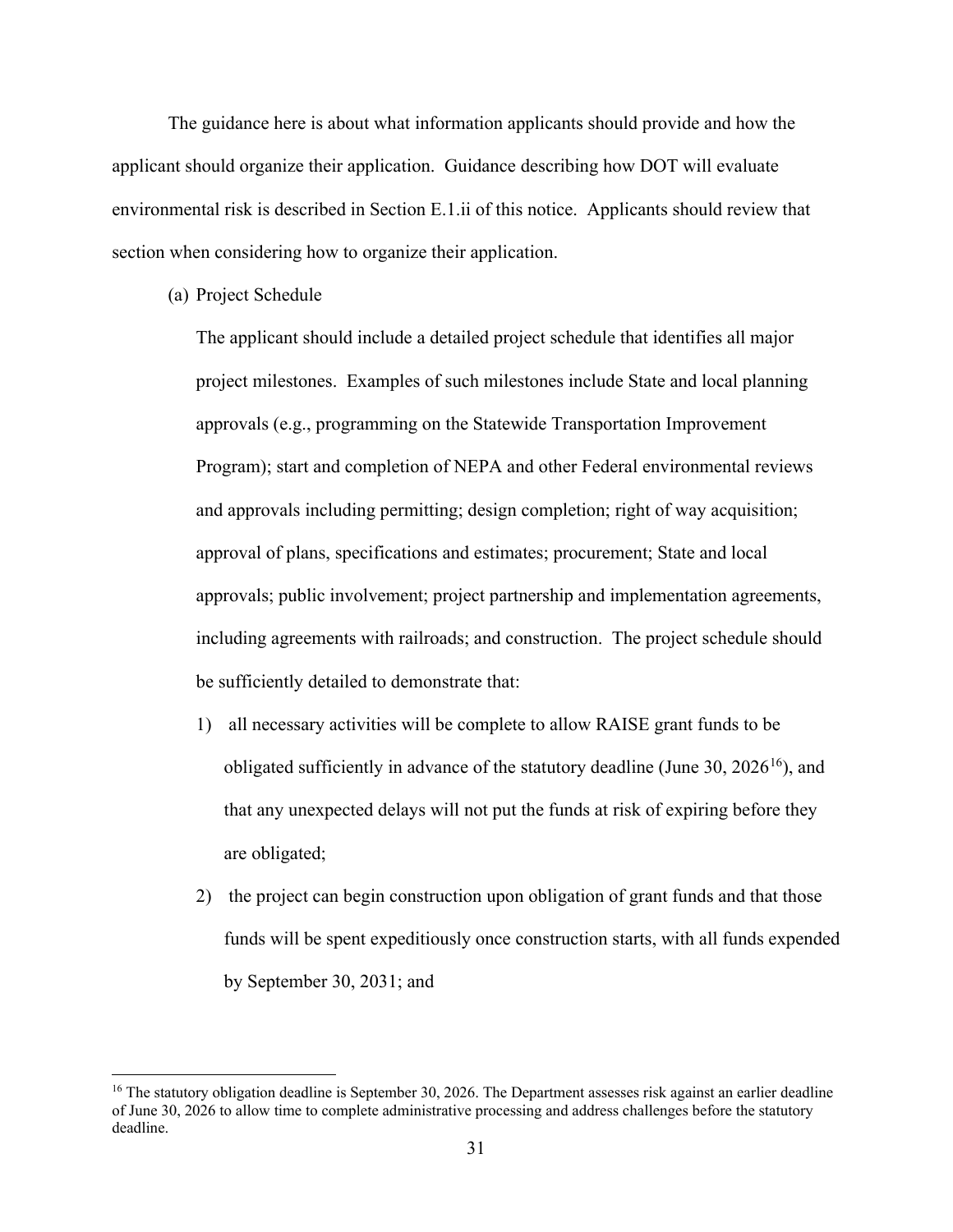- 3) all real property and right-of-way acquisition will be completed in a timely manner in accordance with 49 CFR part 24, 23 CFR part 710, and other applicable legal requirements or a statement that no right-of-way acquisition is necessary.
- 4) the applicant has meaningfully sought community input through public involvement, particularly engaging environmental justice communities or disadvantaged communities that may be affected by the project where applicable.
- (b) Required Approvals
	- 1. Environmental Permits and Reviews. The application should demonstrate receipt (or reasonably anticipated receipt) of all environmental approvals and permits necessary for the project to proceed to construction on the timeline specified in the project schedule and necessary to meet the statutory obligation deadline, including satisfaction of all Federal, State and local requirements and completion of the NEPA process. Specifically, the application should include:
		- **i.** Information about the NEPA status of the project. If the NEPA process is complete, an applicant should indicate the date of completion, and provide a website link or other reference to the final Categorical Exclusion, Finding of No Significant Impact, Record of Decision, and any other NEPA documents prepared. If the NEPA process is underway, but not complete, the application should detail the type of NEPA review underway, where the project is in the process, and indicate the anticipated date of completion of all milestones and of the final NEPA determination. If the last agency action with respect to NEPA documents occurred more than three years before the application date, the applicant should describe why the project has been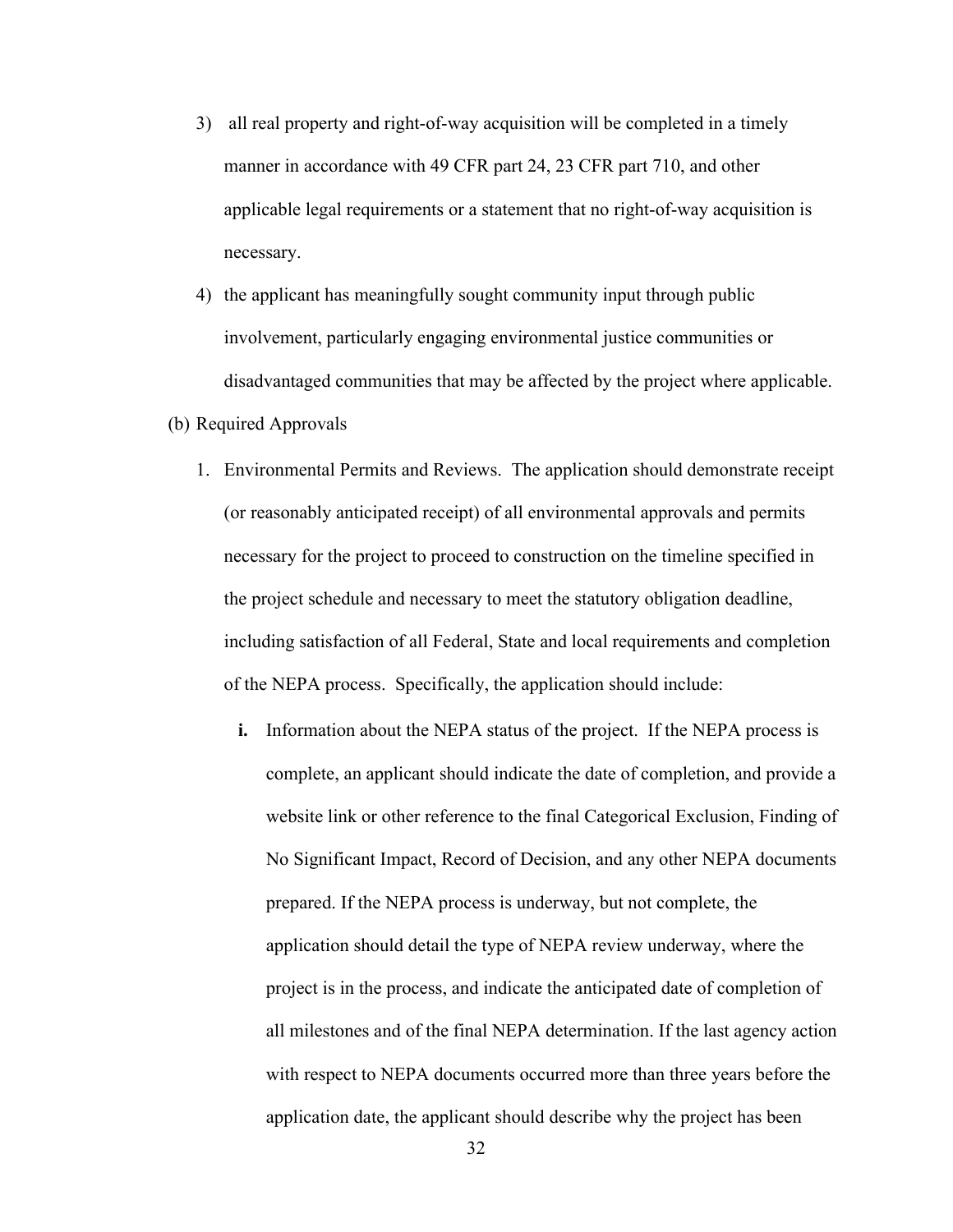delayed and include a proposed approach for verifying and, if necessary, updating this material in accordance with applicable NEPA requirements.

- ii. Information on reviews, approvals, and permits by other agencies. An application should indicate whether the proposed project requires reviews or approval actions by other agencies,  $17$  indicate the status of such actions, and provide detailed information about the status of those reviews or approvals and should demonstrate compliance with any other applicable Federal, State or local requirements, and when such approvals are expected. Applicants should provide a website link or other reference to copies of any reviews, approvals, and permits prepared.
- **iii.** Environmental studies or other documents, preferably through a website link, that describe in detail known project impacts, and possible mitigation for those impacts.
- **iv.** A description of discussions with the appropriate DOT operating administration field or headquarters office regarding the project's compliance with NEPA and other applicable Federal environmental reviews and approvals.
- **v.** If applicable, right-of-way acquisition plans, with detailed schedule and compensation plan.
- **vi.** A description of public engagement about the project that has occurred, proactively inclusive of historically disadvantaged communities, including details on compliance with environmental justice requirements and the

<span id="page-32-0"></span><sup>&</sup>lt;sup>17</sup> Projects that may impact protected resources such as wetlands, species habitat, cultural or historic resources require review and approval by Federal and State agencies with jurisdiction over those resources.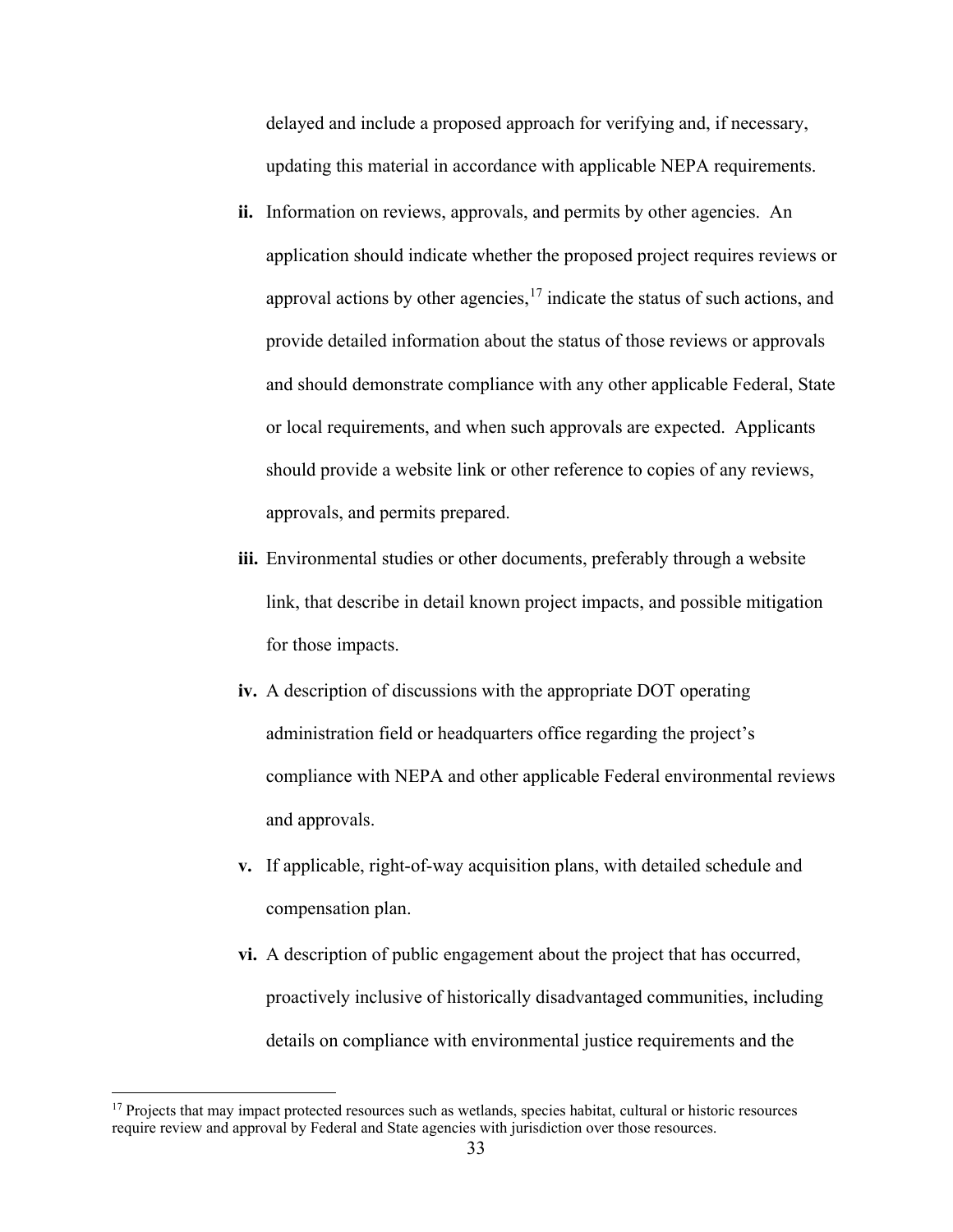degree to which public comments and commitments have been integrated into project development and design. Right-of-Way acquisition plans should be provided if applicable.

- 2. State and Local Approvals. The applicant should demonstrate receipt of State and local approvals on which the project depends, such as State and local environmental and planning approvals and Statewide Transportation Improvement Program (STIP) or Transportation Improvement Program (TIP) funding. For projects acquiring State DOT-owned right of way, applicants should demonstrate they have coordinated the project with the State DOT or transportation facility owner. Additional support from relevant State and local officials is not required; however, an applicant should demonstrate that the project has broad public support.
- 3. Federal Transportation Requirements Affecting State and Local Planning. The planning requirements applicable to the relevant operating administration apply to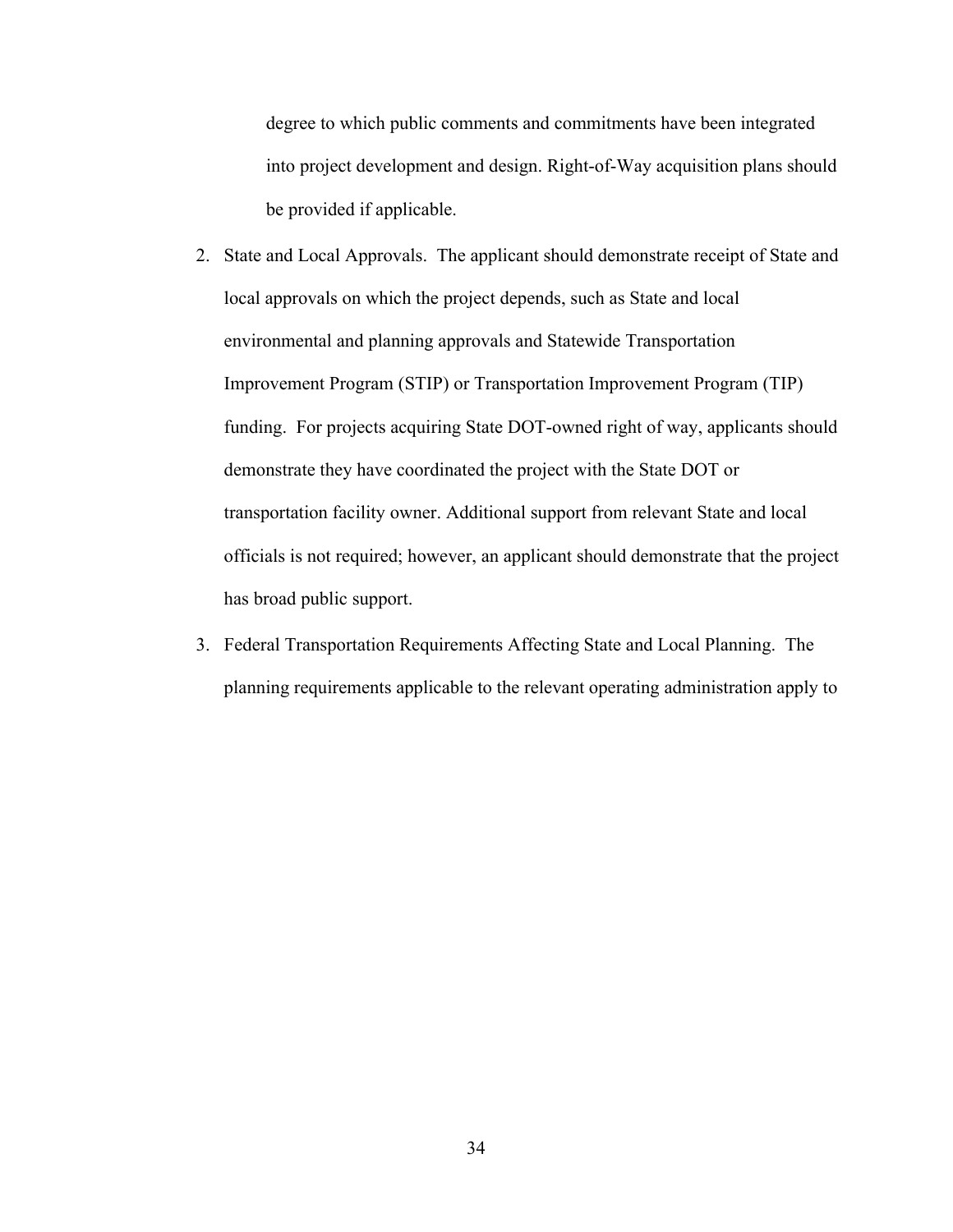all RAISE grant projects, <sup>[18](#page-34-0)</sup> including projects located at airport facilities.<sup>[19](#page-34-1)</sup> Applicants should demonstrate that a project that is required to be included in the relevant State, metropolitan, and local planning documents has been or will be included in such documents. If the project is not included in a relevant planning document at the time the application is submitted, the applicant should submit a statement from the appropriate planning agency that actions are underway to include the project in the relevant planning document. To the extent possible, freight projects should be included in a State Freight Plan and supported by a State Freight Advisory Committee (49 U.S.C. 70201, 70202), if these exist. Applicants should provide links or other documentation supporting this consideration such as letters of support from the State DOT if the project is

<span id="page-34-0"></span><sup>&</sup>lt;sup>18</sup> Under 23 U.S.C. 134 and 135, all projects requiring an action by FHWA must be in the applicable plan and programming documents (e.g., metropolitan transportation plan, transportation improvement program (TIP) and statewide transportation improvement program (STIP)). Further, in air quality non-attainment and maintenance areas, all regionally significant projects, regardless of the funding source, must be included in the conforming metropolitan transportation plan and TIP. Inclusion in the STIP is required under certain circumstances. To the extent a project is required to be on a metropolitan transportation plan, TIP, and/or STIP, it will not receive a RAISE grant until it is included in such plans. Plans that do not currently include the awarded RAISE project can be amended by the State and MPO. Projects that are not required to be in long range transportation plans, STIPs, and TIPs will not need to be included in such plans to receive a RAISE grant. Port, freight rail, and intermodal projects are not required to be on the State Rail Plans called for in the Passenger Rail Investment and Improvement Act of 2008, or in a State Freight Plan (unless National Highway Freight Program funding is identified as a source of other federal funding – States may modify their Freight Investment Plan of a State Freight Plan after award of discretionary grant funding; non-State applicants would need a letter from the State indicating intent to add to State Freight Plan for use of NHFP funding pursuant to selection). However, applicants seeking funding for freight projects are encouraged to demonstrate that they have done sufficient planning to ensure that projects fit into a prioritized list of capital needs and are consistent with long-range goals. Means of demonstrating this consistency would include whether the project is in a TIP or a State Freight Plan that conforms to the requirements 49 U.S.C. 70202 prior to the start of construction. The Port Planning and Investment Took Kit is available at https://aapa.cmsplus.com/files/PDFs/Toolkit/Final%20toolkit.pdf

<span id="page-34-1"></span><sup>&</sup>lt;sup>19</sup> Projects at or near airports must be compatible with any FAA-approved Airport Layout Plan for each associated airport, applicable airport safety and airspace standards, including aeronautical surfaces associated with the landing and takeoff of aircraft at the airport, 14 CFR Part 77, and compatible land-use. Additionally, projects at an airport: must be consistent with established Sponsor Grant Assurances, including (but not limited to) requirements for non exclusive-use aeronautical facilities, consultation with users, consistency with local plans including development of the area surrounding the airport, and consideration of the interest of nearby communities, among others; and must not adversely affect the continued and unhindered access of passengers to the terminal.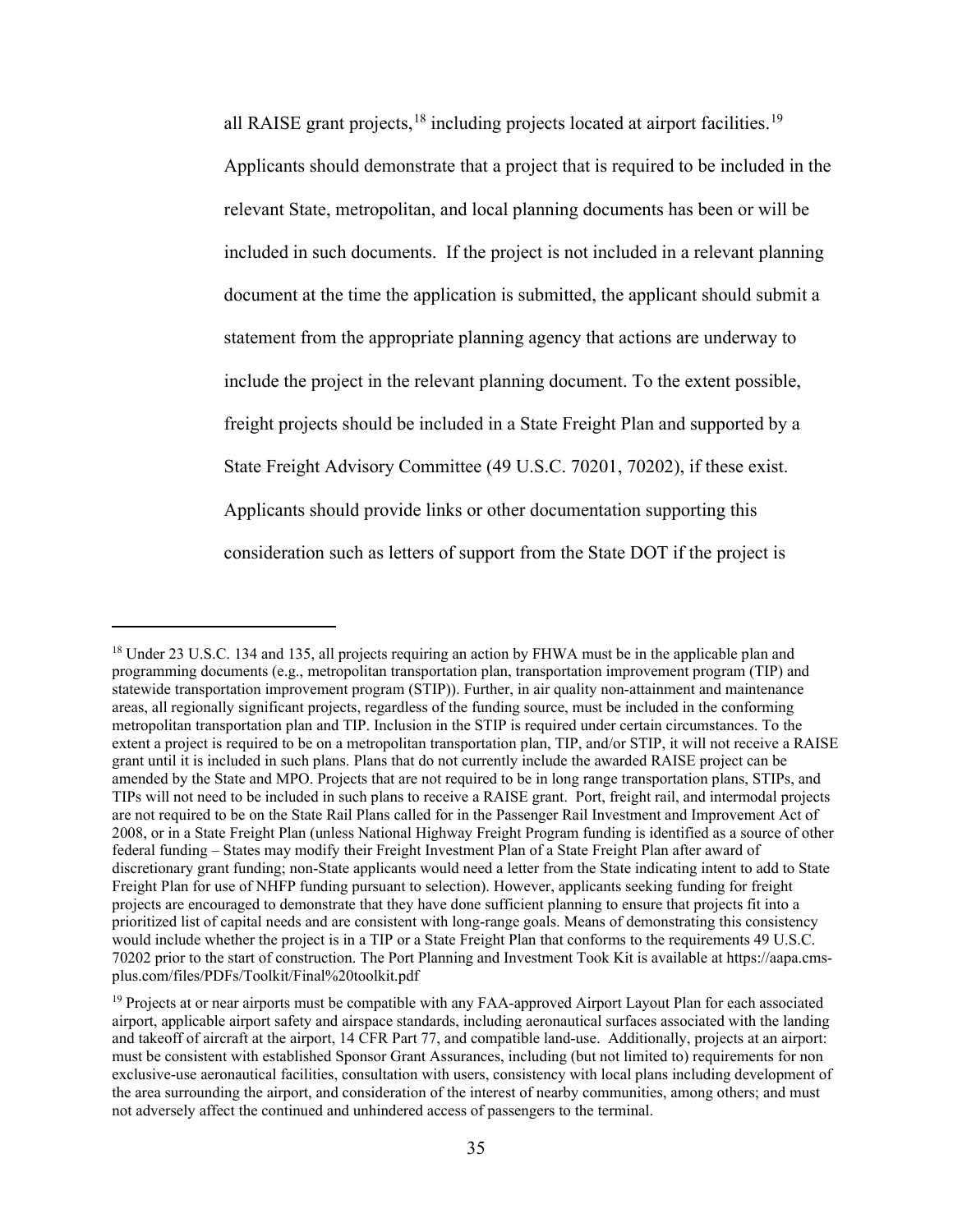intended to be included in the State Freight Plan, or results from application of the FHWA Freight Mobility Tool

[\(https://ops.fhwa.dot.gov/freight/freight\\_analysis/mobility\\_trends/index.htm\)](https://ops.fhwa.dot.gov/freight/freight_analysis/mobility_trends/index.htm). Because projects have different schedules, the construction start date for each RAISE grant must be specified in the project-specific agreements signed by relevant operating administration and the grant recipients, based on critical path items that applicants identify in the application and will be consistent with relevant State and local plans.

(c) Assessment of Project Risks and Mitigation Strategies

Project risks, such as procurement delays, environmental uncertainties, increases in real estate acquisition costs, uncommitted local match, unavailability of vehicles that either comply with Federal Motor Vehicle Safety Standards or are exempt from Federal Motor Vehicle Safety Standards in a manner that allows for their legal acquisition and deployment, unavailability of domestically manufactured equipment, or lack of legislative approval, affect the likelihood of successful project start and completion. The applicant should provide a public involvement plan demonstrating meaningful engagement of the community affected by the project, to include environmental justice communities or disadvantaged communities, where applicable. The applicant should identify all material risks to the project and the strategies that the lead applicant and any project partners have undertaken or will undertake to mitigate those risks. The applicant should assess the greatest risks to the project and identify how the project parties will mitigate those risks.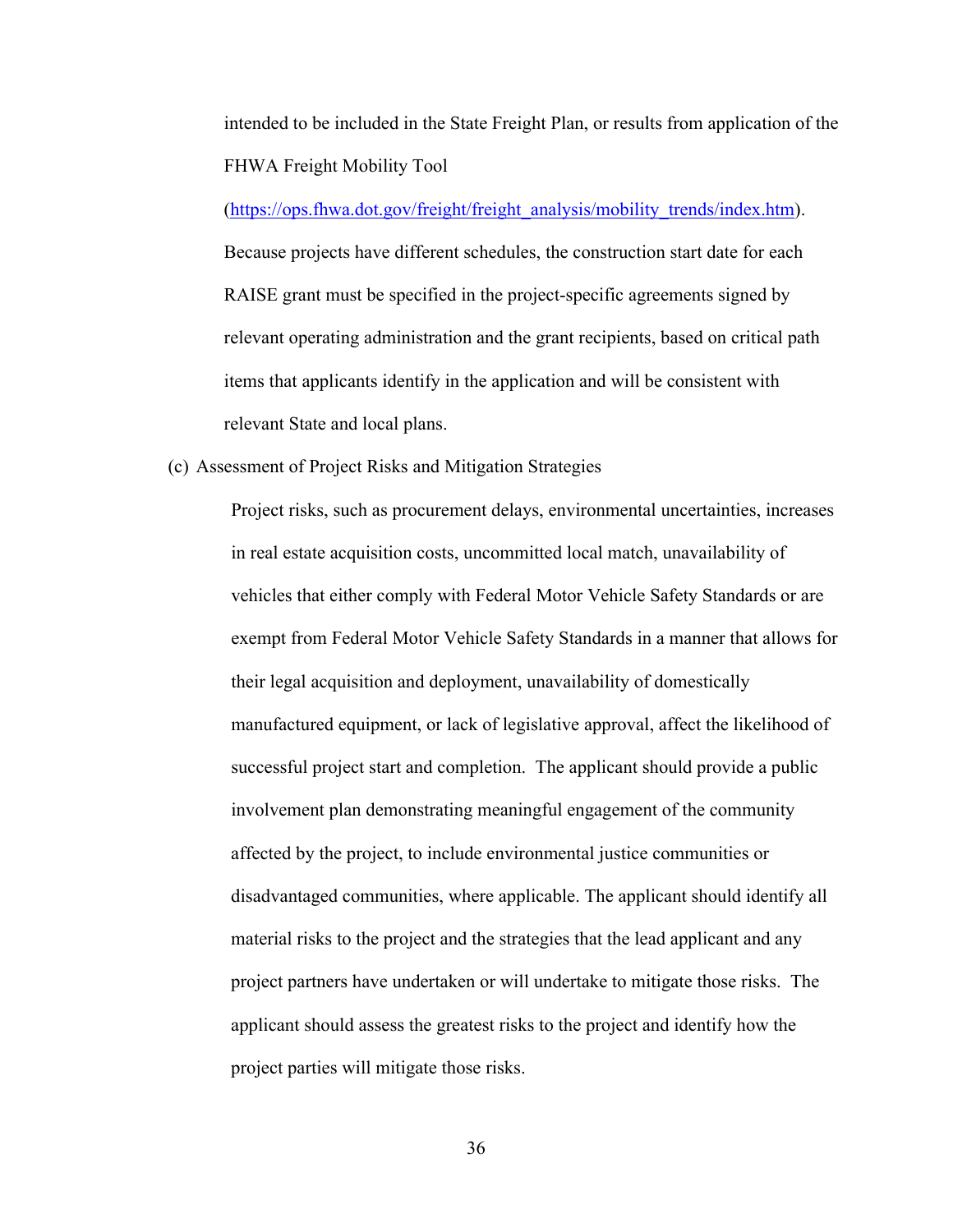If an applicant anticipates pursuing a waiver for relevant domestic preference laws, the applicant should describe steps that have been or will be taken to maximize the use of domestic goods, products, and materials in constructing its project.

To the extent the applicant is unfamiliar with the Federal program, the applicant should contact the appropriate DOT operating administration field or headquarters offices, as found in contact information at [www.transportation.gov/RAISEgrants,](http://www.transportation.gov/BUILDgrants) for information on the pre-requisite steps to obligate Federal funds in order to ensure that their project schedule is reasonable and that there are no risks of delays in satisfying Federal requirements.

RAISE planning grant applicants should describe their capacity to successfully implement the proposed activities in a timely manner.

# vi. Benefit Cost Analysis

This section describes the recommended approach for the completion and submission of a benefit-cost analysis (BCA) as an appendix to the Project Narrative. The purpose of the BCA is to enable DOT to evaluate the project's cost-effectiveness by comparing its expected benefits to its expected costs. The results of the analysis should be summarized in the Project Narrative directly, as described in Section D.2. Applicants should also provide all relevant files used for their BCA, including any spreadsheet files and technical memos describing the analysis (whether created in-house or by a contractor). The spreadsheets and technical memos should present the calculations in sufficient detail and transparency to allow the analysis to be reproduced by DOT evaluators.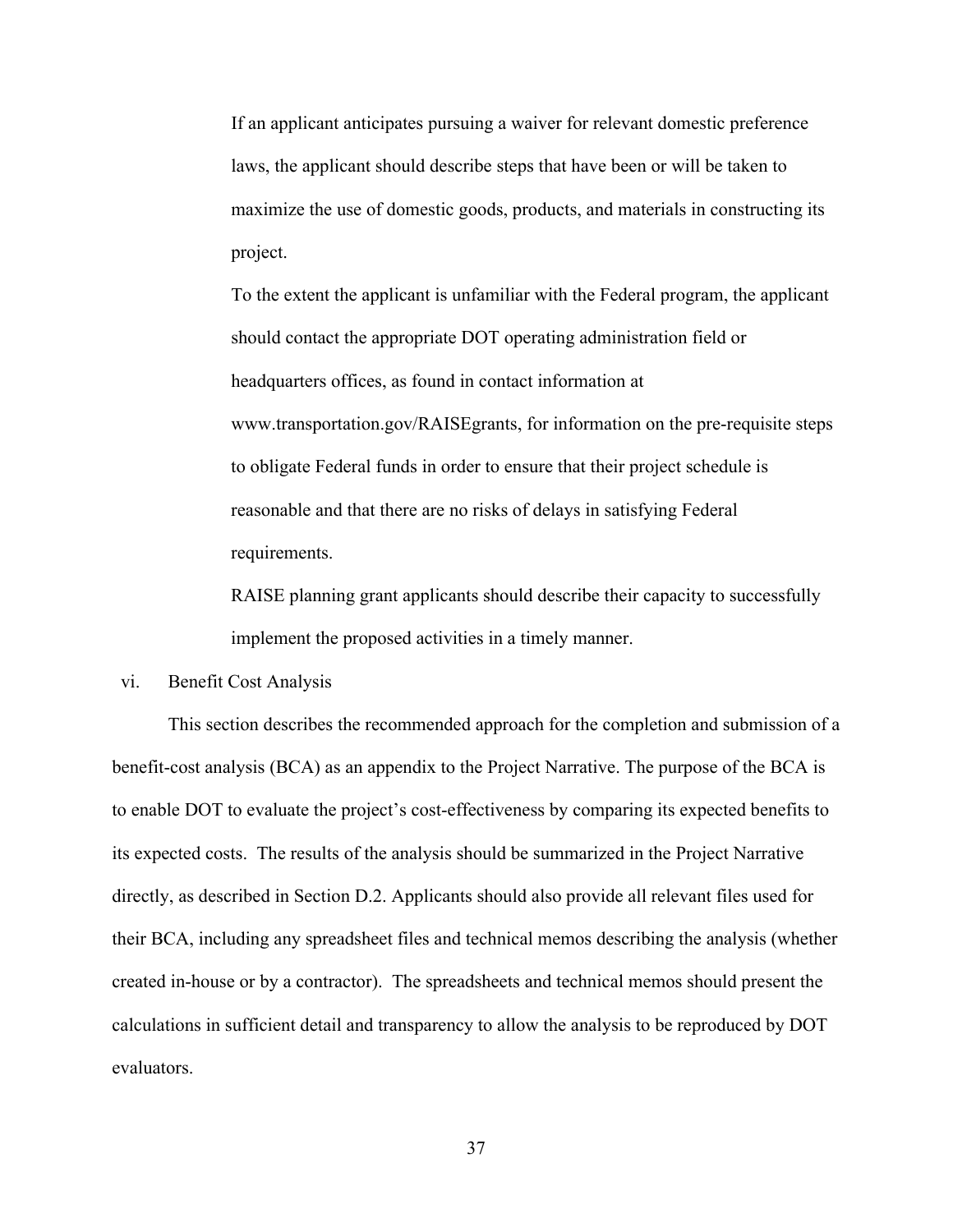The BCA should carefully document the assumptions and methodology used to produce the analysis, including a description of the baseline, the sources of data used to project the outcomes of the project, and the values of key input parameters. The analysis should provide present value estimates of a project's benefits and costs relative to a no-build baseline. To calculate present values, applicants should apply a real discount rate of 7 percent per year to the project's streams of benefits and costs, which should be stated in constant-dollar terms. The costs and benefits that are compared in the BCA must cover the same project scope.

Any benefits claimed for the project, both quantified and unquantified, should be clearly tied to the expected outcomes of the project. Projected benefits may accrue to both users of the facility and those who are affected by its use (such as through changes in emissions of greenhouse gases and other pollutants or availability of more affordable transportation choices). Usage forecasts applied in estimating future benefits should account for any additional demand induced by the improvements to the facility. While benefits should be quantified wherever possible, applicants may also describe other categories of benefits in the BCA that are more difficult to quantify and/or value in economic terms.

The BCA should include the full costs of developing, constructing, operating, and maintaining the proposed project, as well as the expected timing or schedule for costs in each of these categories. The BCA may also consider the present discounted value of any remaining service life of the asset at the end of the analysis period.

Detailed guidance from DOT on estimating benefits and costs, together with recommended economic values for converting them to dollar terms and discounting to their present values, is available on the RAISE grant program website (see [www.transportation.gov/RAISEgrants/additional-guidance\)](http://www.transportation.gov/BUILDgrants/additional-guidance).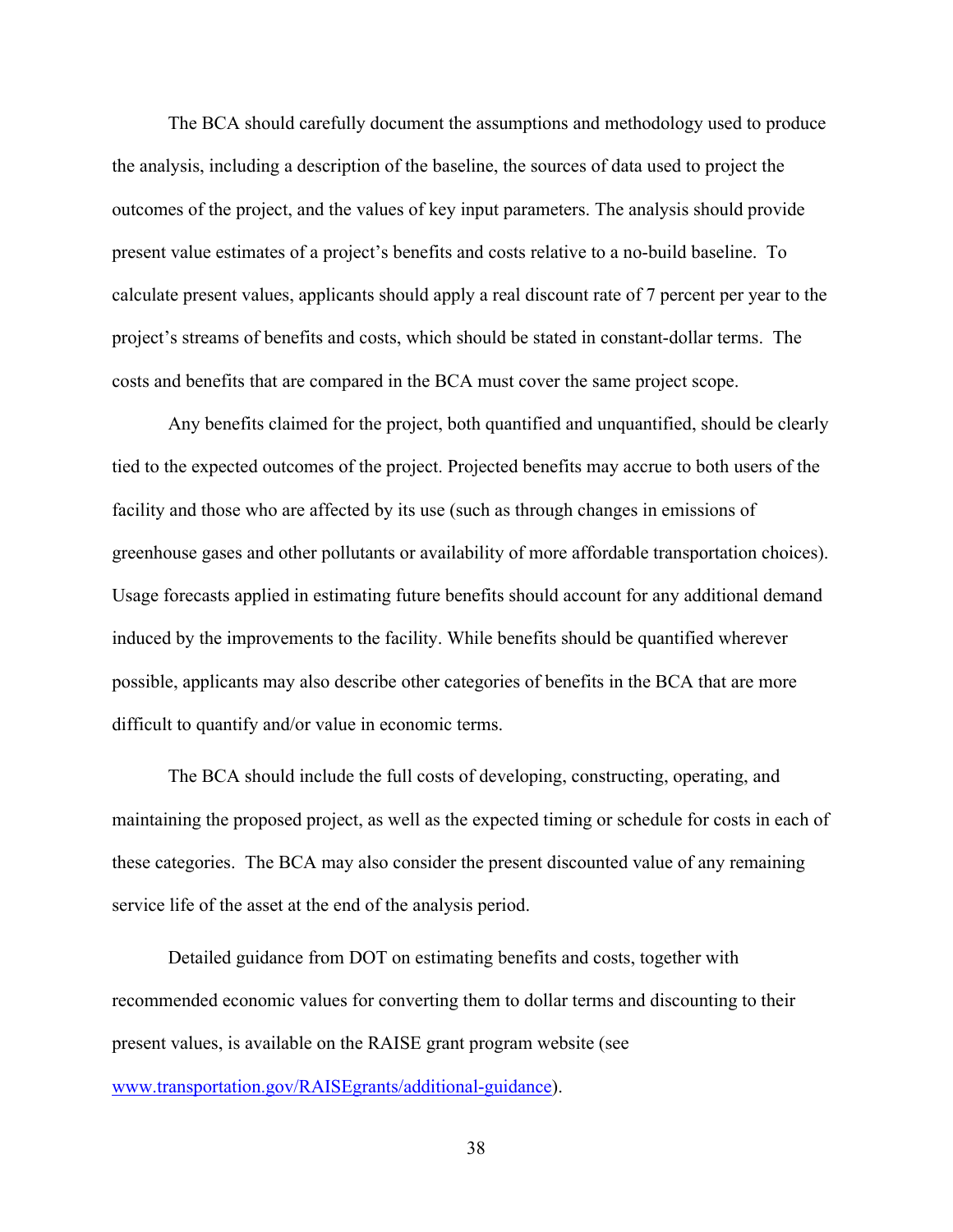## **3. Unique Entity Identifier and System for Award Management (SAM)**

Each applicant must: 1) be registered in SAM before submitting its application; 2) provide a valid unique entity identifier in its application; and 3) continue to maintain an active SAM registration with current information at all times during which it has an active Federal award or an application or plan under consideration by a Federal awarding agency. DOT may not make a RAISE grant to an applicant until the applicant has complied with all applicable unique entity identifier and SAM requirements and, if an applicant has not fully complied with the requirements by the time DOT is ready to make a RAISE grant, DOT may determine that the applicant is not qualified to receive a RAISE grant and use that determination as a basis for making a RAISE grant to another applicant.

## **4. Submission Dates and Times**

Applications must be submitted by 5:00 PM Eastern on April 14, 2022. To submit an application through Grants.gov, applicants must:

(1) Obtain a Unique Entity Identifier<sup>[20](#page-38-0)</sup> (UEI) number;

(2) Register with the System for Award Management (SAM) at

[www.SAM.gov;](http://www.sam.gov/)

(3) Create a Grants.gov username and password; and

(4) The E-Business Point of Contact (POC) at the applicant's organization must respond to the registration email from Grants.gov and login at Grants.gov to authorize the applicant as the Authorized Organization

<span id="page-38-0"></span><sup>&</sup>lt;sup>20</sup> On April 4, 2022 the Federal government will stop using the Data Universal Numbering System (DUNS) number to uniquely identify entities. At that point, entities doing business with the Federal government will use a Unique Entity Identifier (UEI) created in SAM.gov. If your entity is currently registered in SAM.gov, your UEI has already been assigned and is viewable in SAM.gov. This includes inactive registrations.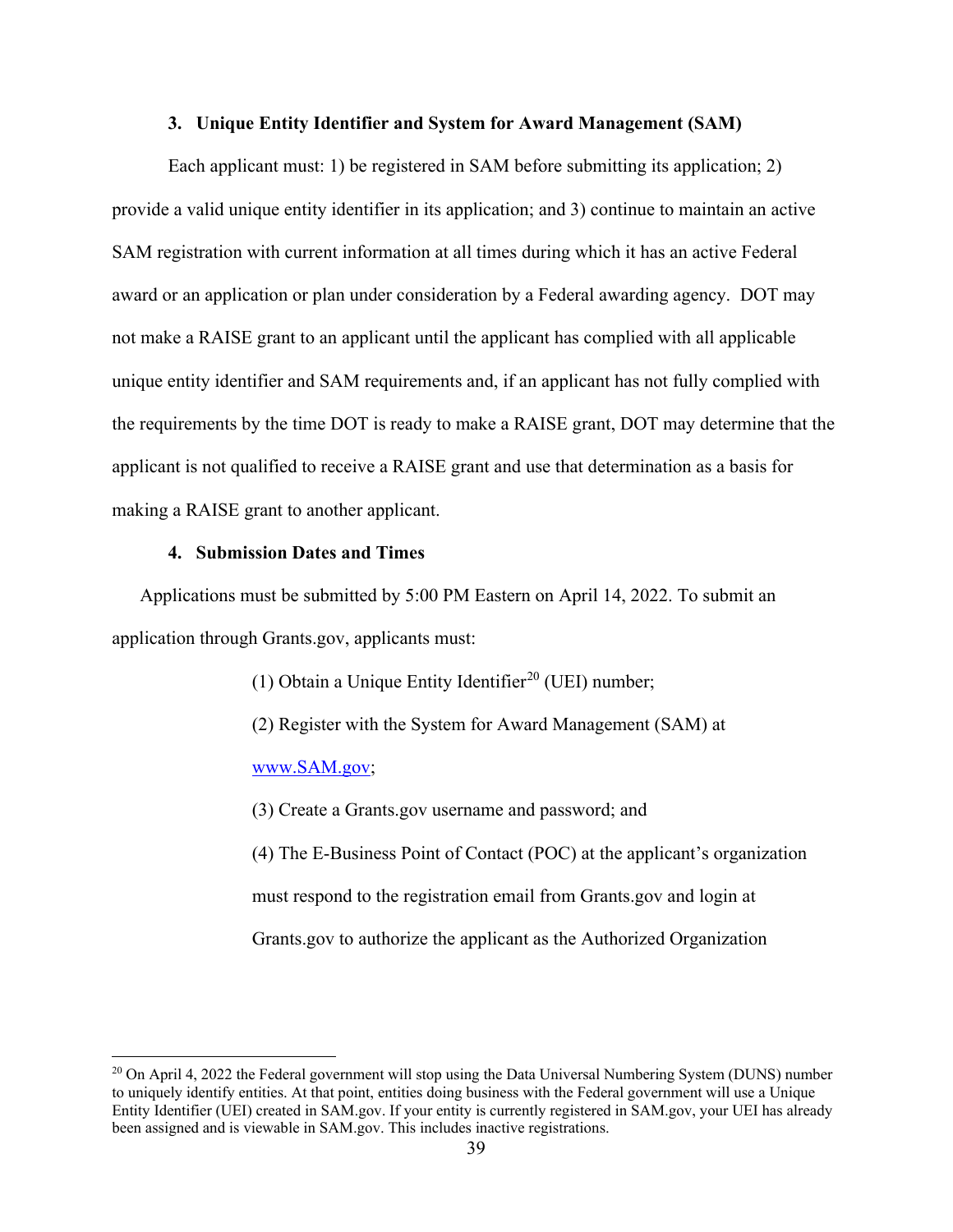Representative (AOR). Please note that there can be more than one AOR for an organization.

Please note that the Grants.gov registration process usually takes 2-4 weeks to complete and that DOT will not consider late applications that are the result of failure to register or comply with Grants.gov applicant requirements in a timely manner. For information and instruction on each of these processes, please see instructions at

[http://www.grants.gov/web/grants/applicants/applicant-faqs.html.](http://www.grants.gov/web/grants/applicants/applicant-faqs.html) If applicants experience difficulties at any point during the registration or application process, please call the Grants.gov Customer Service Support Hotline at 1(800) 518-4726.

#### **5. Other Submission Requirements**

(a) Submission Location

Applications must be submitted to Grants.gov.

(b) Consideration of Applications:

Only applicants who comply with all submission deadlines described in this notice and electronically submit valid applications through Grants.gov will be eligible for award.

Applicants are strongly encouraged to make submissions in advance of the deadline.

(c) Late Applications

Applicants experiencing technical issues with Grants.gov that are beyond the applicant's control must contact  $RAISEgrants@dot.gov$  prior to the application deadline with the user name of the registrant and details of the technical issue experienced. The applicant must provide:

(1) Details of the technical issue experienced;

(2) Screen capture(s) of the technical issues experienced along with corresponding Grants.gov "Grant tracking number;"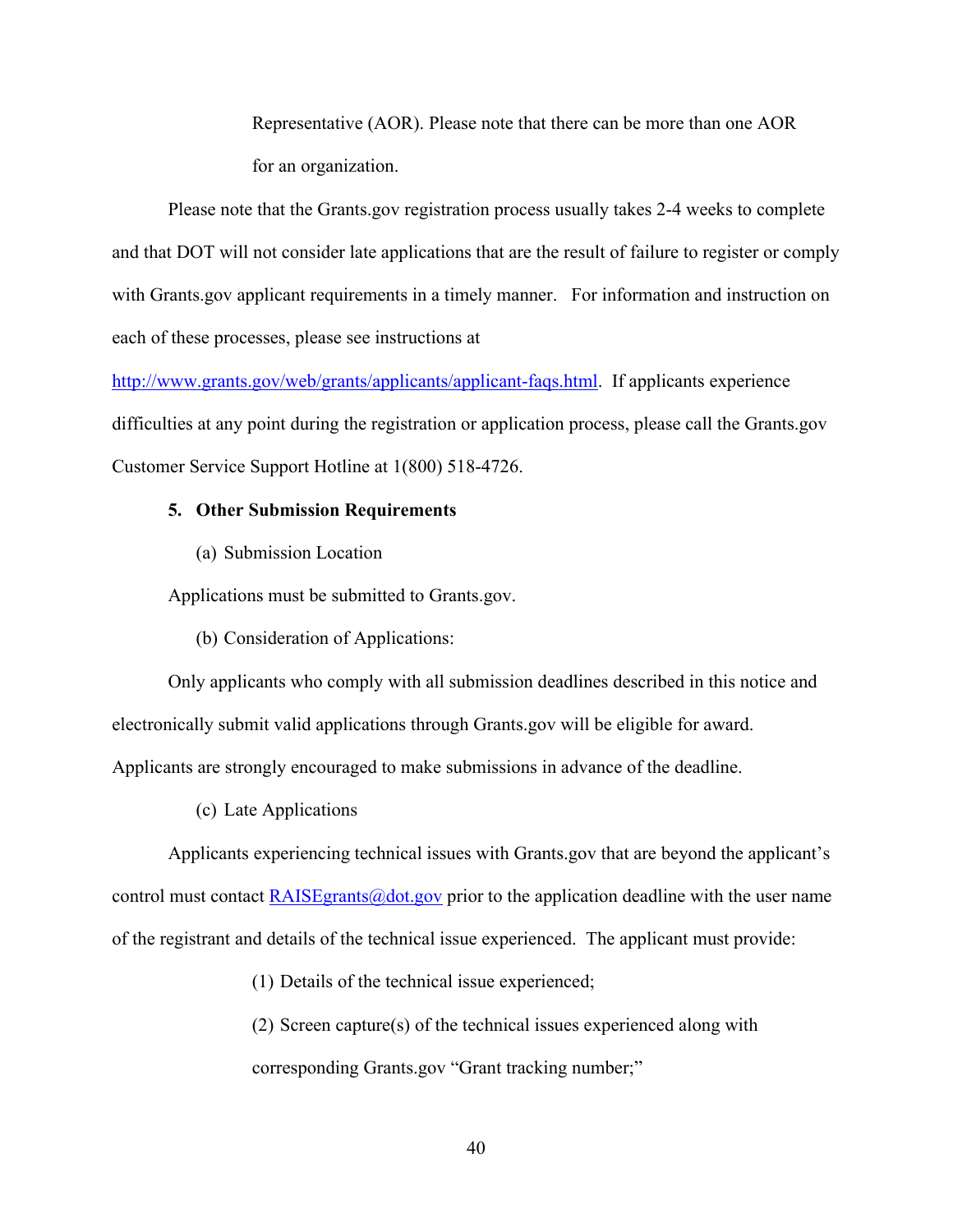(3) The "Legal Business Name" for the applicant that was provided in the SF-424;

- (4) The AOR name submitted in the SF-424;
- (5) The UEI number associated with the application; and
- (6) The Grants.gov Help Desk Tracking Number.

To ensure a fair competition of limited discretionary funds, the following conditions are not valid reasons to permit late submissions: (1) failure to complete the registration process before the deadline; (2) failure to follow Grants.gov instructions on how to register and apply as posted on its website; (3) failure to follow all instructions in this notice of funding opportunity; and (4) technical issues experienced with the applicant's computer or information technology environment. After DOT reviews all information submitted and contacts the Grants.gov Help Desk to validate reported technical issues, DOT staff will contact late applicants to approve or deny a request to submit a late application through Grants.gov. DOT will not accept appeals of DOT's decision to approve or deny a request for a late application. If the reported technical issues cannot be validated, late applications will be rejected as untimely.

(d) Compliance with Section 508 of the Rehabilitation Act of 1973

The Department encourages applicants to submit documents that are compliant with Section 508 of the Rehabilitation Act of 1973. Section 508 guidelines are available at

[https://www.access-board.gov/ict/.](https://www.access-board.gov/ict/)

# <span id="page-40-0"></span>**E. Application Review Information**

#### **1. Criteria**

(a) Capital Projects

This section specifies the criteria that DOT will use to evaluate and award applications for RAISE grants. The criteria incorporate the statutory eligibility requirements for this program,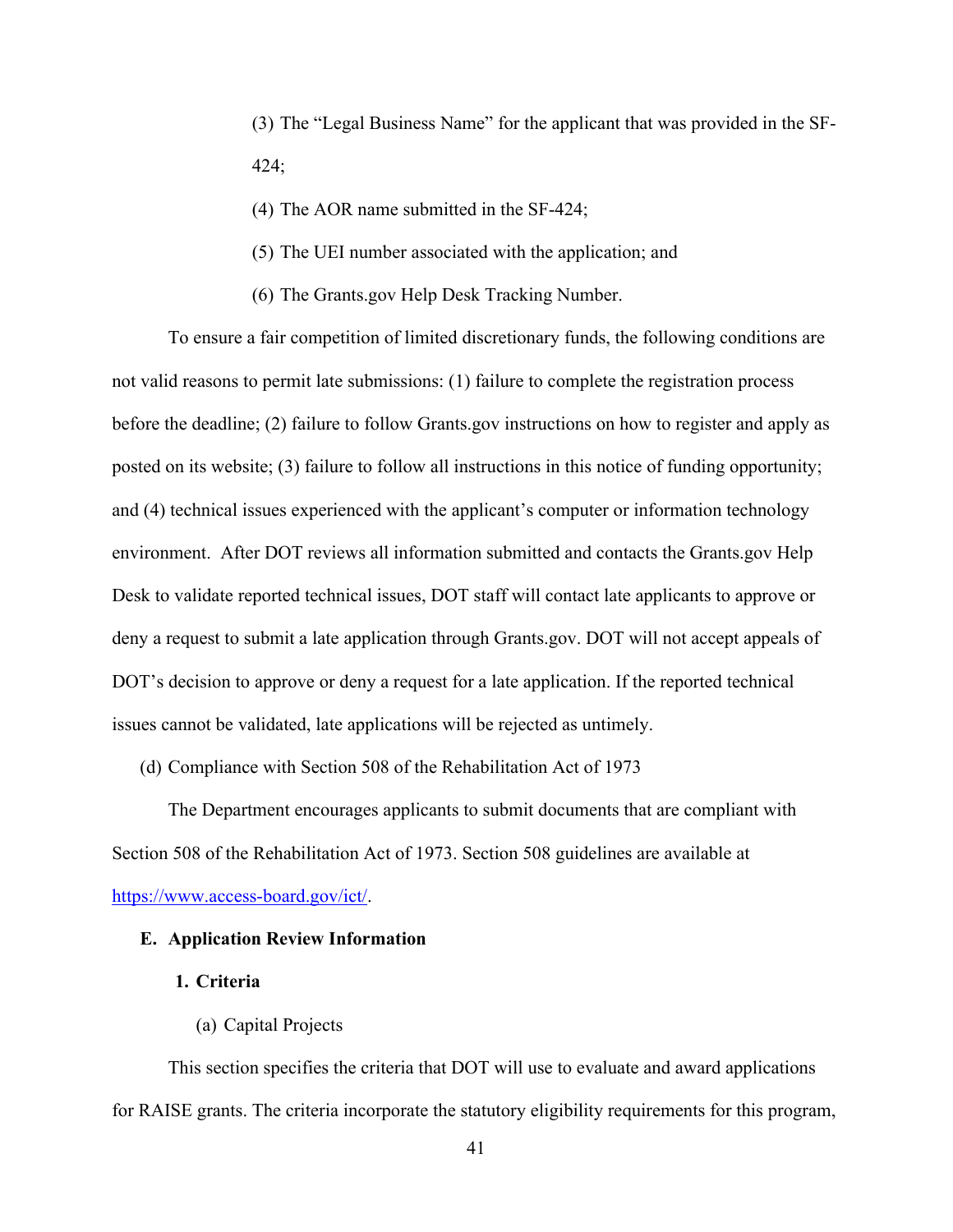which are specified in this notice. The Department will review merit criteria for all applications and will review project readiness and benefit-cost analyses for a subset of projects based on the merit criteria. Section E.2 describes the review and selection process.

#### i. Merit Criteria

For each merit criterion, the Department will consider whether the benefits are clear, direct, datadriven, and significant, which will result in a rating of "high, "medium," "low," or "nonresponsive." As further described in the rubric below, to receive a "high" criterion rating, the criterion must be addressed as a primary project purpose (not an ancillary or incidental consideration), significant benefits in the criterion must accrue to and the benefits must represent more than standard, common practice*.* To receive a "medium" criterion rating, the criterion must be addressed as a primary project purpose (rather than ancillary or incidental) with clear and direct benefits *aligned with common practice* for the project type. To receive a "low" criterion rating, the criterion benefits may be ancillary or incidental (rather than a primary project purpose) or there may be limited information to assess the benefits. Projects that negatively affect the criterion or for which the application does not contain sufficient information to assess the criterion will receive a "non-responsive" criterion rating. Specific considerations for each merit criterion are described in the rating rubric and following sections (a) through (h). Section E.2 describes how these ratings are used in the review and selection process. The criterion ratings will inform the following overall Merit Rating in accordance with this rubric below:

• Highly Recommended if five of the eight merit criteria ratings are "high" and none of the merit criteria ratings are "non-responsive."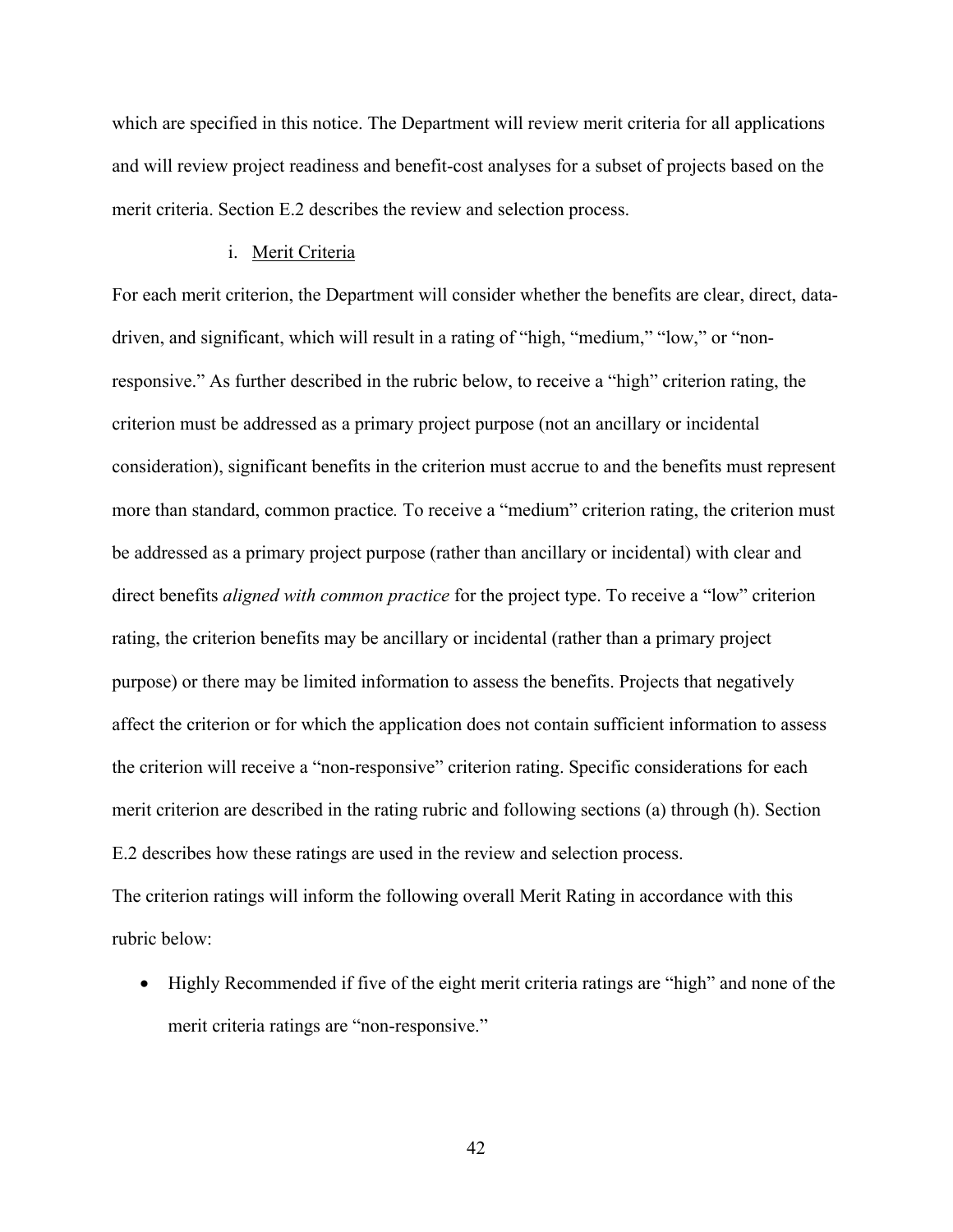- Recommended if at least one, but no more than four, of the merit criteria ratings are "high", no more than three of the merit criteria ratings are "low", and none are "nonresponsive."
- Acceptable if there is a combination of "high," "medium," "low," or "non-responsive" ratings that do not fit within the definitions of Highly Recommended, Recommended, or Unacceptable.

| <b>Selection</b>                | Non-                                                                                                                                | Low                                                                                                                                                                                                                                                         | <b>Medium</b>                                                                                                                                                                                                                                                                                                                                                                            | <b>High</b>                                                                                                                                                                                                                                                                                                                                                                                                                                                                                                                                    |
|---------------------------------|-------------------------------------------------------------------------------------------------------------------------------------|-------------------------------------------------------------------------------------------------------------------------------------------------------------------------------------------------------------------------------------------------------------|------------------------------------------------------------------------------------------------------------------------------------------------------------------------------------------------------------------------------------------------------------------------------------------------------------------------------------------------------------------------------------------|------------------------------------------------------------------------------------------------------------------------------------------------------------------------------------------------------------------------------------------------------------------------------------------------------------------------------------------------------------------------------------------------------------------------------------------------------------------------------------------------------------------------------------------------|
| Criteria:                       | <b>Responsive</b>                                                                                                                   |                                                                                                                                                                                                                                                             |                                                                                                                                                                                                                                                                                                                                                                                          |                                                                                                                                                                                                                                                                                                                                                                                                                                                                                                                                                |
| <b>Safety</b>                   | Application<br>contains<br>insufficient<br>information to<br>assess safety<br>benefit OR<br>project<br>negatively<br>affects safety | Project may<br>protect travelers<br>or communities<br>from health and<br>safety risks as an<br>ancillary benefit,<br>but safety is not a<br>primary project<br>purpose OR<br>application<br>contains limited<br>information to<br>assess safety<br>benefit. | Project has clear and<br>direct benefits with<br>common practices for<br>planning, designing,<br>or building<br>infrastructure<br>intended to:<br>Protect non-<br>$\bullet$<br>motorized<br>travelers or<br>communities<br>from health and<br>safety risks; or<br>Reduce fatalities<br>$\bullet$<br>and/or serious<br>injuries; or<br>Mitigate<br>$\bullet$<br>systemic safety<br>issues | Project has clear, direct,<br>data-driven, and<br>significant benefits<br>beyond common<br>practice for planning,<br>designing, or building<br>infrastructure that<br>targets a known,<br>documented safety<br>problem by:<br>Protecting non-<br>$\bullet$<br>motorized travelers<br>and communities<br>from health and<br>safety risks; or<br>Reducing fatalities<br>$\bullet$<br>and/or serious<br>injuries for<br>underserved,<br>overburdened, or<br>disadvantaged<br>communities; or<br>Mitigating systemic<br>$\bullet$<br>safety issues |
| Environmental<br>Sustainability | Application<br>contains<br>insufficient<br>information to<br>assess<br>environmental<br>sustainability<br>benefits OR               | Project may<br>improve<br>resiliency and<br>reduce emissions<br>as an ancillary<br>benefit but<br>environmental<br>sustainability is                                                                                                                        | Project has clear and<br>direct benefits with<br>common practices for<br>planning, designing,<br>or building<br>infrastructure to:<br>Reduce air<br>$\bullet$<br>pollution and                                                                                                                                                                                                           | Environmental<br>sustainability is an<br>explicit project purpose<br>AND the project has<br>clear, direct, data-<br>driven, and <b>significant</b><br>benefits beyond<br>common practice for                                                                                                                                                                                                                                                                                                                                                   |
|                                 | project                                                                                                                             | not a primary                                                                                                                                                                                                                                               | greenhouse gas                                                                                                                                                                                                                                                                                                                                                                           | planning, designing, or                                                                                                                                                                                                                                                                                                                                                                                                                                                                                                                        |

• Unacceptable if there are three or more "non-responsive" ratings.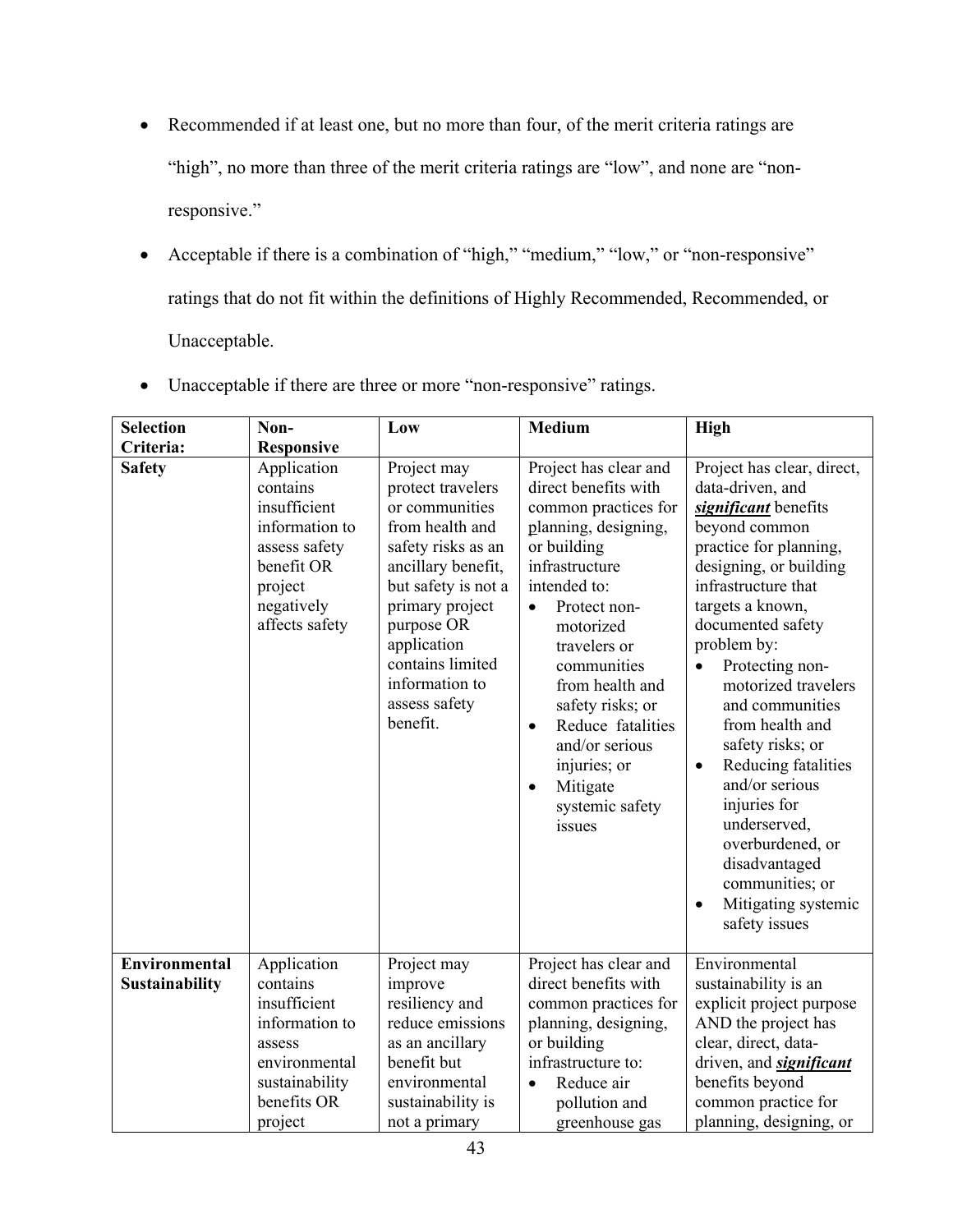| <b>Selection</b>       | Non-                                                     | Low                                                                                                                              | <b>Medium</b>                                                                                                                                                                                                                                                                                                                                                                                                                                                                                            | <b>High</b>                                                                                                                                                                                                                                                                                                                                                                                                                                                                                                                                                                                                                                                                                                                                                                                                                     |
|------------------------|----------------------------------------------------------|----------------------------------------------------------------------------------------------------------------------------------|----------------------------------------------------------------------------------------------------------------------------------------------------------------------------------------------------------------------------------------------------------------------------------------------------------------------------------------------------------------------------------------------------------------------------------------------------------------------------------------------------------|---------------------------------------------------------------------------------------------------------------------------------------------------------------------------------------------------------------------------------------------------------------------------------------------------------------------------------------------------------------------------------------------------------------------------------------------------------------------------------------------------------------------------------------------------------------------------------------------------------------------------------------------------------------------------------------------------------------------------------------------------------------------------------------------------------------------------------|
| Criteria:              | <b>Responsive</b>                                        |                                                                                                                                  |                                                                                                                                                                                                                                                                                                                                                                                                                                                                                                          |                                                                                                                                                                                                                                                                                                                                                                                                                                                                                                                                                                                                                                                                                                                                                                                                                                 |
|                        | negatively<br>affects<br>environmental<br>sustainability | project purpose<br>OR application<br>contains limited<br>information to<br>assess<br>environmental<br>sustainability<br>benefits | emissions from<br>transportation; or<br>Improve the<br>$\bullet$<br>resilience of at-<br>risk<br>infrastructure; or<br>Reduce vehicle<br>$\bullet$<br>miles traveled; or<br>Promote energy<br>$\bullet$<br>efficiencies; or<br>Support fiscally<br>$\bullet$<br>responsible land<br>use and<br>transportation<br>efficient design;<br>or<br>Incorporate<br>$\bullet$<br>electrification or<br>zero emission<br>vehicle<br>infrastructure; or<br>Recycle or<br>$\bullet$<br>redevelop<br>brownfield sites | building infrastructure<br>to:<br>Reduce<br>$\bullet$<br>transportation-<br>related air pollution<br>and greenhouse gas<br>emissions from<br>uncoordinated land-<br>use decisions; or<br>Reduce vehicle<br>$\bullet$<br>miles traveled, or<br>Promote energy<br>$\bullet$<br>efficiencies; or<br>Support fiscally<br>$\bullet$<br>responsible land use<br>and transportation<br>efficient design; or<br>Incorporate<br>٠<br>electrification or<br>zero emission<br>vehicle<br>infrastructure; or<br>Improve the<br>$\bullet$<br>resilience of at-risk<br>infrastructure; or<br>Recycle or<br>$\bullet$<br>redevelop<br>brownfield sites; or<br>Address the<br>$\bullet$<br>disproportionate<br>negative<br>environmental<br>impacts of<br>transportation on<br>underserved,<br>overburdened, or<br>disadvantaged<br>communities |
| <b>Quality of Life</b> | Application<br>contains                                  | Quality of life is<br>an ancillary                                                                                               | Project has clear and<br>direct benefits for                                                                                                                                                                                                                                                                                                                                                                                                                                                             | Quality of life is an<br>explicit project purpose                                                                                                                                                                                                                                                                                                                                                                                                                                                                                                                                                                                                                                                                                                                                                                               |
|                        | insufficient                                             | benefit but not a                                                                                                                | planning, designing,                                                                                                                                                                                                                                                                                                                                                                                                                                                                                     | AND the project has                                                                                                                                                                                                                                                                                                                                                                                                                                                                                                                                                                                                                                                                                                                                                                                                             |
|                        | information to                                           | primary project                                                                                                                  | or building                                                                                                                                                                                                                                                                                                                                                                                                                                                                                              | clear, direct, data-                                                                                                                                                                                                                                                                                                                                                                                                                                                                                                                                                                                                                                                                                                                                                                                                            |
|                        | assess quality of                                        | purpose OR the                                                                                                                   | infrastructure to:                                                                                                                                                                                                                                                                                                                                                                                                                                                                                       | driven, and <b>significant</b>                                                                                                                                                                                                                                                                                                                                                                                                                                                                                                                                                                                                                                                                                                                                                                                                  |
|                        | life benefits OR                                         | application                                                                                                                      | Increase<br>$\bullet$                                                                                                                                                                                                                                                                                                                                                                                                                                                                                    | benefits beyond                                                                                                                                                                                                                                                                                                                                                                                                                                                                                                                                                                                                                                                                                                                                                                                                                 |
|                        | negatively<br>affects quality                            | contains limited<br>information to                                                                                               | accessibility for                                                                                                                                                                                                                                                                                                                                                                                                                                                                                        | common practice for<br>planning, designing, or                                                                                                                                                                                                                                                                                                                                                                                                                                                                                                                                                                                                                                                                                                                                                                                  |
|                        | of life                                                  | assess quality of                                                                                                                | travelers; or<br>Proactively<br>$\bullet$                                                                                                                                                                                                                                                                                                                                                                                                                                                                | building infrastructure                                                                                                                                                                                                                                                                                                                                                                                                                                                                                                                                                                                                                                                                                                                                                                                                         |
|                        |                                                          | life benefits                                                                                                                    | address racial                                                                                                                                                                                                                                                                                                                                                                                                                                                                                           | to:                                                                                                                                                                                                                                                                                                                                                                                                                                                                                                                                                                                                                                                                                                                                                                                                                             |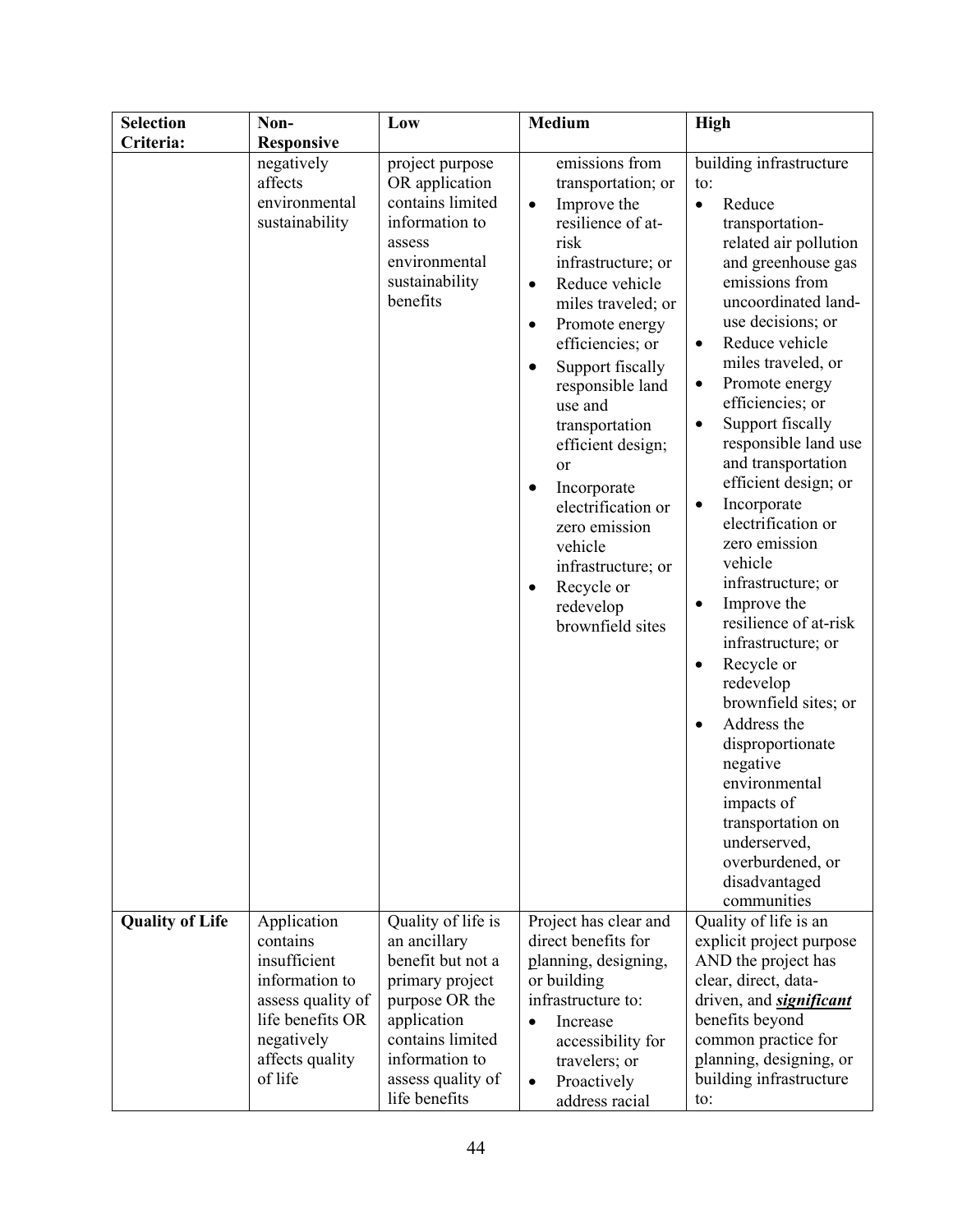| <b>Selection</b>                                        | Non-                                                                                                                                                  | Low                                                                                                                                                                         | <b>Medium</b>                                                                                                                                                                                                                                              | High                                                                                                                                                                                                                                                                                                                                                                                                                                                                                                                                                                                                                                                                                                                                            |
|---------------------------------------------------------|-------------------------------------------------------------------------------------------------------------------------------------------------------|-----------------------------------------------------------------------------------------------------------------------------------------------------------------------------|------------------------------------------------------------------------------------------------------------------------------------------------------------------------------------------------------------------------------------------------------------|-------------------------------------------------------------------------------------------------------------------------------------------------------------------------------------------------------------------------------------------------------------------------------------------------------------------------------------------------------------------------------------------------------------------------------------------------------------------------------------------------------------------------------------------------------------------------------------------------------------------------------------------------------------------------------------------------------------------------------------------------|
| Criteria:                                               | <b>Responsive</b>                                                                                                                                     |                                                                                                                                                                             |                                                                                                                                                                                                                                                            |                                                                                                                                                                                                                                                                                                                                                                                                                                                                                                                                                                                                                                                                                                                                                 |
|                                                         |                                                                                                                                                       |                                                                                                                                                                             | equity or other<br>disparities; or<br>Remove barriers<br>$\bullet$<br>for individuals<br>and communities<br>to transportation,<br>jobs, and<br>business,<br>opportunities; or<br>Enhance the<br>$\bullet$<br>unique<br>characteristics of<br>the community | Increase<br>$\bullet$<br>accessibility for<br>travelers<br>specifically for<br>underserved,<br>overburdened, or<br>disadvantaged<br>communities; or<br>Reduce<br>$\bullet$<br>transportation and<br>housing cost<br>burdens, including<br>through commercial<br>and mixed-income<br>residential<br>development near<br>public<br>transportation,<br>along rural main<br>streets, or other<br>walkable<br>neighborhoods; or<br>Remove barriers for<br>individuals and<br>communities to<br>transportation, jobs,<br>and business,<br>opportunities; or<br>Proactively address<br>racial equity or<br>other disparities; or<br>Enhance the unique<br>characteristics of<br>the community for<br>underserved,<br>overburdened, or<br>disadvantaged |
|                                                         |                                                                                                                                                       |                                                                                                                                                                             |                                                                                                                                                                                                                                                            | communities                                                                                                                                                                                                                                                                                                                                                                                                                                                                                                                                                                                                                                                                                                                                     |
| <b>Mobility</b> and<br><b>Community</b><br>Connectivity | Application<br>contains<br>insufficient<br>information to<br>assess mobility<br>and community<br>connectivity<br>benefits OR<br>project<br>negatively | Mobility and<br>community<br>connectivity is an<br>ancillary benefit<br>but not a primary<br>project purpose<br>OR the<br>application<br>contains limited<br>information to | Project has clear and<br>direct benefits with<br>common practices for<br>planning, designing,<br>or building<br>infrastructure to:<br>Increase<br>$\bullet$<br>affordable<br>transportation<br>choices; or                                                 | Mobility and<br>community connectivity<br>is an explicit project<br>purpose AND the<br>project has clear, direct,<br>data-driven, and<br>significant benefits,<br>beyond common<br>practice for planning,<br>designing, or building                                                                                                                                                                                                                                                                                                                                                                                                                                                                                                             |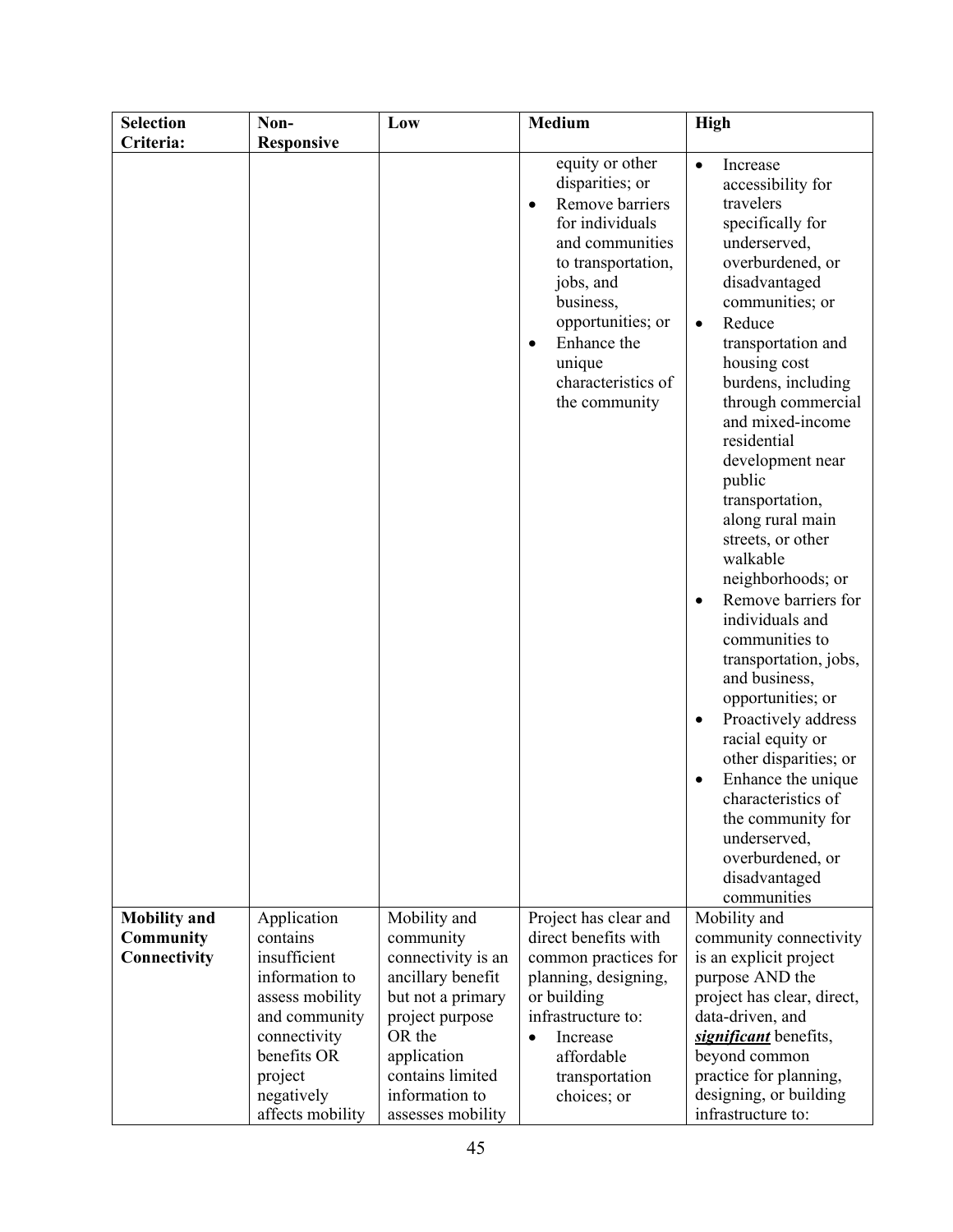| <b>Selection</b>   | Non-                                                                                                                               | Low                                                                                                                                                                              | <b>Medium</b>                                                                                                                                                                                                        | <b>High</b>                                                                                                                                                                                                                                                                                                                                                                                                                                                                                                                                                                                                                                                                                |
|--------------------|------------------------------------------------------------------------------------------------------------------------------------|----------------------------------------------------------------------------------------------------------------------------------------------------------------------------------|----------------------------------------------------------------------------------------------------------------------------------------------------------------------------------------------------------------------|--------------------------------------------------------------------------------------------------------------------------------------------------------------------------------------------------------------------------------------------------------------------------------------------------------------------------------------------------------------------------------------------------------------------------------------------------------------------------------------------------------------------------------------------------------------------------------------------------------------------------------------------------------------------------------------------|
| Criteria:          | <b>Responsive</b>                                                                                                                  |                                                                                                                                                                                  |                                                                                                                                                                                                                      |                                                                                                                                                                                                                                                                                                                                                                                                                                                                                                                                                                                                                                                                                            |
|                    | and<br>connectivity                                                                                                                | and community<br>connectivity<br>benefits                                                                                                                                        | Proactively<br>$\bullet$<br>incorporate<br>Universal<br>Design; or<br>Increase<br>$\bullet$<br>multimodal<br>freight<br>movement and<br>the movement of<br>supply chains                                             | Increase affordable<br>transportation<br>choices for<br>underserved,<br>overburdened, or<br>disadvantaged<br>communities; or<br>Increase the<br>$\bullet$<br>accessibility for all<br>users of a project,<br>particularly non-<br>motorized travelers<br>(those walking,<br>cycling, rolling, or<br>using transit; or<br>Encourage thriving<br>communities for<br>individuals to work,<br>live, and play by<br>creating<br>transportation<br>choices for<br>individuals to move<br>freely with or<br>without a car; or<br>Proactively<br>$\bullet$<br>incorporate<br>Universal Design;<br><sub>or</sub><br>Increase multimodal<br>freight movement<br>and the movement<br>of supply chains |
| Economic           | Application                                                                                                                        | Economic                                                                                                                                                                         | Project has clear and                                                                                                                                                                                                | Economic                                                                                                                                                                                                                                                                                                                                                                                                                                                                                                                                                                                                                                                                                   |
| Competitiveness    | contains                                                                                                                           | Competitiveness                                                                                                                                                                  | direct benefits with                                                                                                                                                                                                 | competitiveness is an                                                                                                                                                                                                                                                                                                                                                                                                                                                                                                                                                                                                                                                                      |
| and<br>Opportunity | insufficient<br>information to                                                                                                     | and Opportunity<br>is an ancillary                                                                                                                                               | common practices for<br>planning, designing,                                                                                                                                                                         | explicit project purpose<br>AND the project has                                                                                                                                                                                                                                                                                                                                                                                                                                                                                                                                                                                                                                            |
|                    | assess mobility<br>and community<br>connectivity<br>benefits OR<br>project<br>negatively<br>affects<br>economic<br>competitiveness | benefit but not a<br>primary project<br>purpose OR the<br>application<br>contains limited<br>information to<br>assess economic<br>competitiveness<br>and opportunity<br>benefits | or building<br>infrastructure to:<br>Improve_system<br>$\bullet$<br>operations to<br>increase travel<br>time reliability,<br>velocity of goods<br>movement, and<br>multimodal<br>freight mobility,<br>especially for | clear, direct, data-<br>driven, and <b>significant</b><br>benefits beyond<br>common practice for<br>planning, designing, or<br>building infrastructure<br>$\mathfrak{to}_{\mathfrak{L}}$<br>Improve system<br>$\bullet$<br>operations to<br>increase travel time<br>reliability, velocity<br>of goods movement,                                                                                                                                                                                                                                                                                                                                                                            |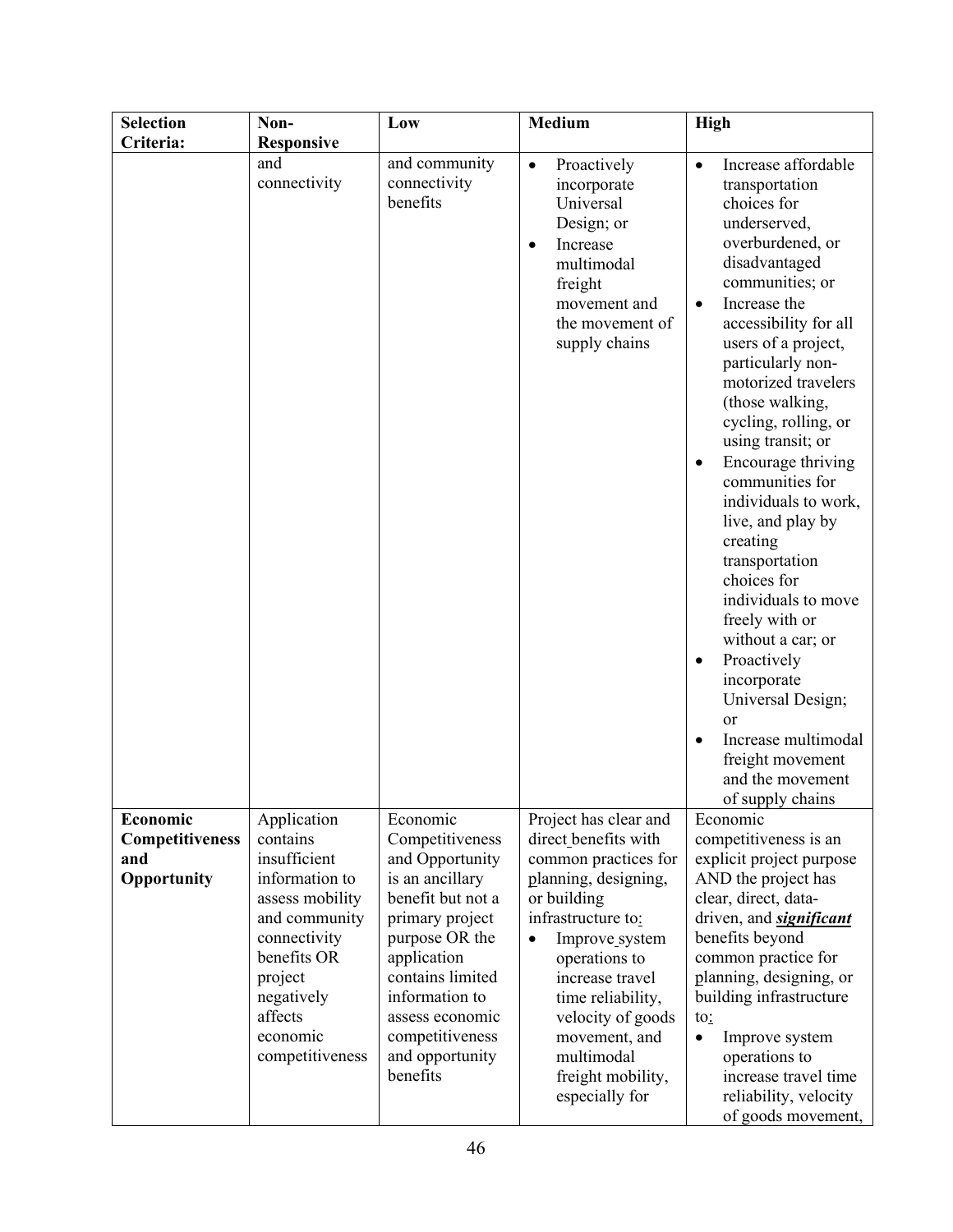| <b>Selection</b> | Non-              | Low | Medium                                                                                                                                                                                                                                                                                                                                                                                                                                                                                                                                                                                                                                                                                                                             | <b>High</b>                                                                                                                                                                                                                                                                                                                                                                                                                                                                                                                                                                                                                                                                                                                                                                                                                                    |
|------------------|-------------------|-----|------------------------------------------------------------------------------------------------------------------------------------------------------------------------------------------------------------------------------------------------------------------------------------------------------------------------------------------------------------------------------------------------------------------------------------------------------------------------------------------------------------------------------------------------------------------------------------------------------------------------------------------------------------------------------------------------------------------------------------|------------------------------------------------------------------------------------------------------------------------------------------------------------------------------------------------------------------------------------------------------------------------------------------------------------------------------------------------------------------------------------------------------------------------------------------------------------------------------------------------------------------------------------------------------------------------------------------------------------------------------------------------------------------------------------------------------------------------------------------------------------------------------------------------------------------------------------------------|
| Criteria:        | <b>Responsive</b> |     |                                                                                                                                                                                                                                                                                                                                                                                                                                                                                                                                                                                                                                                                                                                                    |                                                                                                                                                                                                                                                                                                                                                                                                                                                                                                                                                                                                                                                                                                                                                                                                                                                |
|                  |                   |     | supply chain<br>bottlenecks; or<br>Offer significant<br>$\bullet$<br>regional and<br>national<br>improvements in<br>economic<br>strength and<br>opportunity by<br>increasing the<br>economic<br>productivity of<br>land, capital, or<br>labor; creating or<br>expanding high-<br>quality, good-<br>paying jobs; and<br>improving the<br>economic<br>strength of<br>regions and cities<br>Increase<br>$\bullet$<br>transportation<br>options and<br>system<br>connectivity to<br>revitalize<br>communities,<br>increase access to<br>location-efficient<br>affordable<br>housing, or<br>facilitate tourism<br>opportunities; or<br>Implement local<br>$\bullet$<br>hire agreements<br>or the use of<br>registered<br>apprenticeship | and multimodal<br>freight mobility,<br>especially for<br>supply chain<br>bottlenecks; or<br>Offer significant<br>$\bullet$<br>regional and<br>national<br>improvements in<br>economic strength<br>and opportunity by<br>increasing the<br>economic<br>productivity of land,<br>capital, or labor;<br>creating or<br>expanding high-<br>quality, good-<br>paying jobs; and<br>improving the<br>economic strength<br>of regions and cities<br>Increase<br>$\bullet$<br>transportation<br>options and system<br>connectivity to<br>revitalize<br>underserved,<br>overburdened, or<br>disadvantaged<br>communities,<br>increase access to<br>jobs and location-<br>efficient affordable<br>housing, or facilitate<br>tourism<br>opportunities; or<br>Implement local<br>$\bullet$<br>hire agreements or<br>the use of registered<br>apprenticeship |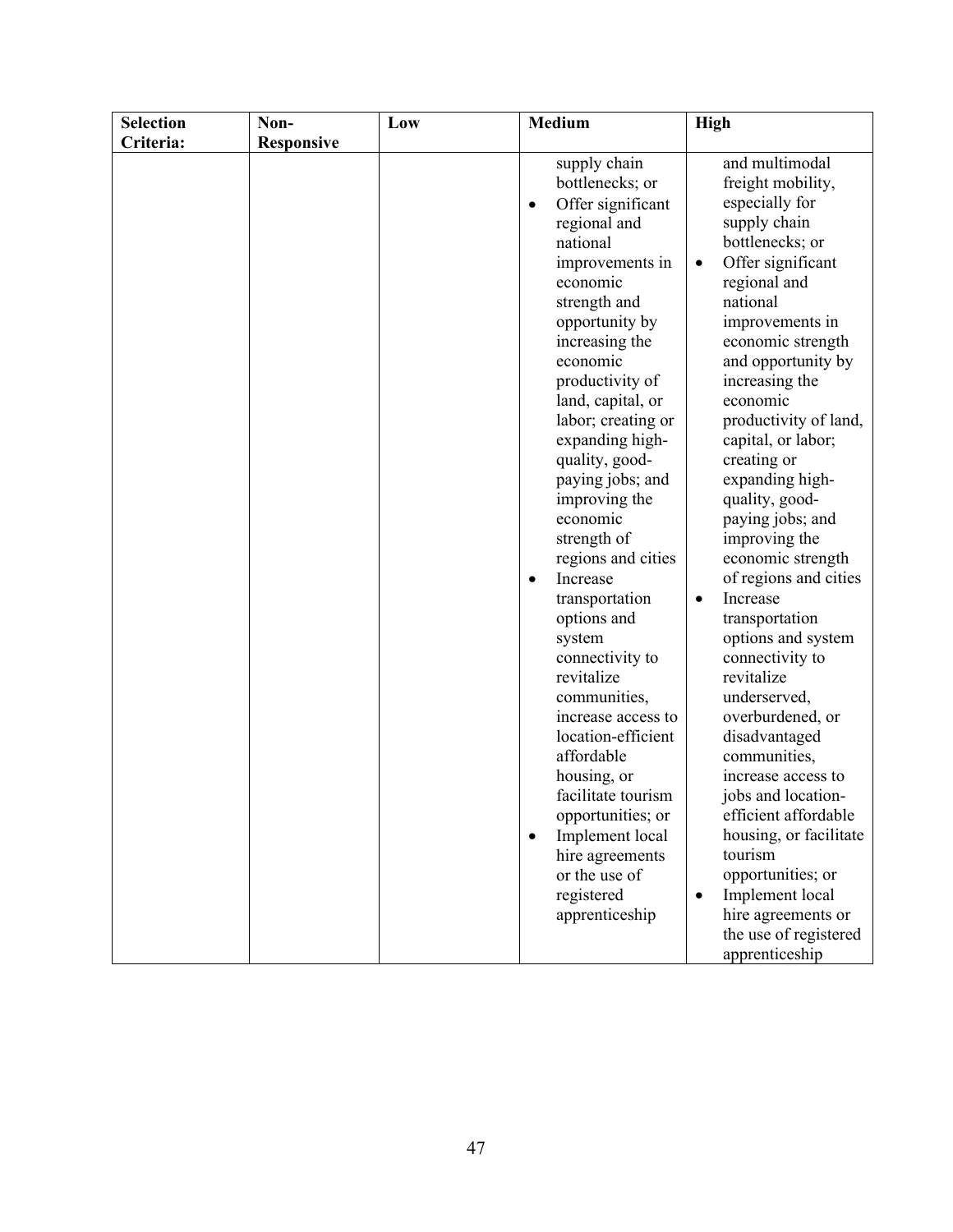| <b>Selection</b>                        | Non-                                                                                                                                                                                                                                                             | Low                                                                                                                                                                                                                                                              | <b>Medium</b>                                                                                                                                                                                                                                                                                                                                                                                                                                                                                 | High                                                                                                                                                                                                                                                                                                                                                                                                                                                                                                                                                               |
|-----------------------------------------|------------------------------------------------------------------------------------------------------------------------------------------------------------------------------------------------------------------------------------------------------------------|------------------------------------------------------------------------------------------------------------------------------------------------------------------------------------------------------------------------------------------------------------------|-----------------------------------------------------------------------------------------------------------------------------------------------------------------------------------------------------------------------------------------------------------------------------------------------------------------------------------------------------------------------------------------------------------------------------------------------------------------------------------------------|--------------------------------------------------------------------------------------------------------------------------------------------------------------------------------------------------------------------------------------------------------------------------------------------------------------------------------------------------------------------------------------------------------------------------------------------------------------------------------------------------------------------------------------------------------------------|
| Criteria:                               | <b>Responsive</b>                                                                                                                                                                                                                                                |                                                                                                                                                                                                                                                                  |                                                                                                                                                                                                                                                                                                                                                                                                                                                                                               |                                                                                                                                                                                                                                                                                                                                                                                                                                                                                                                                                                    |
| <b>State of Good</b><br>Repair          | Application<br>contains<br>insufficient<br>information to<br>assess state of<br>good repair<br>benefits OR<br>project<br>negatively<br>affects state of<br>good repair                                                                                           | State of good<br>repair is an<br>ancillary benefit<br>(to include<br>routine or<br>deferred<br>maintenance) but<br>not a primary<br>project purpose<br>OR the<br>application<br>contains limited<br>information to<br>assess state of<br>good repair<br>benefits | Project has clear and<br>direct benefits with<br>common practices for<br>planning, designing,<br>or building<br>infrastructure to:<br>Restore and<br>$\bullet$<br>modernize core<br>infrastructure<br>assets; or<br>Address current<br>$\bullet$<br>or projected<br>system<br>vulnerabilities; or<br>Maintain assets<br>$\bullet$<br>in a state of good<br>repair                                                                                                                             | State of good repair is<br>an explicit project<br>purpose AND the<br>project has clear, direct,<br>data-driven, and<br>significant benefits<br>beyond common<br>practice for planning,<br>designing, or building<br>infrastructure to:<br>Restore and<br>$\bullet$<br>modernize core<br>infrastructure assets;<br>or<br>Address current or<br>$\bullet$<br>projected system<br>vulnerabilities for<br>underserved,<br>overburdened, or<br>disadvantaged<br>communities; or<br>Maintain assets in a<br>$\bullet$<br>state of good repair                            |
| Partnership and<br><b>Collaboration</b> | Application<br>contains<br>insufficient to<br>assess the<br>partnership and<br>collaboration<br>aspects of<br>project; OR<br>project<br>negatively<br>affects partners<br>or community<br>members (e.g<br>negative<br>impacts from<br><b>ROW</b><br>acquisition) | Partnership and<br>Collaboration is<br>not a primary<br>project purpose<br>OR the<br>application<br>contains limited<br>information to<br>assess partnership<br>and collaboration<br>benefits                                                                    | Project has, or will,<br>support and engage<br>diverse people and<br>communities by:<br>Collaborating<br>$\bullet$<br>with other public<br>and private<br>entities<br>Supporting the<br>$\bullet$<br>expansion of<br>high-quality,<br>good paying jobs<br>through<br>workforce<br>development<br>programs and<br>incorporating<br>workforce<br>strategy into<br>project<br>development; or<br>Incorporating<br>$\bullet$<br>private sector<br>entities in<br>transportation<br>infrastructure | Project has, or will,<br>support and engage<br>diverse people and<br>communities beyond<br>common practice by:<br>Collaborating with<br>$\bullet$<br>other public and<br>private entities; or<br>Ensuring that equity<br>٠<br>considerations for<br>underserved,<br>overburdened, or<br>disadvantaged<br>communities are<br>meaningfully<br>integrated into<br>planning,<br>development, and<br>implementation of<br>transportation<br>investment; or<br>Supporting the<br>$\bullet$<br>creation or<br>expansion of high-<br>quality, good-<br>paying jobs through |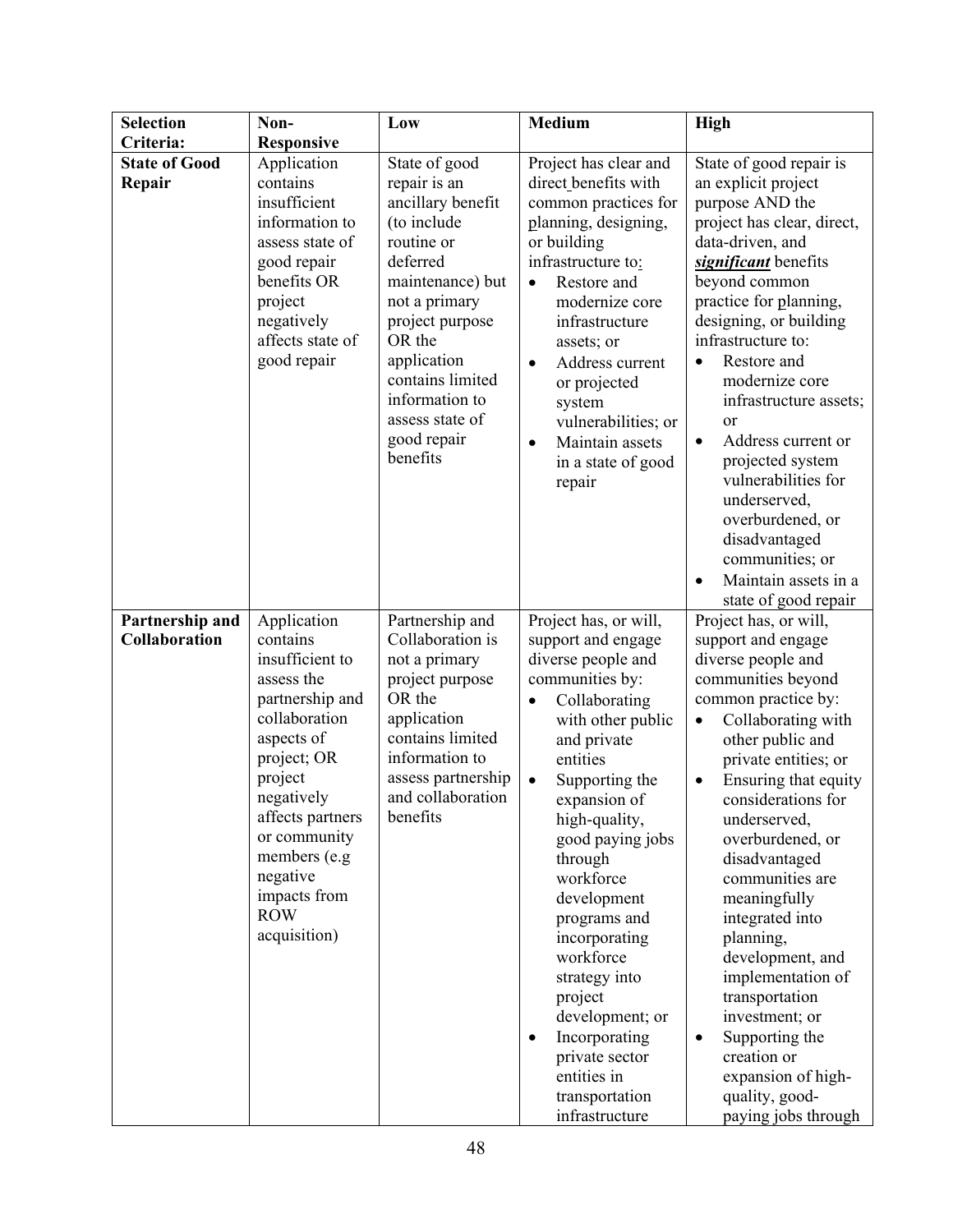| <b>Selection</b> | Non-                                                                                          | Low                                                                                                                                            | <b>Medium</b>                                                                                                                                                                                                                                                                                                                                                                                                                                                                   | High                                                                                                                                                                                                                                                                                                                                                                                                                                                                                                                                                                                                                       |
|------------------|-----------------------------------------------------------------------------------------------|------------------------------------------------------------------------------------------------------------------------------------------------|---------------------------------------------------------------------------------------------------------------------------------------------------------------------------------------------------------------------------------------------------------------------------------------------------------------------------------------------------------------------------------------------------------------------------------------------------------------------------------|----------------------------------------------------------------------------------------------------------------------------------------------------------------------------------------------------------------------------------------------------------------------------------------------------------------------------------------------------------------------------------------------------------------------------------------------------------------------------------------------------------------------------------------------------------------------------------------------------------------------------|
| Criteria:        | <b>Responsive</b>                                                                             |                                                                                                                                                |                                                                                                                                                                                                                                                                                                                                                                                                                                                                                 |                                                                                                                                                                                                                                                                                                                                                                                                                                                                                                                                                                                                                            |
|                  |                                                                                               |                                                                                                                                                | planning,<br>designing, or<br>building                                                                                                                                                                                                                                                                                                                                                                                                                                          | workforce<br>development<br>programs that<br>incorporate worker<br>representatives and<br>incorporating<br>workforce strategy<br>into project<br>development; or<br>Incorporating<br>٠<br>private sector<br>entities, particularly<br>DBEs, in<br>transportation<br>infrastructure<br>planning, designing,<br>or building                                                                                                                                                                                                                                                                                                  |
| Innovation       | Application<br>contains<br>insufficient<br>information to<br>assess<br>innovation<br>benefits | Innovation is not<br>a primary project<br>purpose OR the<br>application<br>contains limited<br>information to<br>assess innovation<br>benefits | Project has clear and<br>direct benefits with<br>common practices for<br>planning, designing,<br>or building<br>infrastructure for:<br>Deploying<br>$\bullet$<br>innovative<br>technologies that<br>drive safety,<br>equity, climate<br>and resilience, or<br>economic<br>outcomes or<br>augment<br>workers; or<br>Using innovative<br>practices that<br>facilitate<br>improved project<br>delivery; or<br>Incorporating<br>$\bullet$<br>innovative<br>funding and<br>financing | Innovation is an explicit<br>project purpose AND<br>the project has clear,<br>direct, data-driven, and<br>significant benefits<br>beyond common<br>practice for planning,<br>designing, or building<br>infrastructure for:<br>Deploying<br>technologies and<br>other practices that<br>drive safety, equity,<br>climate and<br>resilience, or<br>economic outcomes<br>for underserved,<br>overburdened, or<br>disadvantaged<br>communities or<br>augment workers;<br>Using practices that<br>$\bullet$<br>facilitate improved<br>project delivery; or<br>Incorporating<br>$\bullet$<br>innovative funding<br>and financing |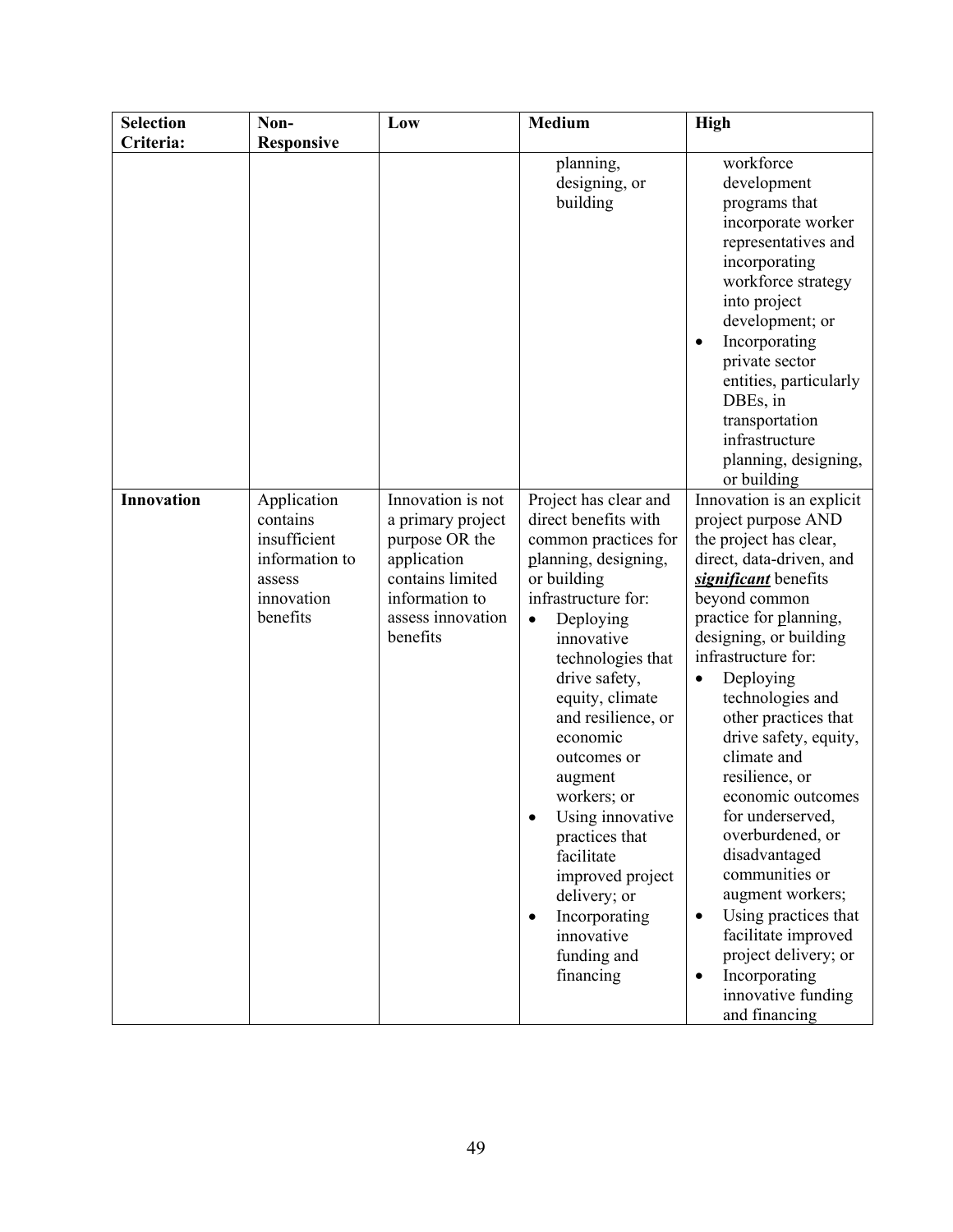(a) Safety

DOT will assess how the project targets a known safety problem and seeks to protect motorized and non-motorized travelers and communities from health and safety risks. DOT will consider the project's estimated impacts on the number, rate, and consequences of crashes, fatalities and serious injuries among transportation users; the degree to which the project addresses vulnerable roadway users; and the degree to which the project addresses inequities in crash victims; the project's incorporation of roadway design and technology that is proven to improve safety. Applicants are encouraged to support actions and activities identified in the Supports actions and activities identified in the National Roadway Safety Strategy<sup>[21](#page-49-0)</sup>.

(b) Environmental Sustainability

DOT will consider the extent to which the project incorporates considerations of climate change and environmental justice in the planning stage and in project delivery, such as through incorporation of specific design elements that address climate change impacts. DOT will evaluate the degree to which the project is expected to reduce transportation-related pollution such as air pollution and greenhouse gas emissions, increase use of lower-carbon travel modes such as transit and active transportation, improve the resiliency of at-risk infrastructure, incorporate lower-carbon pavement and construction materials, or address the disproportionate negative environmental impacts of transportation on disadvantaged communities. DOT will also consider whether the project will promote energy efficiencies, support fiscally responsible land use and transportation efficient design, incorporate electrification or zero emission vehicle infrastructure, increases resiliency, and recycle or redevelop brownfield sites, particularly in communities that disproportionally experience climate-change-related consequences. DOT will

<span id="page-49-0"></span><sup>21</sup> www.transportation.gov/NRSS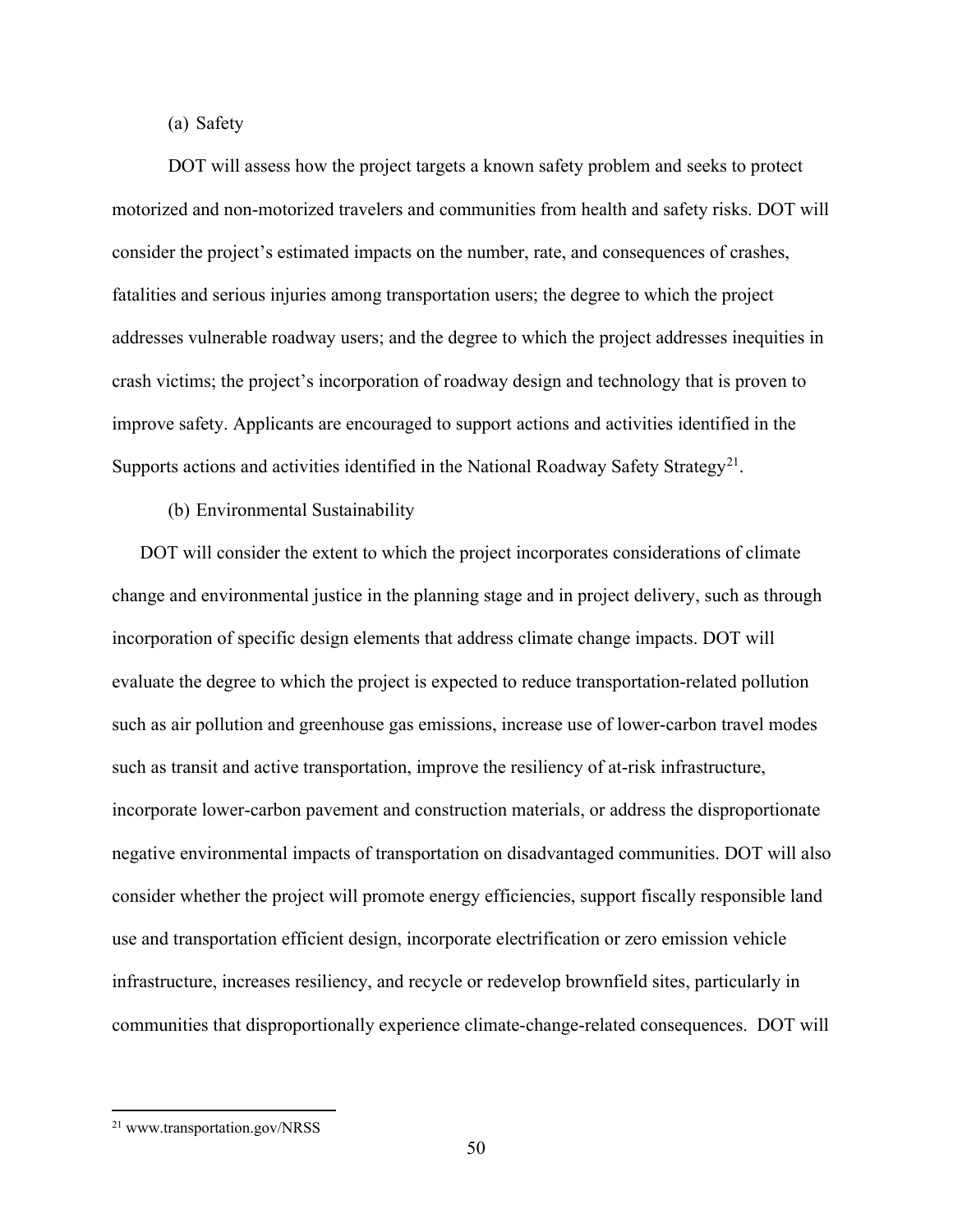consider whether projects in floodplains are upgraded consistent with the Federal Flood Risk Management Standard, to the extent consistent with current law, in Executive Order 14030*, Climate-Related Financial Risk* (86 FR 27967) and 13690, *Establishing a Federal Flood Risk Management Standard and a Process for Further Soliciting and Considering Stakeholder Input* (80 FR 6425.) DOT will assess whether the project has addressed environmental sustainability, including but not limited to consideration of the following examples:

(1) The project results in significant greenhouse gas emissions reductions relative to a noaction baseline

(2) A Local/Regional/State Climate Action Plan that results in lower greenhouse gas emissions has been prepared and the project directly supports that Climate Action Plan;

(3) The regional transportation improvement program (TIP) or statewide transportation improvement program (STIP) does not dedicate a significant share of funding (inclusive of all sources) to highway expansion;

(4) A Local/Regional/State Equitable Development Plan has been prepared and the project directly supports that Equitable Development Plan;

(5) The project sponsor has used environmental justice tools such as the EJSCREEN to minimize adverse impacts to environmental justice communities

(https://ejscreen.epa.gov/mapper/);

(6) A Local/Regional/State Energy Baseline Study has been prepared and the project directly supports that study;

(7) The project supports a modal shift in freight or passenger movement to reduce emissions, or reduce induced travel demand. The project utilizes demand management strategies to reduce congestion, induced travel demand, and greenhouse gas emissions;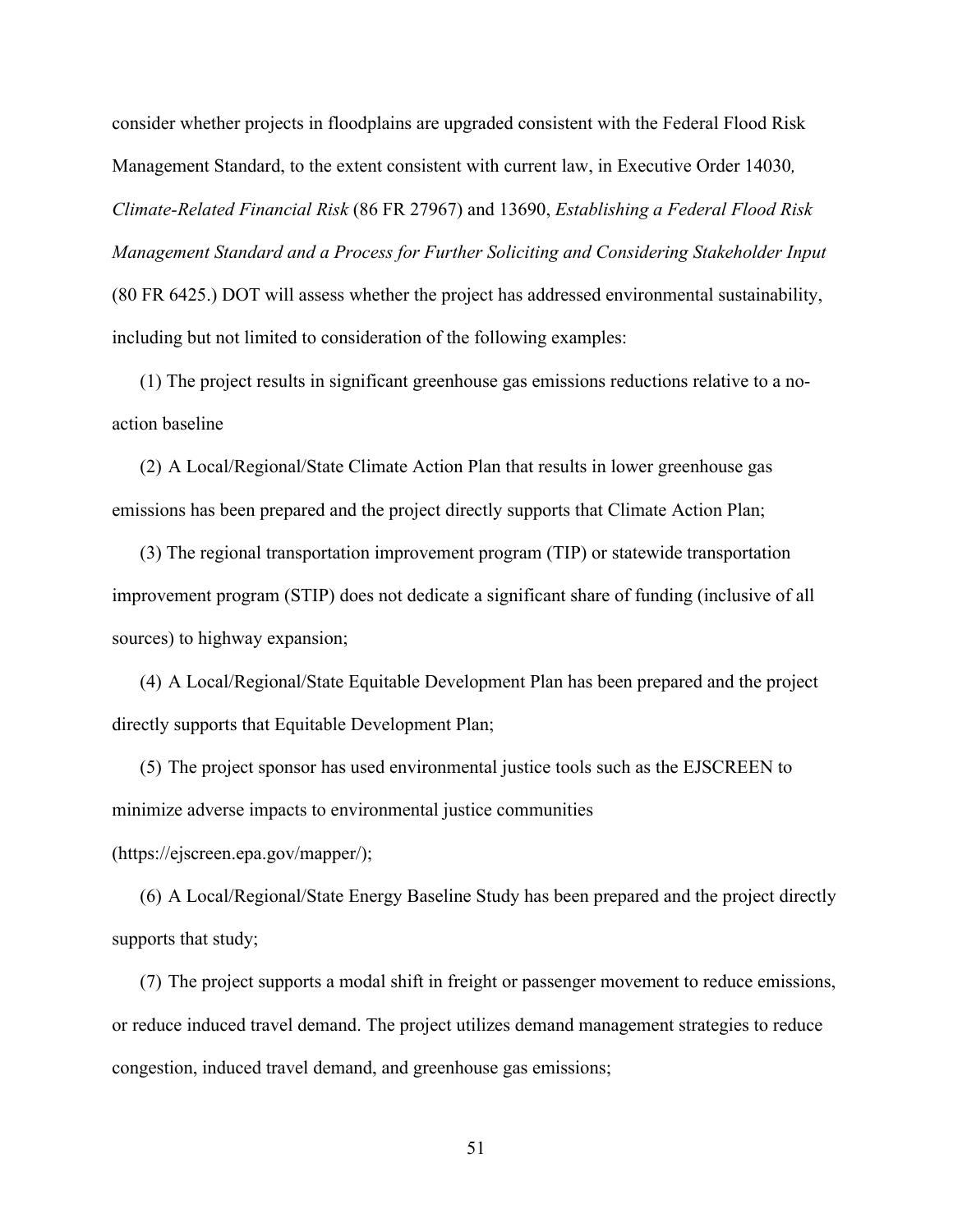(8) The project incorporates electrification infrastructure, zero-emission vehicle infrastructure, or both;

(9) The project supports the installation of electric vehicle charging stations;

(10) The project promotes energy efficiency;

(11) The project serves the renewable energy supply chains;

(12) The project improves disaster preparedness and resiliency;

(13) The project avoids adverse environmental impacts to air or water quality, wetlands, and endangered species, such as through reduction in Clean Air Act criteria pollutants and greenhouse gases, improved stormwater management, or improved habitat connectivity;

(14) The project repairs existing dilapidated or idle infrastructure that is currently causing environmental harm (e.g. brownfield redevelopment);

(15) The project supports or incorporates the construction of energy- and location-efficient buildings; or

(16) The project proposes recycling of materials, use of materials known to reduce or reverse carbon emissions, or both.

(c) Quality of Life

DOT will consider the extent to which the project improves quality of life in rural areas or urbanized areas. This may include projects that: (i) increase affordable and accessible transportation choices and equity for individuals; (ii) reduce transportation and housing cost burdens, including through public and private investments to support greater commercial and mixed-income residential development near public transportation, along rural main streets or in walkable neighborhoods (iii) enhance the unique characteristics of the community; or (iv)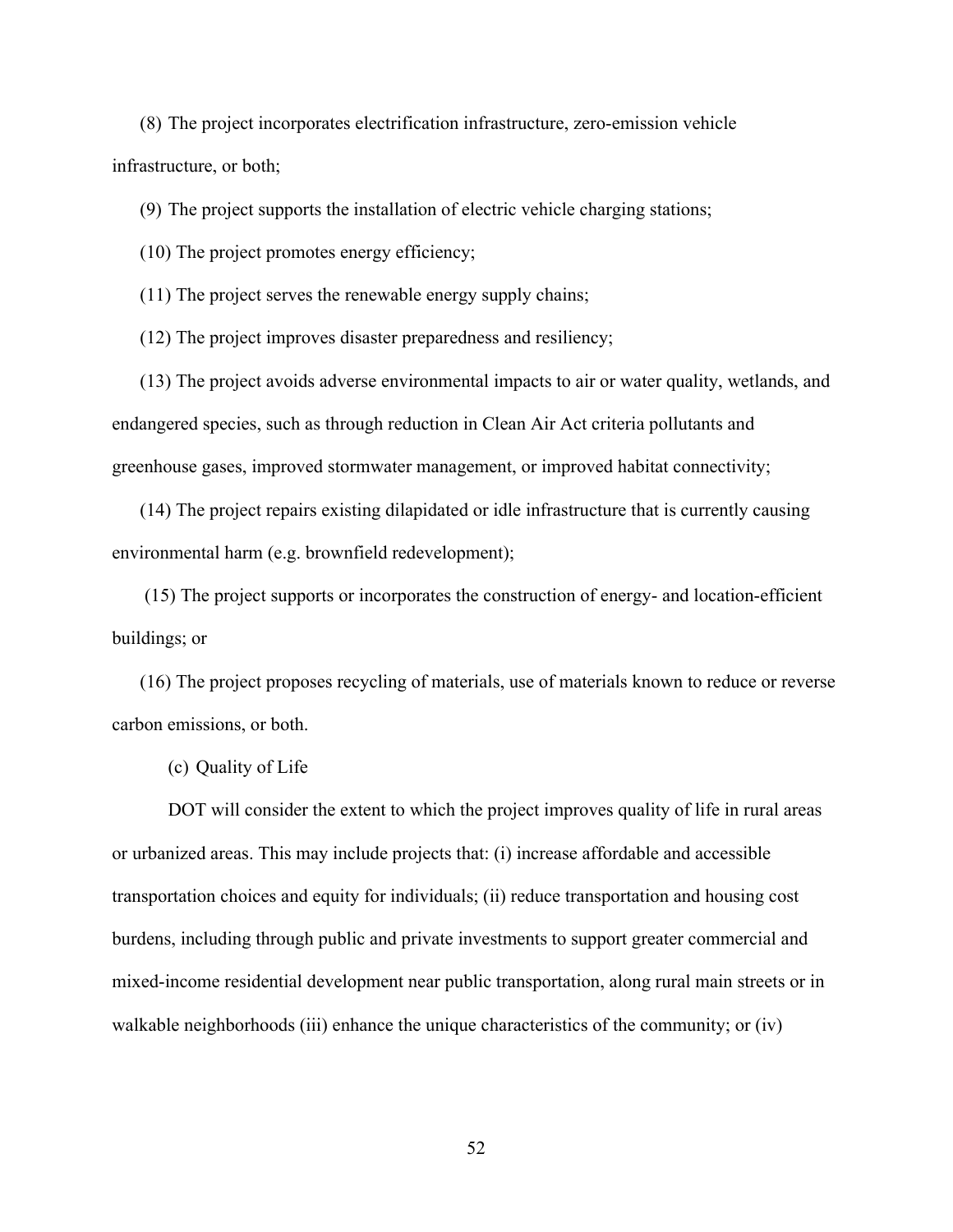proactively address racial equity<sup>[22](#page-52-0)</sup> or other disparities and barriers to opportunity, through the planning process or through incorporation of design elements. DOT will assess whether the project proactively addresses racial equity and barriers to opportunity, including but not limited to the following examples:

- (1) Equity impact analysis completed for the project;
- (2) The project sponsor has adopted an equity and inclusion program/plan or has otherwise instituted equity-focused policies related to project procurement, material sourcing, construction, inspection, hiring, or other activities designed to ensure racial equity in the overall project delivery and implementation;
- (3) The project includes physical-barrier-mitigating land bridges, caps, lids, linear parks, and multimodal mobility investments that either redress past barriers to opportunity or that proactively create new connections and opportunities for underserved communities that are underserved by transportation; or
- (4) The project includes new or improved freight access to underserved communities to increase access to goods and job opportunities for those underserved communities.
- (d) Mobility and Community Connectivity

DOT will consider the extent to which the applicant describes how the project will increase mobility and expand connectivity for motorized and non-motorized travelers or underserved communities to transportation, jobs, and business opportunities by removing barriers for individuals and communities. DOT will consider how the project increases the walkability and accessibility for pedestrians and encourages thriving communities for individuals to work, live, and play by creating transportation choices for individuals to move freely with or

<span id="page-52-0"></span> $22$  Definitions for "racial equity" and "underserved communities" are found in Executive Order

<sup>13985,</sup> Advancing Racial Equity and Support for Underserved Communities Through the Federal Government, Sections 2 (a) and (b).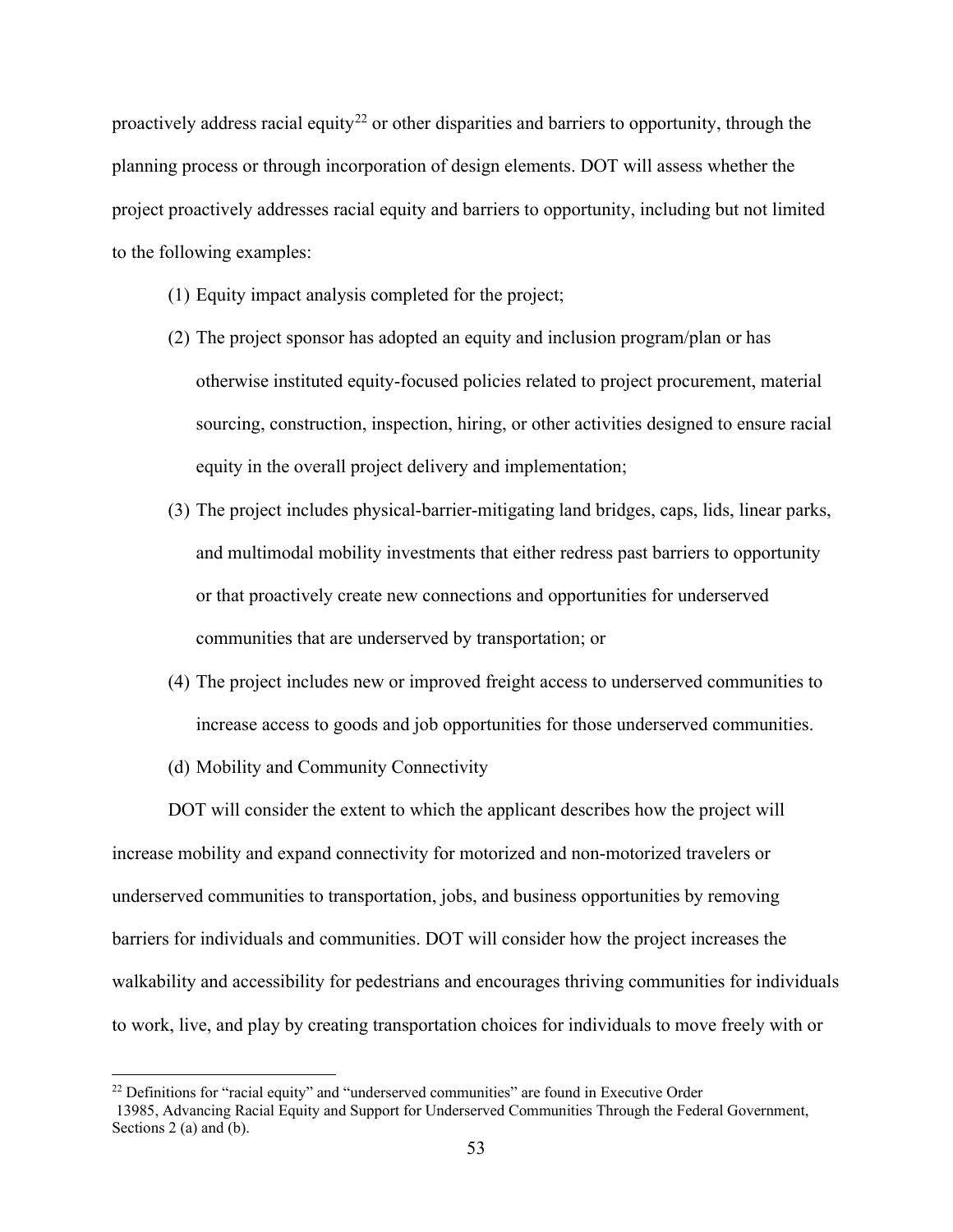without a car. DOT will consider whether the project includes new or improved walking, biking, and access for people with disabilities and proactively incorporates Universal Design. DOT will also consider the extent to which projects increase mobility for freight and the movement of goods through supply chains.

(e) Economic Competitiveness and Opportunity

DOT will assess the degree to which the project will:

(1) improve system operations to increase travel time reliability and manage travel demand for goods movement, especially for supply chain bottle necks, thereby reducing the cost of doing business and improving local and regional freight connectivity to the national and global economy;

(2) decrease transportation costs and improve access, through reliable and timely access, to employment centers and job opportunities;

(3) offer significant regional and national improvements in economic strength by increasing the economic productivity of land, capital, or labor, and improving the economic strength of regions and cities;

(4) increase opportunities for tourism;

(5) result in long-term job creation by supporting good-paying jobs directly related to the project with free and fair choice to join a union, such as through the use of project labor agreements, registered apprenticeships, and local hiring provisions, or other targeted preferential hiring requirements, or other similar standards or protections;

(6) help the United States compete in a global economy by encouraging the location of important industries and future innovations and technology in the U.S., and facilitating efficient and reliable freight movement.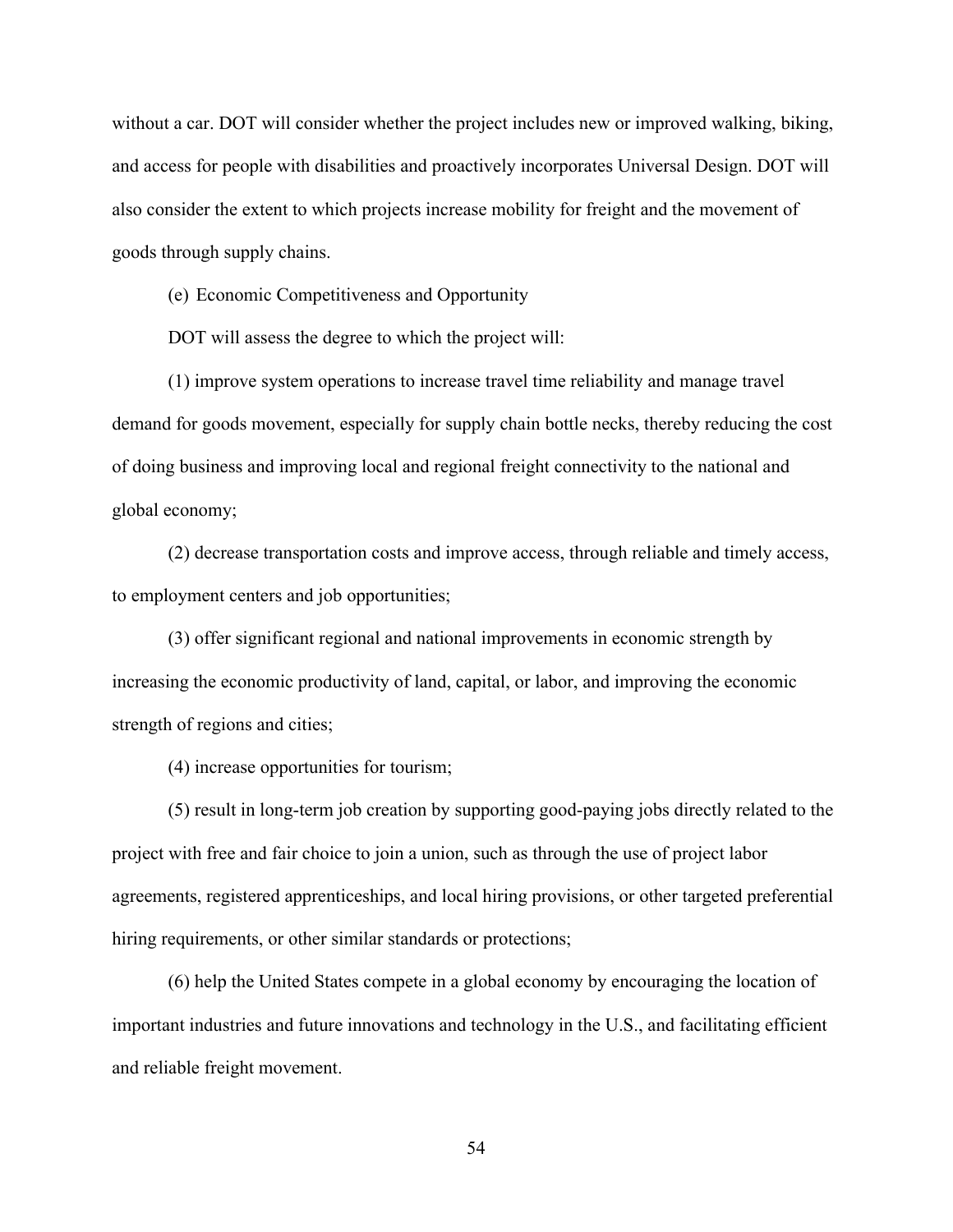# (f) State of Good Repair

DOT will assess whether and to what extent the project (1) is consistent with relevant plans to maintain transportation facilities or systems in a state of good repair, including DOTrequired asset management; and (2) addresses current and projected vulnerabilities that, if left unimproved, will threaten future transportation network efficiency, mobility of goods or accessibility and mobility of people, or economic growth. DOT will also consider whether the project includes a plan to maintain the transportation infrastructure built with grant funds in a state of good repair. DOT will prioritize projects that ensure the good condition of transportation infrastructure, including rural transportation infrastructure, and support commerce and economic growth. Projects that represent routine or deferred maintenance will be less competitive in this criterion. Per FHWA's published *Policy on Using Bipartisan Infrastructure Law Resources to Build a Better America*<sup>23</sup>, the Department encourages applicants to improve the condition and safety of existing state and locally-owned transportation infrastructure within the right-of-way before proposing projects that add new general purpose travel lanes serving single occupancy vehicles.

#### (g) Partnership and Collaboration

DOT will consider the extent to which the projects have or will engage diverse people and communities and demonstrate that equity considerations and community input and ownership, particularly among disadvantaged communities, are meaningfully integrated into planning, development, and implementation of transportation investments. Competitive applications should demonstrate strong collaboration and support among a broad range of stakeholders, including community-based organizations, other public or private entities and labor

<span id="page-54-0"></span><sup>&</sup>lt;sup>23</sup> [https://www.fhwa.dot.gov/bipartisan-infrastructure-law/docs/building\\_a\\_better\\_america-policy\\_framework.pdf](https://www.fhwa.dot.gov/bipartisan-infrastructure-law/docs/building_a_better_america-policy_framework.pdf)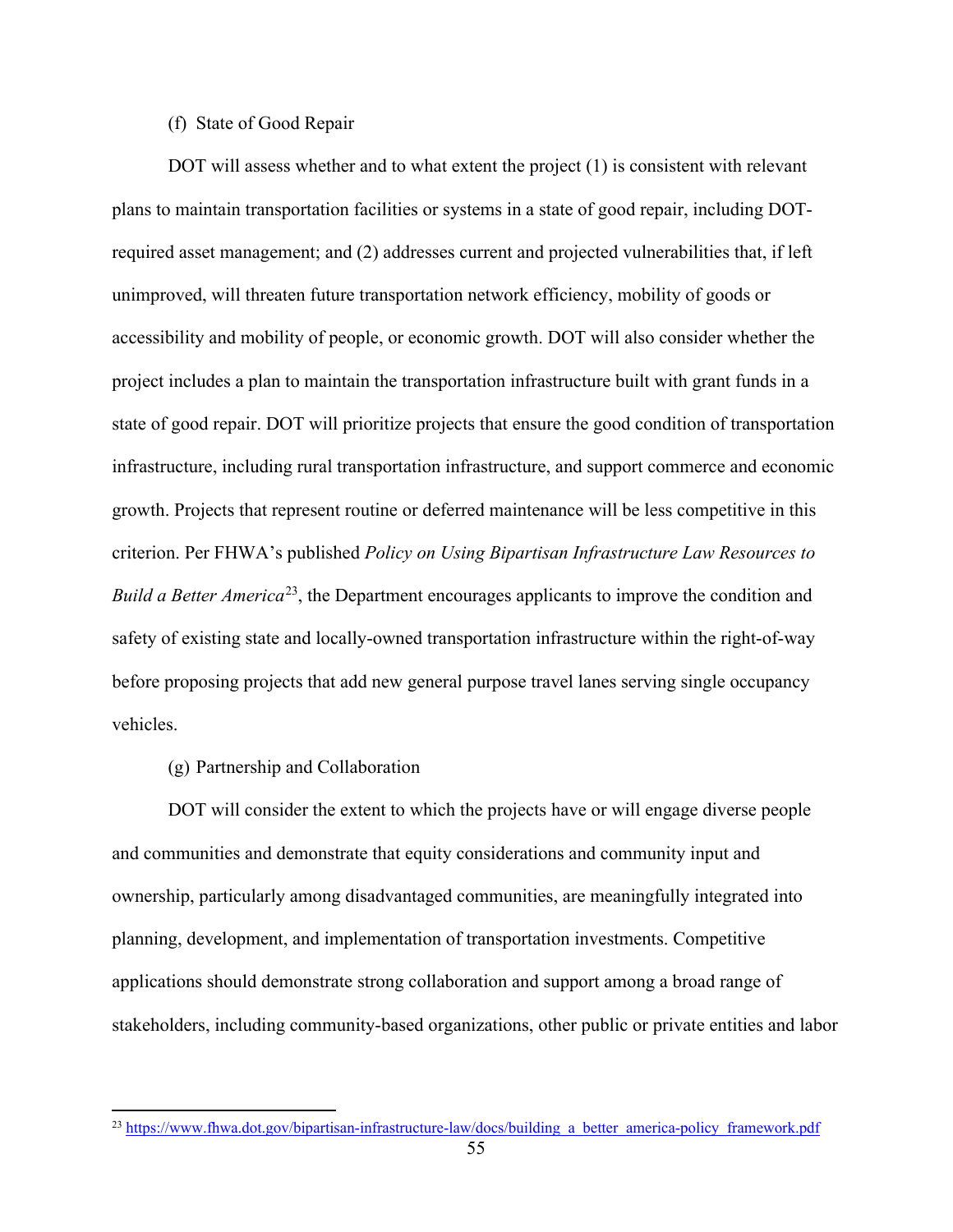unions. Projects with strong partnership typically involve multiple partners in project development and funding, such as State and local governments, other public entities, and private or nonprofit entities, particularly minority business enterprises. DOT will consider applicants that partner with State, local, community-based, and private entities for the completion and operation of transportation infrastructure to have strong partnership. DOT will consider whether the project supports the expansion of high-quality, good paying jobs through workforce development programs, including labor-management programs, and incorporating workforce strategy into project development. Whenever people or businesses, including those from disadvantaged communities, are forced to be relocated due to the project, DOT will consider whether applicants are providing adequate compensation and mitigation to maintain community cohesion.

DOT will also assess the extent to which the project application demonstrates collaboration among neighboring or regional jurisdictions to achieve local or regional benefits, especially equity-focused community outreach and public engagement in the project's planning in underserved communities.

DOT will also consider the extent to which projects include partnerships that bring together diverse transportation agencies or are supported, financially or otherwise, by other public and private stakeholders that are pursuing similar objectives. For example, DOT will consider the extent to which transportation projects are coordinated with greater economic development such as commercial and mixed-income residential development near public transportation, along rural main streets or other walkable neighborhoods projects, water and waste infrastructure, power and electric infrastructure, broadband and land plans and policies, or other community development efforts.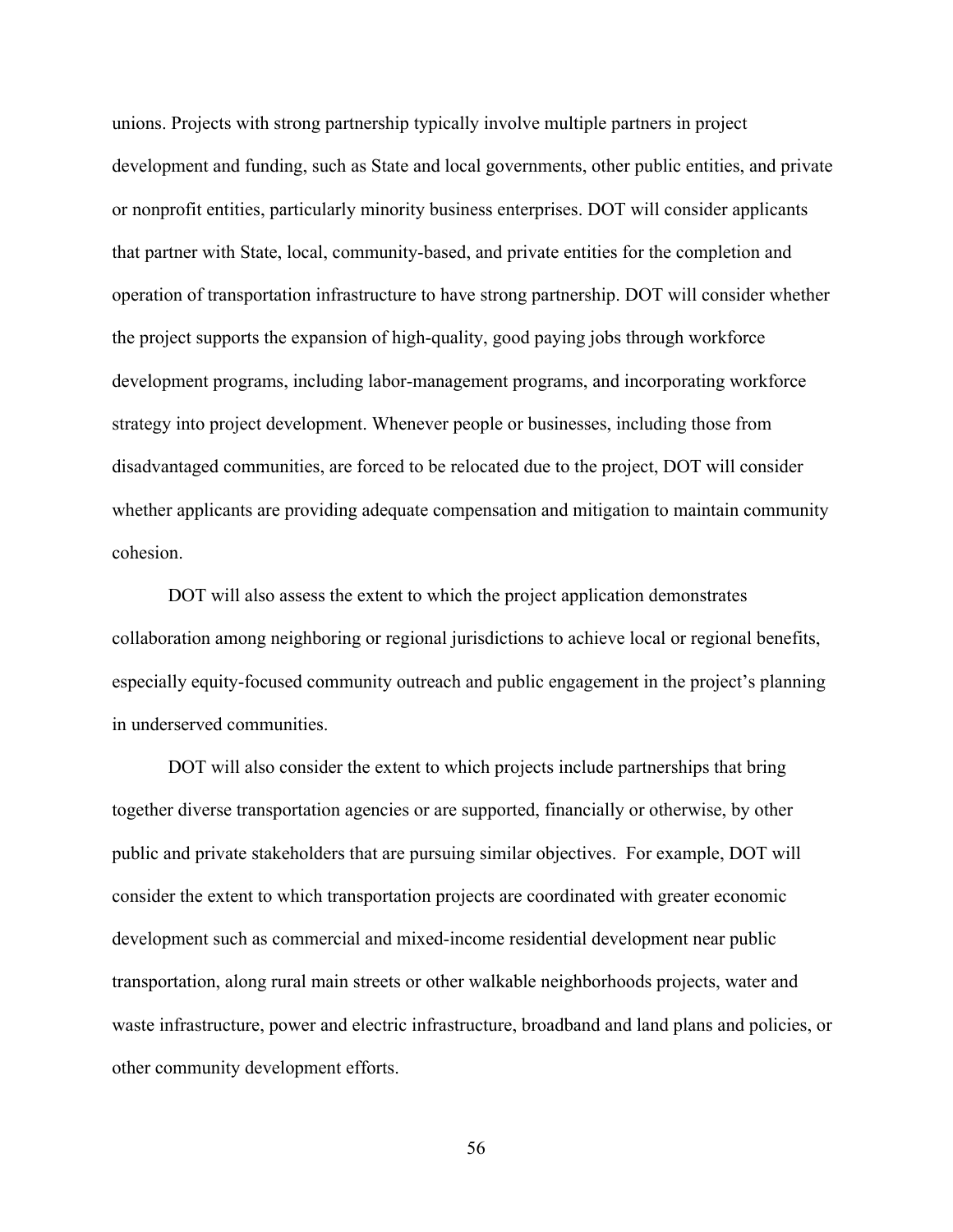#### (h) Innovation

Consistent with DOT's Innovation Principles to support workers, allow for experimentation and learn from failure, provide opportunities to collaborate, and be flexible and adapt as technology changes, DOT will assess the extent to which the applicant uses innovative strategies, including: (1) innovative technologies, (2) innovative project delivery, or (3) innovative financing.

# 1. Innovative Technologies

Consistent with overarching goals to support good-paying jobs with the choice of a union and strong labor standards, DOT will assess innovative technological approaches to transportation, particularly in relation to automated, connected, and electric vehicles and the detection, mitigation, and documentation of safety risks. When making RAISE grant award decisions, DOT will consider any innovative technological approaches proposed by the applicant, particularly projects that incorporate innovative technological design solutions, enhance the environment for connected, electric, and automated vehicles, or use technology to improve the detection, mitigation, and documentation of safety risks. Innovative technological approaches may include, but are not limited to:

- Conflict detection and mitigation technologies (e.g., intersection alerts and signal prioritization);
- Dynamic signaling, smart traffic signals, or pricing systems to reduce congestion;
- Traveler information systems, to include work zone data exchanges;
- Signage and design features that facilitate autonomous or semi-autonomous vehicle technologies;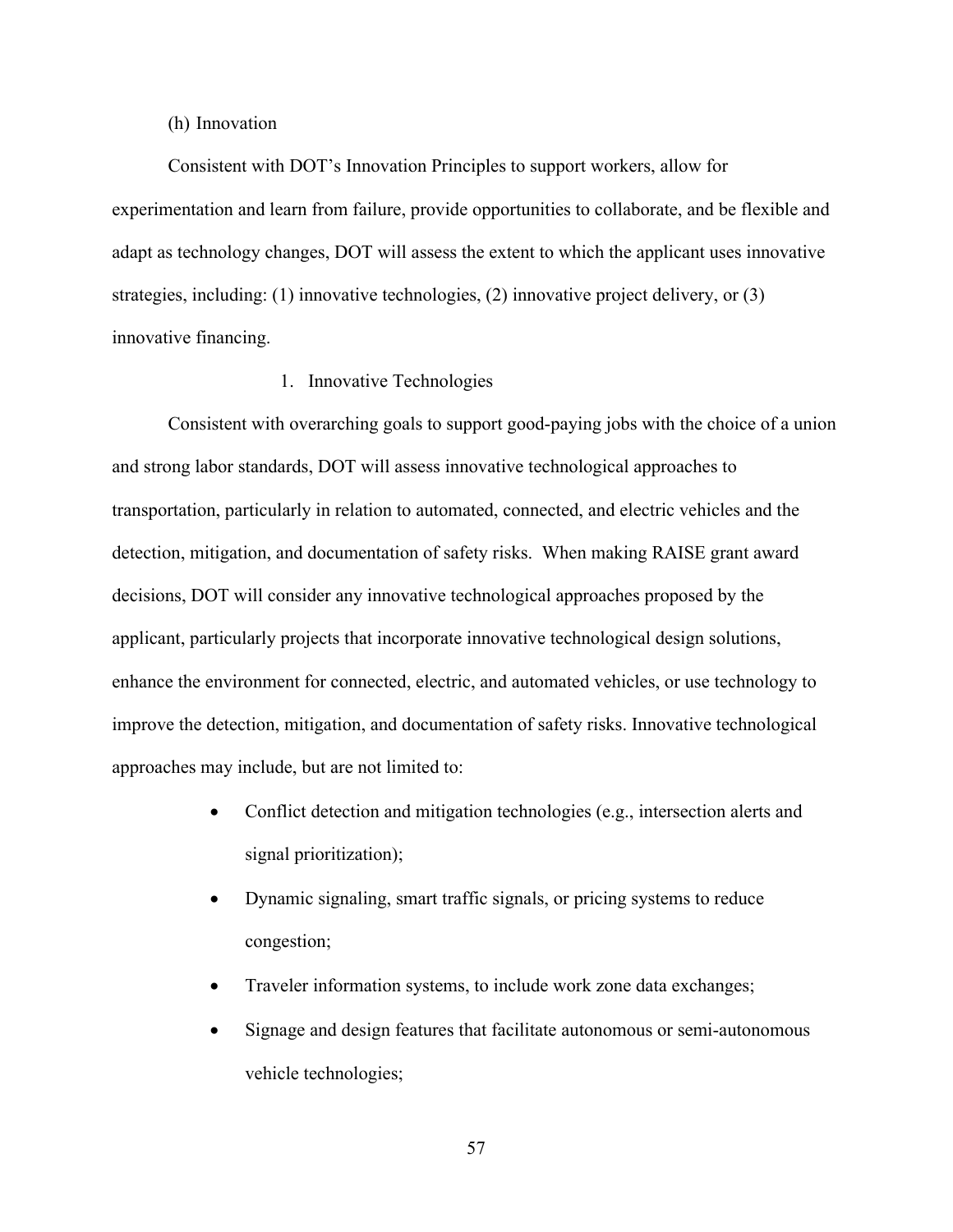- Applications to automatically capture and report safety-related issues (e.g., identifying and documenting near-miss incidents);
- Vehicle-to-Everything V2X Technologies (e.g. technology that facilitates passing of information between a vehicle and any entity that may affect the vehicle);
- Vehicle-to-Infrastructure (V2I) Technologies (e.g., digital, physical, coordination, and other infrastructure technologies and systems that allow vehicles to interact with transportation infrastructure in ways that improve their mutual performance);
- Vehicle-to-Grid Technologies (e.g., technologies and infrastructure that encourage electric vehicle charging, and broader sustainability of the power grid);
- Cybersecurity elements to protect safety-critical systems;
- Broadband deployment and the installation of high-speed networks concurrent with the transportation project construction;
- Technology at land and seaports of entry that reduces congestion, wait times, and delays, while maintaining or enhancing the integrity of our border;
- Work Zone data exchanges or related data exchanges; or
- Other Intelligent Transportation Systems (ITS) that directly benefit the project's users as well as workers.

For innovative safety proposals, DOT will evaluate safety benefits that those approaches could produce and the broader applicability of the potential results. DOT will also assess the extent to which the project uses innovative technology that supports surface transportation to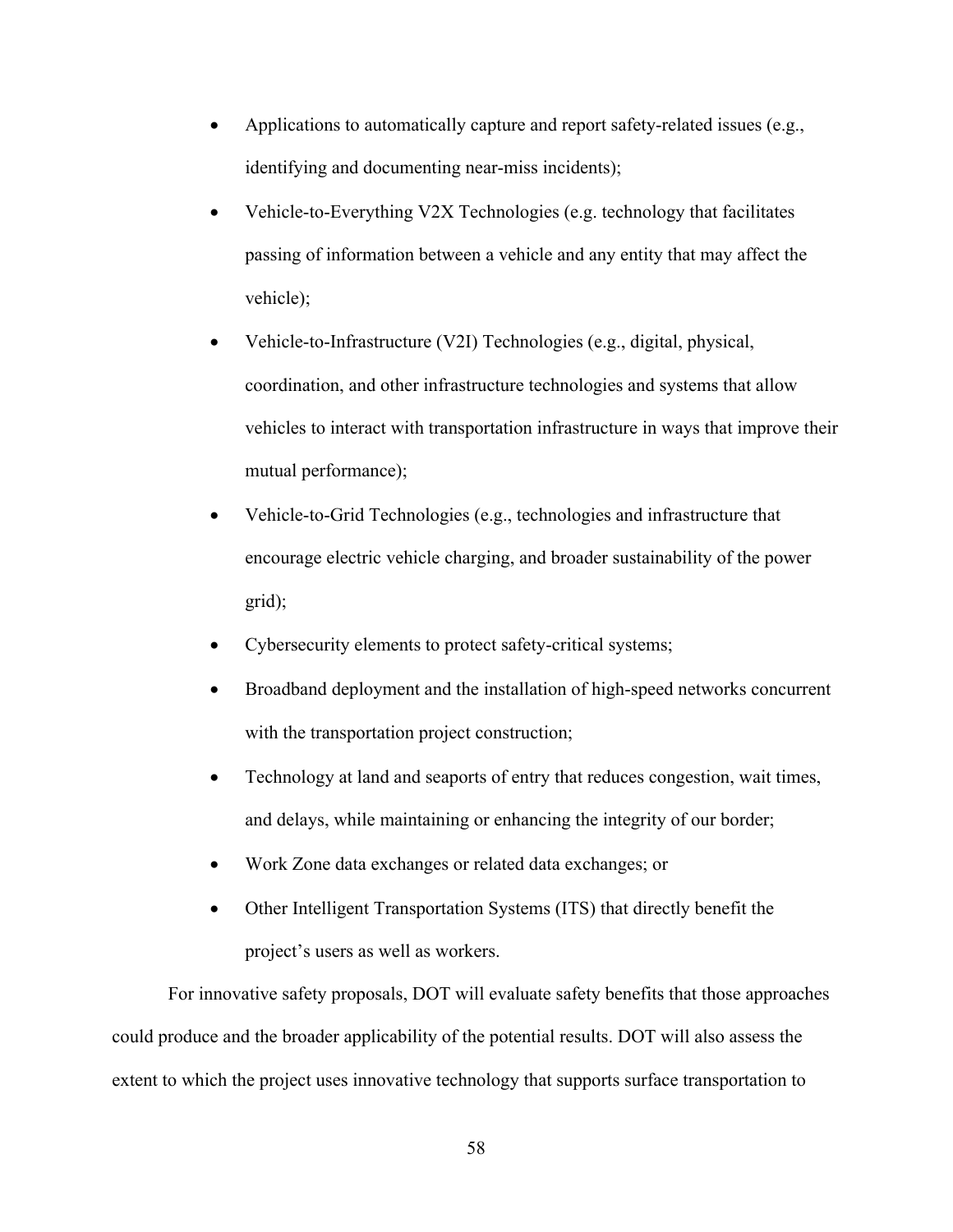significantly enhance the operational performance of the transportation system. Please note that all innovative technology must be in compliance with 2 CFR  $\S 200.216$ <sup>[24](#page-58-0)</sup>

# 2. Innovative Project Delivery

DOT will consider the extent to which the project utilizes innovative practices in contracting (such as public-private partnerships and single contractor design-build arrangements), congestion management, asset management, or long-term operations and maintenance.

DOT also seeks projects that employ innovative approaches to improve the efficiency and effectiveness of the environmental permitting and review to accelerate project delivery and achieve improved outcomes for communities and the environment. DOT's objective is to achieve timely and consistent environmental review and permit decisions. Participation in innovative project delivery approaches will not remove any statutory requirements affecting project delivery.

## 3. Innovative Financing

DOT will assess the extent to which the project incorporates innovations in transportation funding and finance through both traditional and innovative means, including by using private sector funding or financing or using congestion pricing or other demand management strategies to address congestion in major urban areas.

# ii. Demonstrated Project Readiness

For capital projects that receive second-tier analysis, during application evaluation,  $2^5$ DOT will consider project readiness to assess the likelihood of a successful project. In that project readiness analysis, DOT will consider three evaluation ratings: Environmental Risk,

<span id="page-58-0"></span><sup>24</sup> https://ecfr.federalregister.gov/current/title-2/subtitle-A/chapter-II/part-200/subpart-C/section-200.216

<span id="page-58-1"></span><sup>&</sup>lt;sup>25</sup> The process for determining which applications receive second-tier analysis is described in Section E.2 of this notice.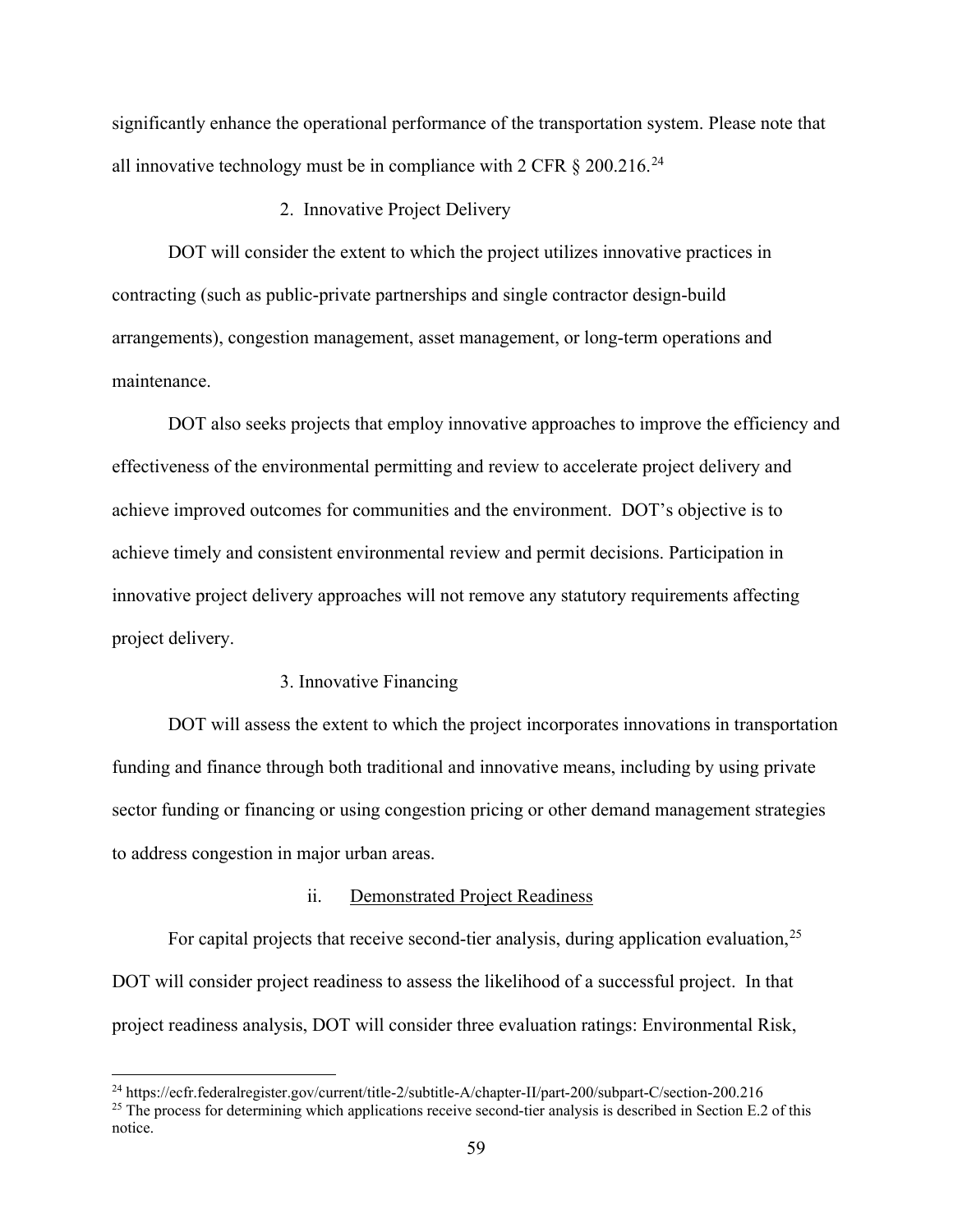Technical Assessment, and Financial Completeness Assessment. The application should contain a section that explicitly addresses Environmental Risk, but the Technical Assessment and Financial Completeness Assessment will be based on information contained throughout the application. Environmental Risk assessment analyzes the project's environmental approvals and likelihood of the necessary approval affecting project obligation, and results in a rating of "high risk," "moderate risk," or "low risk". The Technical Assessment will be reviewed for all eligible applications and will assess the applicant's capacity to successfully deliver the project in compliance with applicable Federal requirements based on factors including the recipient's experience working with Federal agencies, civil rights compliance, previous experience with USDOT discretionary grant awards and the technical experience and resources dedicated to the project. Technical Assessment ratings will be one of the following: "certain," "somewhat certain," "uncertain," or "unknown." Lack of previous project delivery according to Federal requirements is not sufficient justification for a rating of "uncertain," but may result in a rating of "unknown." The Financial Completeness Assessment reviews the availability of matching funds and whether the applicant presented a complete funding package, and will receive a rating of "complete, "partially complete," or "incomplete." For projects that receive a rating of "complete" and include funding estimates that are based on early stages of design (e.g. less than 30 percent design) or outdated cost estimates, without specified contingency, evaluators may add a comment to note the potential for uncertainty in the estimated project costs. All applicants, including those requesting 100 percent grant funding, should describe a plan to address potential cost overruns. Low ratings in any of these readiness areas do not disqualify projects from award, but competitive applications clearly and directly describe achievable risk mitigation strategies. A project with mitigated risks or with a risk mitigation plan is more competitive than a comparable project with unaddressed risks.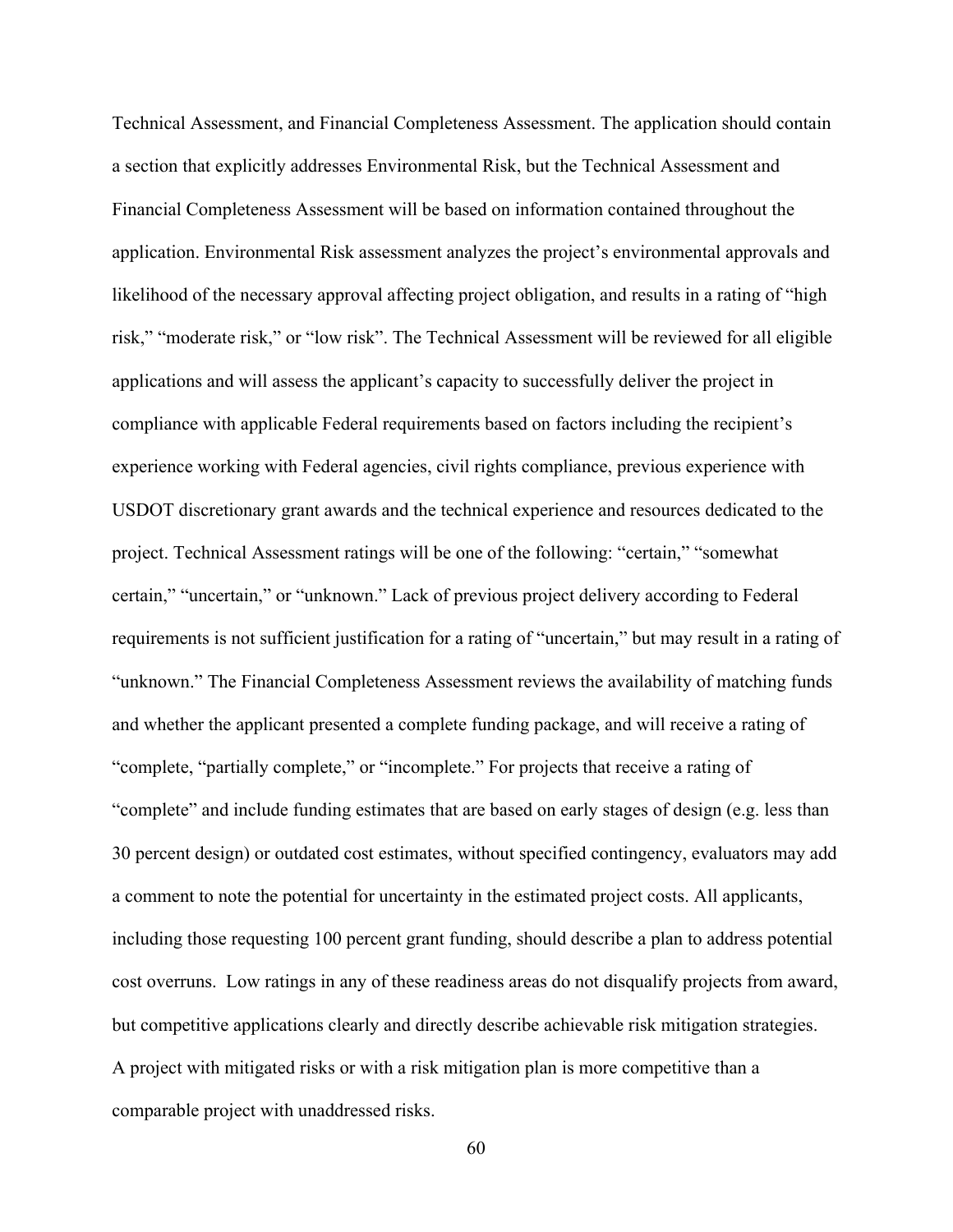## iii. Economic Analysis of Project Costs and Benefits

For capital projects that receive second-tier analysis, DOT will consider the costs and benefits of projects seeking RAISE grant funding in determining whether a project is cost effective. To the extent possible, DOT will rely on quantitative, evidenced-based and datasupported analysis to assess how well a project addresses this criterion, including an assessment of the project's estimated benefit-cost ratio (BCR) based on the applicant-supplied BCA described in Section D.2.vi.

To evaluate the costs and benefits of a proposed project, DOT will assign the project as either negative (costs exceed benefits) or positive (benefits exceed costs.) Projects with negative ratings will not be selected for an award, unless the project demonstrates clear outcomes, as identified by the SRT, for overburdened, underserved, or historically disadvantaged communities.

## (b) Planning Grants

Planning grant applications will be evaluated against the same merit criteria as capital grants. The Department will consider how the plan, once implemented, will ultimately further the merit criteria. The only readiness reviews for planning grants are the Technical Assessment and the Financial Completeness Assessment. DOT will not evaluate the benefits and costs (as expressed in a benefit-cost analysis) or environmental risks of projects that do not include construction.

# (c) Additional Considerations

The BIL requires DOT to consider geographical and modal diversity when selecting RAISE grant awards.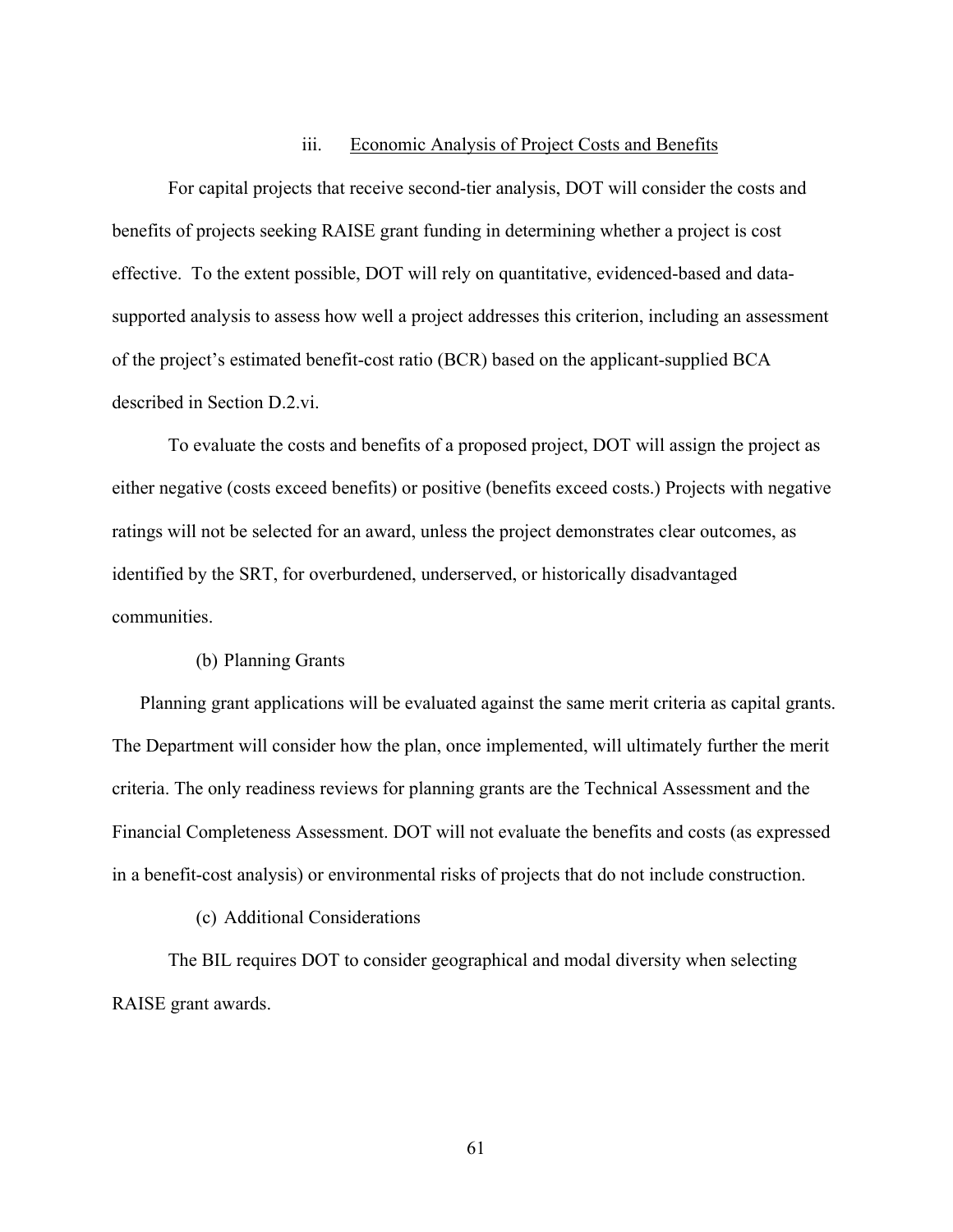### **2. Review and Selection Process**

<span id="page-61-0"></span>This section explicitly addresses the BIL requirement to describe the methodology for evaluation in the NOFO. The RAISE grant program review and selection process consists of Merit Criteria Review; Project Readiness Review (consisting of Technical Assessment, Environmental Risk Review, Financial Completeness Review); Economic Analysis; and Senior Review. The Secretary makes final project selections.

 Teams comprising Department and contractor staff review all eligible applications received by the deadline for a Merit Review and assign ratings as described in Section E.1.i.

Projects that receive "High" ratings in five or more criteria and no "Non-responsive" ratings will be designated "Highly Recommended" and automatically advance for second-tier analysis. Projects that receive a "High" in any selection criterion, no more than three "Low" ratings, and no "Non-responsive" ratings will be designated as "Recommended." The Senior Review Team (SRT) reviews all "Recommended" projects to determine if the benefits of a particular criterion are so significant that the project merits advancing for second-tier analysis. The SRT can advance a "Recommended" project only if (1) the project received a "high" in the priority criteria of safety, environmental sustainability, mobility and community connectivity, or quality of life merit criteria, and the benefits are exceptional or (2) if the SRT provides additional information to demonstrate that a criterion has benefits that are aligned with a "high" rating (whether or not the Merit Review Team assigned a "high" rating) and would be exceptional. Senior Operating Administration staff and OST staff may make recommendations to the SRT for which projects should advance based on the benefits of a particular criterion.

Second-tier analysis for capital projects consists of (1) an Economic Analysis; (2) an Environmental Risk Assessment; and (3) a Financial Completeness Assessment. Second-tier analysis for planning projects consists only of a Financial Completeness Assessment. The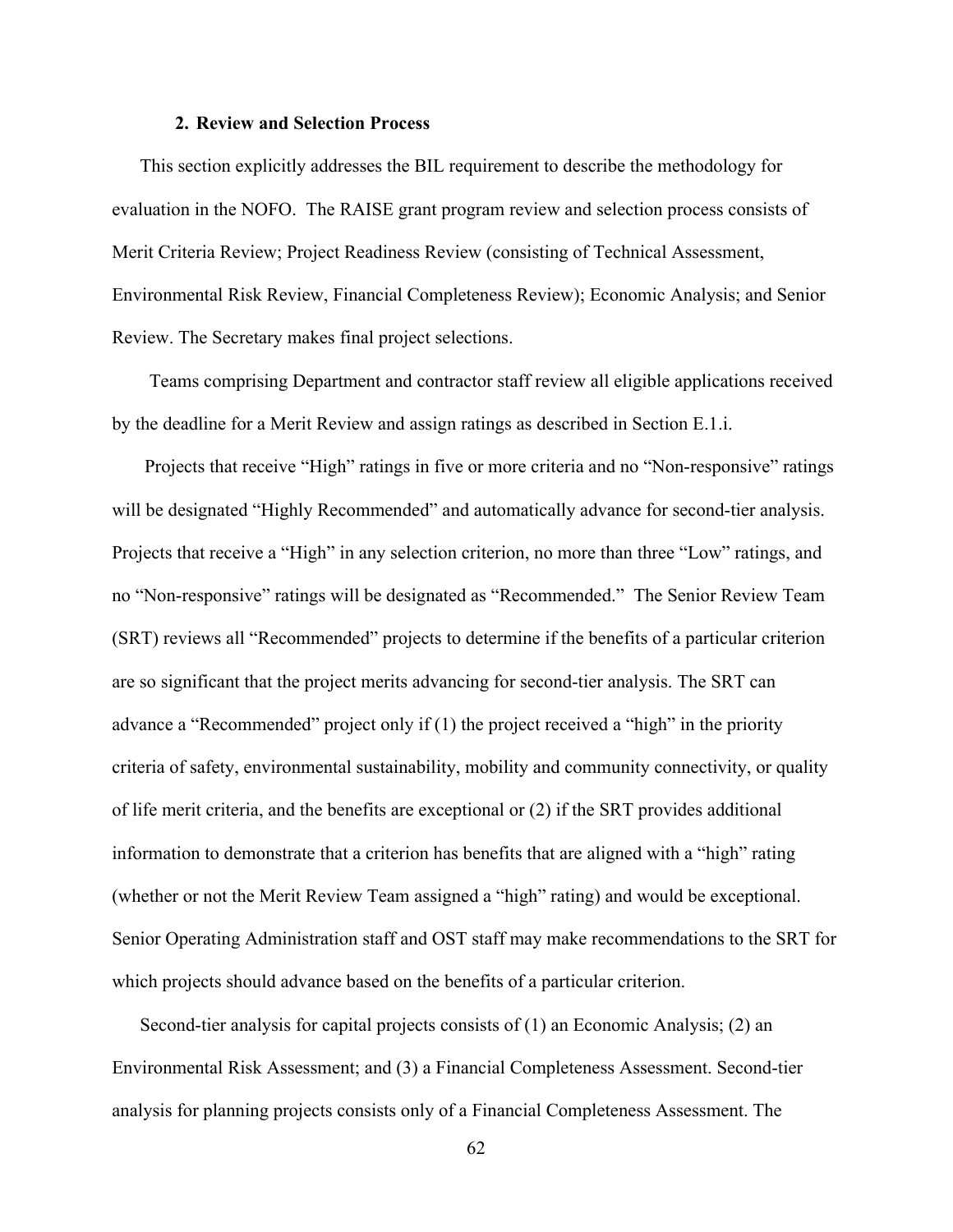Economic Analysis assesses the proposed project's estimated benefit-cost ratio. The Environmental Risk assessment analyzes the project's environmental approvals and the likelihood of the necessary approvals affecting the project's timely obligation of funds. The Financial Completeness Assessment reviews the availability of matching funds and ability to address cost overruns.

Following completion of second-tier analysis, the SRT determines which projects with second-tier analysis are designated as Highly Rated. The SRT may advise the Secretary on projects with the greatest local and regional impact based on selection criteria described in Section E.1 of this Notice. The Secretary selects projects from the Highly Rated List for award, consistent with the selection criteria and statutory requirements for geographic and modal diversity.

The BIL mandated RAISE grant awards by August 12, 2022.

Consistent with past practice, the Department offers debriefs to applicants not selected for award to receive information about the RAISE project's evaluation. Due to overwhelming demand, the Department is unable to provide a RAISE award to every competitive project that applies. The Department will identify "Projects of Merit" with the aim of encouraging sponsors with competitive projects that do not receive a RAISE 2022 award to consider applying in future rounds of funding. Projects for which a RAISE application is advanced by the Senior Review Team on the Highly Rated List, but that are not awarded, are automatically designated as "Projects of Merit." This is a novel designation that provides the sponsors of these projects the opportunity to receive additional technical assistance that encourages sponsors with competitive projects to apply in the future.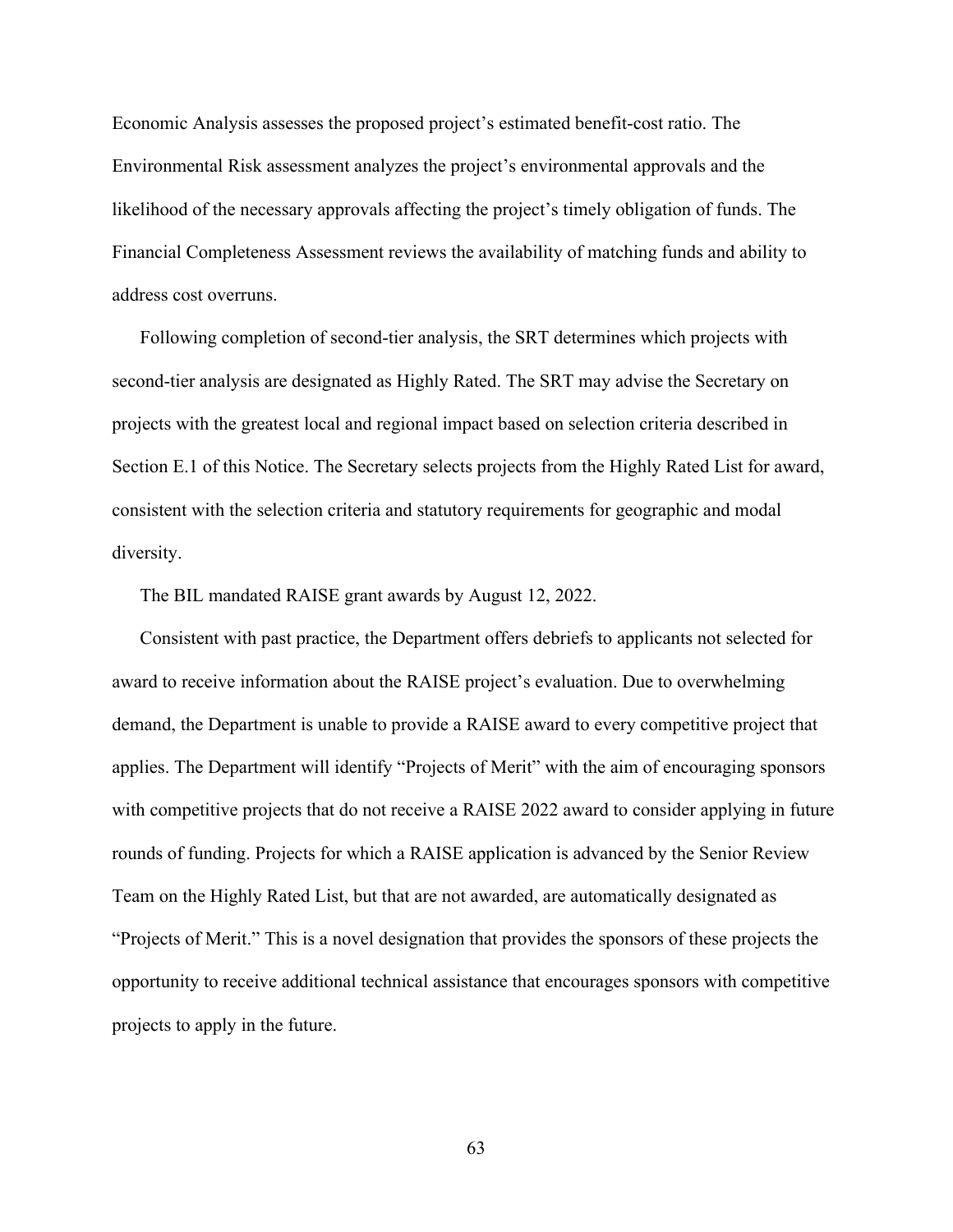## **3. Additional Information**

Prior to award, each selected applicant will be subject to a risk assessment as required by 2 CFR § 200.206. DOT must review and consider any information about the applicant that is in the Federal Awardee Performance and Integrity Information System (FAPIIS), the designated integrity and performance system accessible through SAM. An applicant may review information in FAPIIS and comment on any information about itself that a Federal awarding agency previously entered. DOT will consider comments by the applicant, in addition to the other information in FAPIIS, in making a judgment about the applicant's integrity, business ethics, and record of performance under Federal awards when completing the review of risk posed by applicants.

# **F. Federal Award Administration Information**

## **1. Federal Award Notice**

Following the evaluation outlined in [Section E,](#page-40-0) the Secretary will announce awarded projects by posting a list of selected projects at [www.transportation.gov/RAISEgrants.](http://www.transportation.gov/BUILDgrants) Notice of selection is not authorization to begin performance or to incur costs for the proposed project. Following that announcement, the relevant operating administration will contact the point of contact listed in the SF-424 to initiate negotiation of the grant agreement for authorization.

Recipients of RAISE Grant awards will not receive lump-sum cash disbursements at the time of award announcement or obligation of funds. Instead, RAISE funds will reimburse recipients only after a grant agreement has been executed, allowable expenses are incurred, and valid requests for reimbursement are submitted.

Unless authorized by DOT in writing after DOT's announcement of FY 2022 RAISE awards, any costs that a recipient incurs before DOT executes a grant agreement for that recipient's project are ineligible for reimbursement, and are ineligible match for cost share requirements.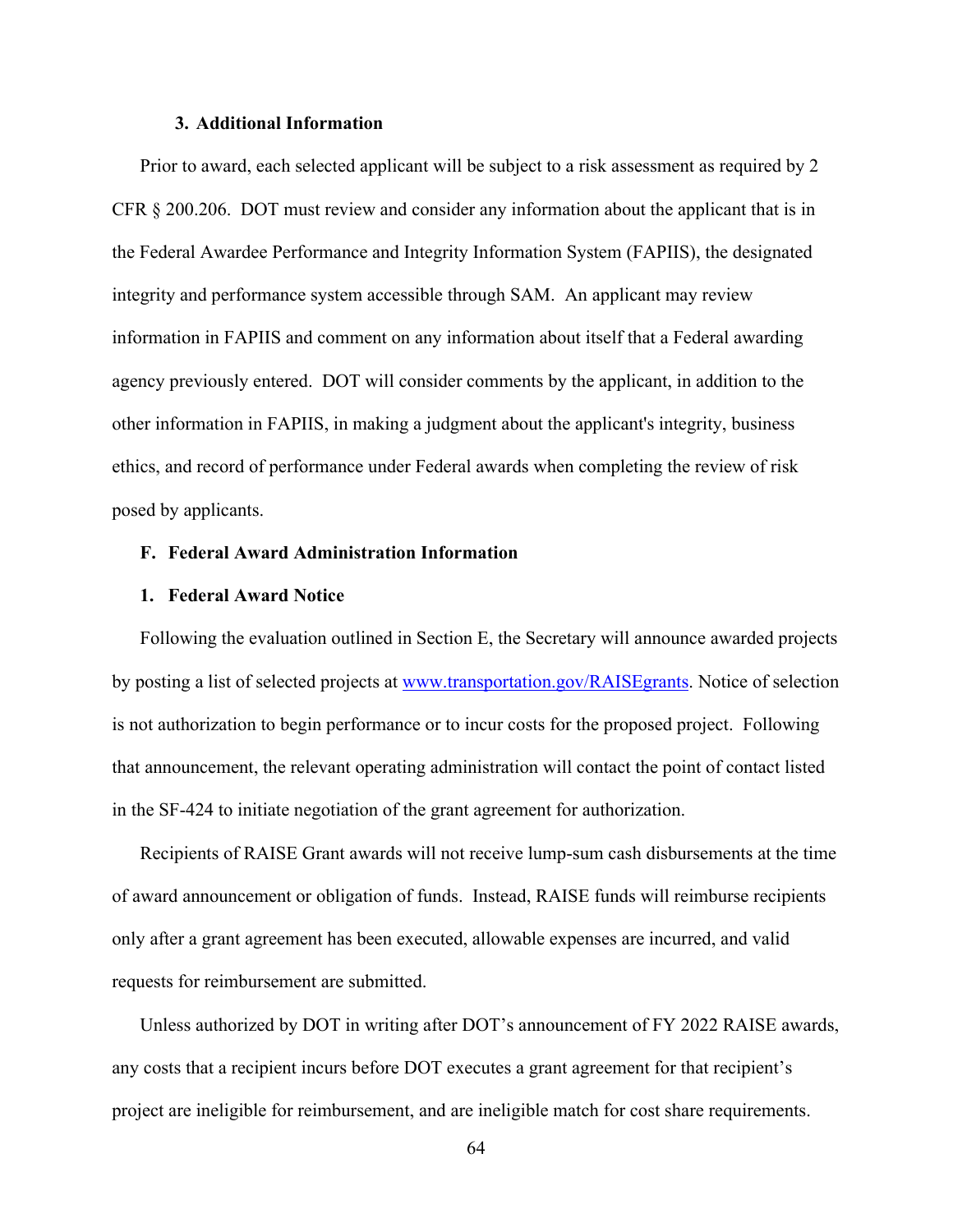#### **2. Administrative and National Policy Requirements**

## (a) Administrative Requirements

Please visit<https://www.transportation.gov/policy-initiatives/build/grant-agreements> for the General Terms and Conditions for BUILD FY 2020 awards. The RAISE FY 2022 Terms and Conditions will be similar to the BUILD FY 2020 Terms and Conditions, but it will include relevant updates consistent with this notice.

All awards will be administered pursuant to the Uniform Administrative Requirements, Cost Principles and Audit Requirements for Federal Awards found in 2 C.F.R part 200, as adopted by DOT at 2 C.F.R part 1201. Federal wage rate requirements included in subchapter IV of chapter 31 of title 40, U.S.C., apply to all projects receiving funds under this program, and apply to all parts of the project, whether funded with RAISE Grant funds, other Federal funds, or non-Federal funds.

In connection with any program or activity conducted with or benefiting from funds awarded under this notice, recipients of funds must comply with all applicable requirements of Federal law, including, without limitation, the Constitution of the United States; the conditions of performance, non-discrimination requirements, and other assurances made applicable to the award of funds in accordance with regulations of the Department of Transportation; and applicable Federal financial assistance and contracting principles promulgated by the Office of Management and Budget. In complying with these requirements, recipients, in particular, must ensure that no concession agreements are denied or other contracting decisions made on the basis of speech or other activities protected by the First Amendment. If DOT determines that a recipient has failed to comply with applicable Federal requirements, DOT may terminate the award of funds and disallow previously incurred costs, requiring the recipient to reimburse any expended award funds.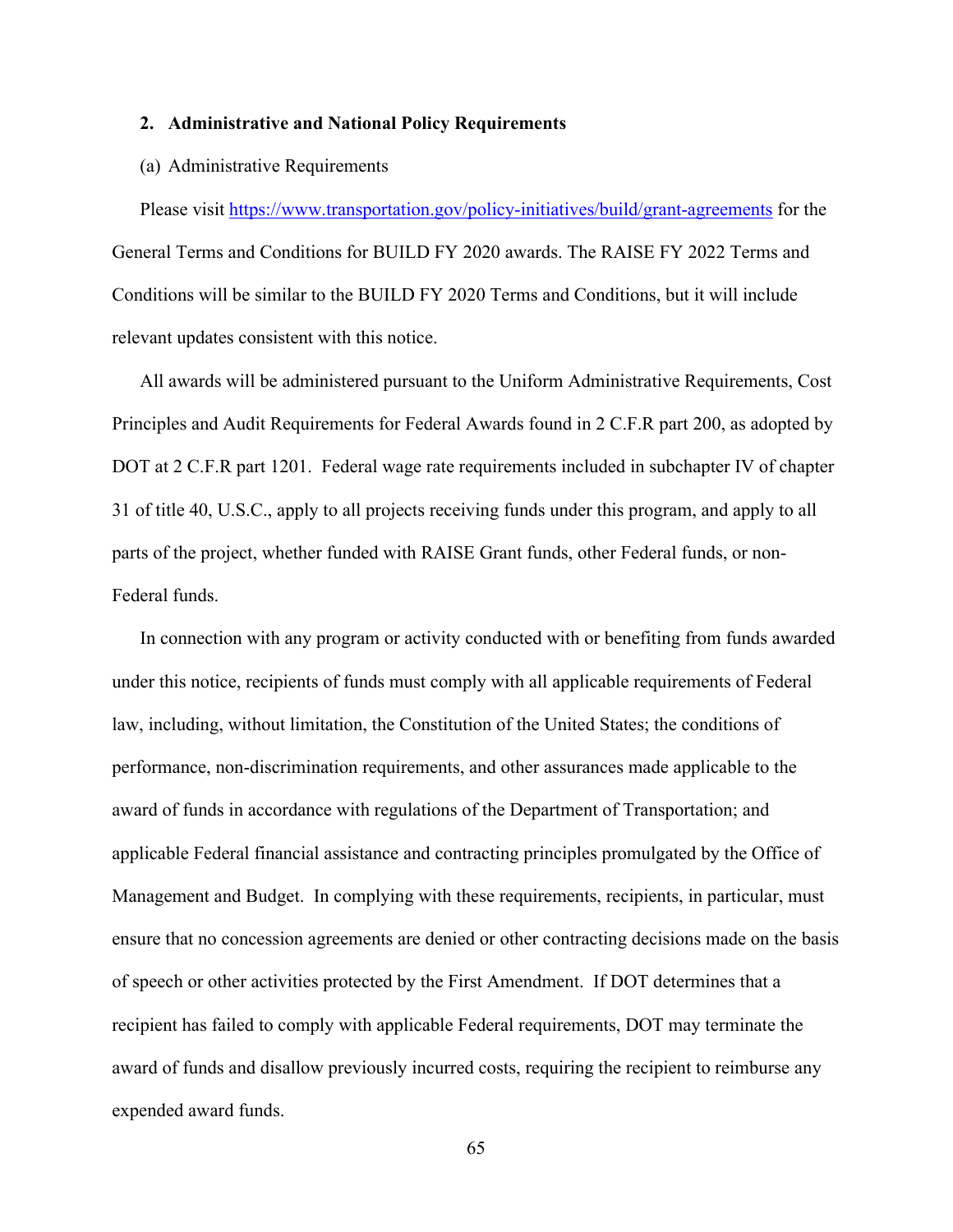Additionally, applicable Federal laws, rules and regulations of the relevant operating administration administering the project will apply to the projects that receive RAISE grant awards, including planning requirements, Service Outcome Agreements, Stakeholder Agreements, Buy America compliance, and other requirements under DOT's other highway, transit, rail, and port grant programs. For projects that are eligible under RAISE but are not eligible under DOT's other programs or projects that are eligible under multiple DOT programs, the RAISE program will determine the appropriate requirements to ensure the project is delivered consistent with program and Department goals. In particular, Executive Order 14005 directs the Executive Branch Departments and agencies to maximize the use of goods, products, and materials produced in, and services offered in, the United States through the terms and conditions of Federal financial assistance awards. If selected for an award, grant recipients must be prepared to demonstrate how they will maximize the use of domestic goods, products, and materials in constructing their project. RAISE grant projects involving vehicle acquisition must involve only vehicles that comply with applicable Federal Motor Vehicle Safety Standards and Federal Motor Carriers Safety Regulations, or vehicles that are exempt from Federal Motor Vehicle Safety Standards or Federal Motor Carrier Safety Regulations in a manner that allows for the legal acquisition and deployment of the vehicle or vehicles.

For projects administered by FHWA, applicable Federal laws, rules, and regulations set forth in Title 23 U.S.C. and Title 23 C.F.R generally apply, including the 23 U.S.C. 129 restrictions on the use of toll revenues, and Section 4(f) preservation of parklands and historic properties requirements under 23 U.S.C. 138. For an illustrative list of the other applicable laws, rules, regulations, executive orders, polices, guidelines, and requirements as they relate to a RAISE grant project administered by the FHWA, please see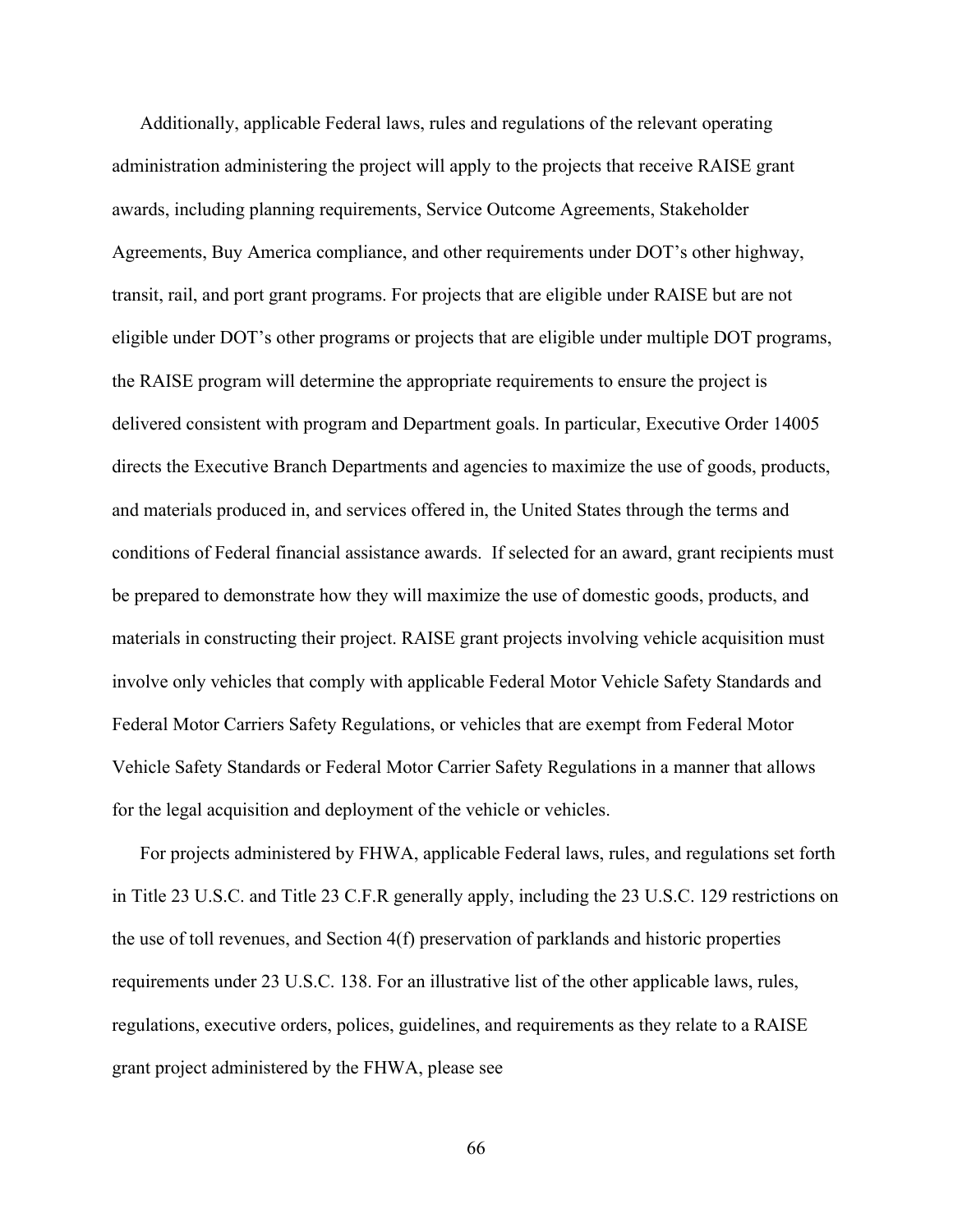[https://www.transportation.gov/sites/dot.gov/files/2020-11/build-fy2020-fhwa-exhibits-](https://www.transportation.gov/sites/dot.gov/files/2020-11/build-fy2020-fhwa-exhibits-20201105.pdf)[20201105.pdf.](https://www.transportation.gov/sites/dot.gov/files/2020-11/build-fy2020-fhwa-exhibits-20201105.pdf).

For RAISE projects administered by the Federal Transit Administration and partially funded with Federal transit assistance, all relevant requirements under chapter 53 of title 49 U.S.C. apply. For transit projects funded exclusively with RAISE grant funds, some requirements of chapter 53 of title 49 U.S.C. and chapter VI of title 49 C.F.R. apply.

For projects administered by the Federal Railroad Administration, FRA requirements described in 49 U.S.C. Subtitle V, Part C apply.

(b) Program Requirements

a. Climate Change and Environmental Justice Impact Consideration Each applicant selected for RAISE grant funding must demonstrate effort to consider climate change and environmental justice impacts as described in Section A. Projects that have not sufficiently considered climate change and environmental justice in their planning, as determined by the Department, will be required to do so before receiving funds for construction, consistent with Executive Order 14008, *Tackling the Climate Crisis at Home and Abroad* (86 FR 7619). In the grant agreement, applicants will be required to certify that they have taken one or more of the activities numbered in Section E.1.a.i.b, or will be required to propose a new activity to be completed prior to obligation of construction funds that addresses climate change and environmental justice.

b. Racial Equity and Barriers to Opportunity

Each applicant selected for RAISE grant funding must demonstrate effort to improve racial equity and reduce barriers to opportunity as described in Section A. Projects that have not sufficiently considered climate change and environmental justice in their planning, as determined by the Department, will be required to do so before receiving funds for construction, consistent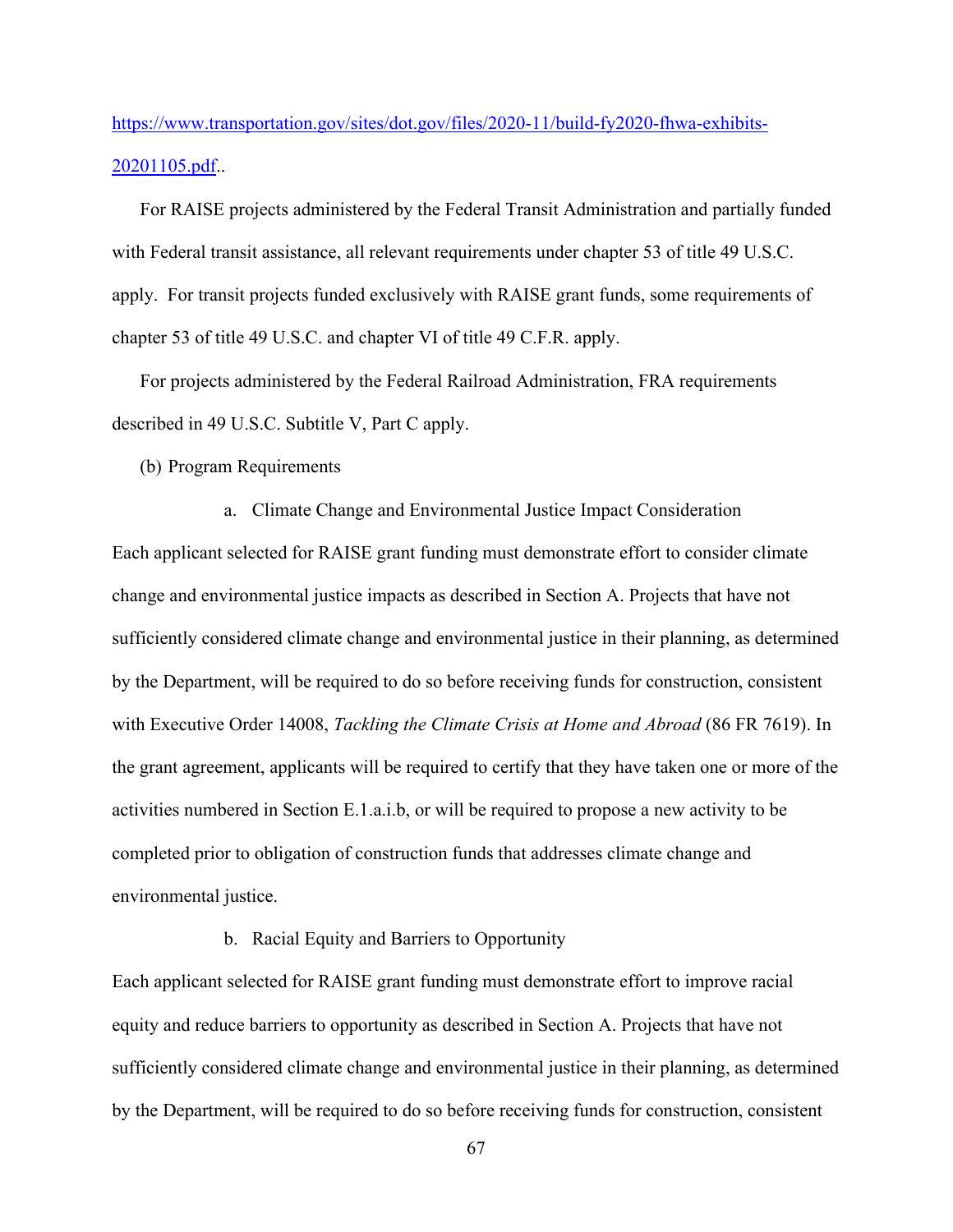with Executive Order 13985, *Advancing Racial Equity and Support for Underserved* 

*Communities Through the Federal Government* (86 FR 7009). In the grant agreement, applicants will be required to certify that they have taken one or more of the activities listed in Section E.1.a.i.c, or will be required to propose a new activity to be completed prior to obligation of construction funds that addresses racial equity and barriers to opportunity.

## c. Labor and Work

Each applicant selected for RAISE grant funding must demonstrate, to the full extent possible consistent with the law, an effort to create good-paying jobs with the free and fair choice to join a union and incorporation of strong labor standards as described in Section A. Projects that have not sufficiently considered job quality and labor rights, standards, and protections in their planning, as determined by the Department, will be required to do so, to the full extent possible under the law, before receiving funds for construction, consistent with Executive Order 14025, *Worker Organizing and Empowerment* (86 FR 22829), and Executive Order 14052, *Implementation of the Infrastructure Investment and Jobs Act* (86 FR 64335). RAISE funds may not be used to support or oppose union organizing.

# **3. Reporting**

## (a) Progress Reporting on Grant Activities

Each applicant selected for RAISE grant funding must submit quarterly progress reports and Federal Financial Reports (SF-425) to monitor project progress and ensure accountability and financial transparency in the RAISE grant program.

## (b) System Performance Reporting

Each applicant selected for RAISE grant funding must collect and report to the DOT information on the project's performance based on performance indicators DOT identifies related to program goals (e.g. travel time savings, greenhouse gas emissions, passenger counts,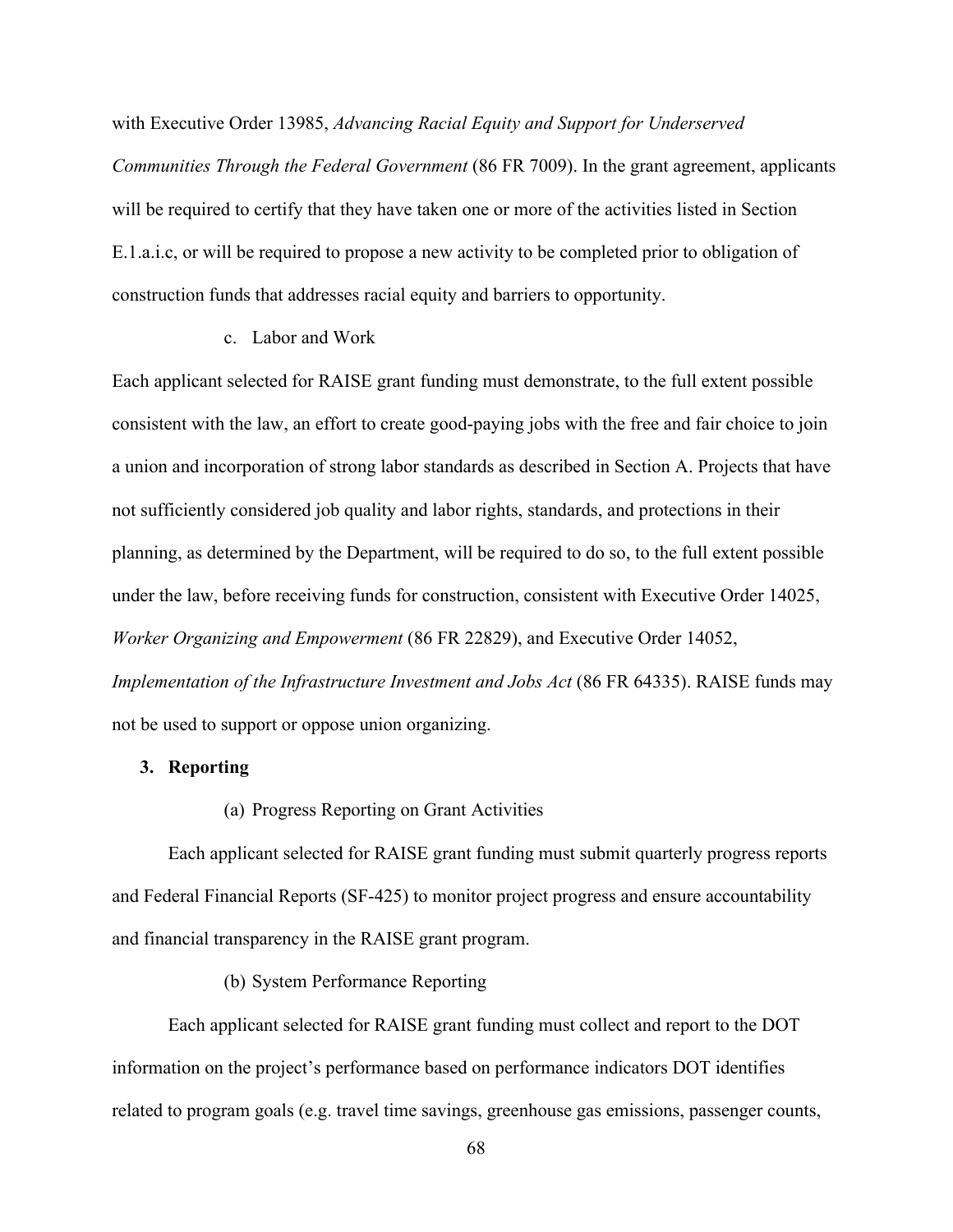level of service, etc.) and other information as requested by DOT. Performance indicators should include measurable goals or targets that DOT will use internally to determine whether the project meets program goals, and grant funds achieve the intended long-term outcomes of the RAISE Grant Program. To the extent possible, performance indicators used in the reporting should align with the measures included in the application and should relate to at least one of the selection criteria defined in Section E.1. Performance reporting continues for several years after project construction is completed, and DOT does not provide RAISE grant funding specifically for performance reporting.

(c) Reporting of Matters Related to Recipient Integrity and Performance

If the total value of a selected applicant's currently active grants, cooperative agreements, and procurement contracts from all Federal awarding agencies exceeds \$10,000,000 for any period of time during the period of performance of this Federal award, then the applicant during that period of time must maintain the currency of information reported to the SAM that is made available in the designated integrity and performance system (currently FAPIIS) about civil, criminal, or administrative proceedings described in paragraph 2 of this award term and condition. This is a statutory requirement under section 872 of Public Law 110-417, as amended (41 U.S.C. 2313). As required by section 3010 of Public Law 111-212, all information posted in the designated integrity and performance system on or after April 15, 2011, except past performance reviews required for Federal procurement contracts, will be publicly available.

#### **G. Federal Awarding Agency Contacts**

For further information concerning this notice please contact the RAISE grant program staff via e-mail at  $\frac{RAISEgrants(\omega dot.gov)}{Aof}$ , or call Howard Hill at 202-366-0301. A TDD is available for individuals who are deaf or hard of hearing at 202-366-3993. In addition, DOT will post answers to questions and requests for clarifications on DOT's website at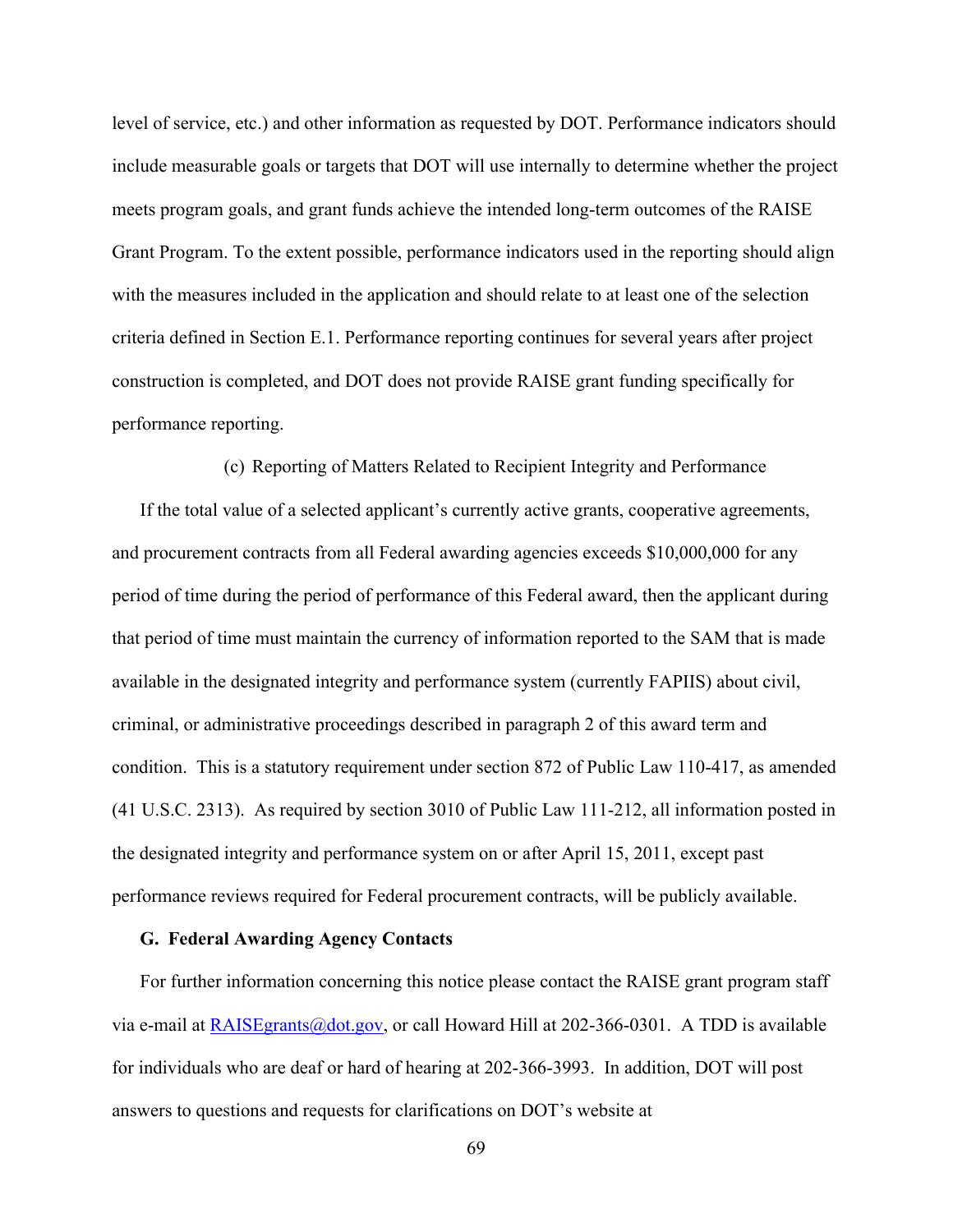[www.transportation.gov/RAISEgrants.](http://www.transportation.gov/BUILDgrants) To ensure applicants receive accurate information about eligibility or the program, the applicant is encouraged to contact DOT directly, rather than through intermediaries or third parties, with questions. DOT staff may also conduct briefings on the RAISE grant selection and award process upon request.

## **H. Other information**

## **1. Protection of Confidential Business Information**

All information submitted as part of or in support of any application shall use publicly available data or data that can be made public and methodologies that are accepted by industry practice and standards, to the extent possible. If the applicant submits information that the applicant considers to be a trade secret or confidential commercial or financial information, the applicant must provide that information in a separate document, which the applicant may crossreference from the application narrative or other portions of the application. For the separate document containing confidential information, the applicant must do the following: (1) state on the cover of that document that it "Contains Confidential Business Information (CBI)"; (2) mark each page that contains confidential information with "CBI"; (3) highlight or otherwise denote the confidential content on each page; and (4) at the end of the document, explain how disclosure of the confidential information would cause substantial competitive harm. DOT will protect confidential information complying with these requirements to the extent required under applicable law. If DOT receives a Freedom of Information Act (FOIA) request for the information that the applicant has marked in accordance with this section, DOT will follow the procedures described in its FOIA regulations at 49 C.F.R. § 7.29. Only information that is in the separate document, marked in accordance with this section, and ultimately determined to be confidential under § 7.29 will be exempt from disclosure under FOIA.